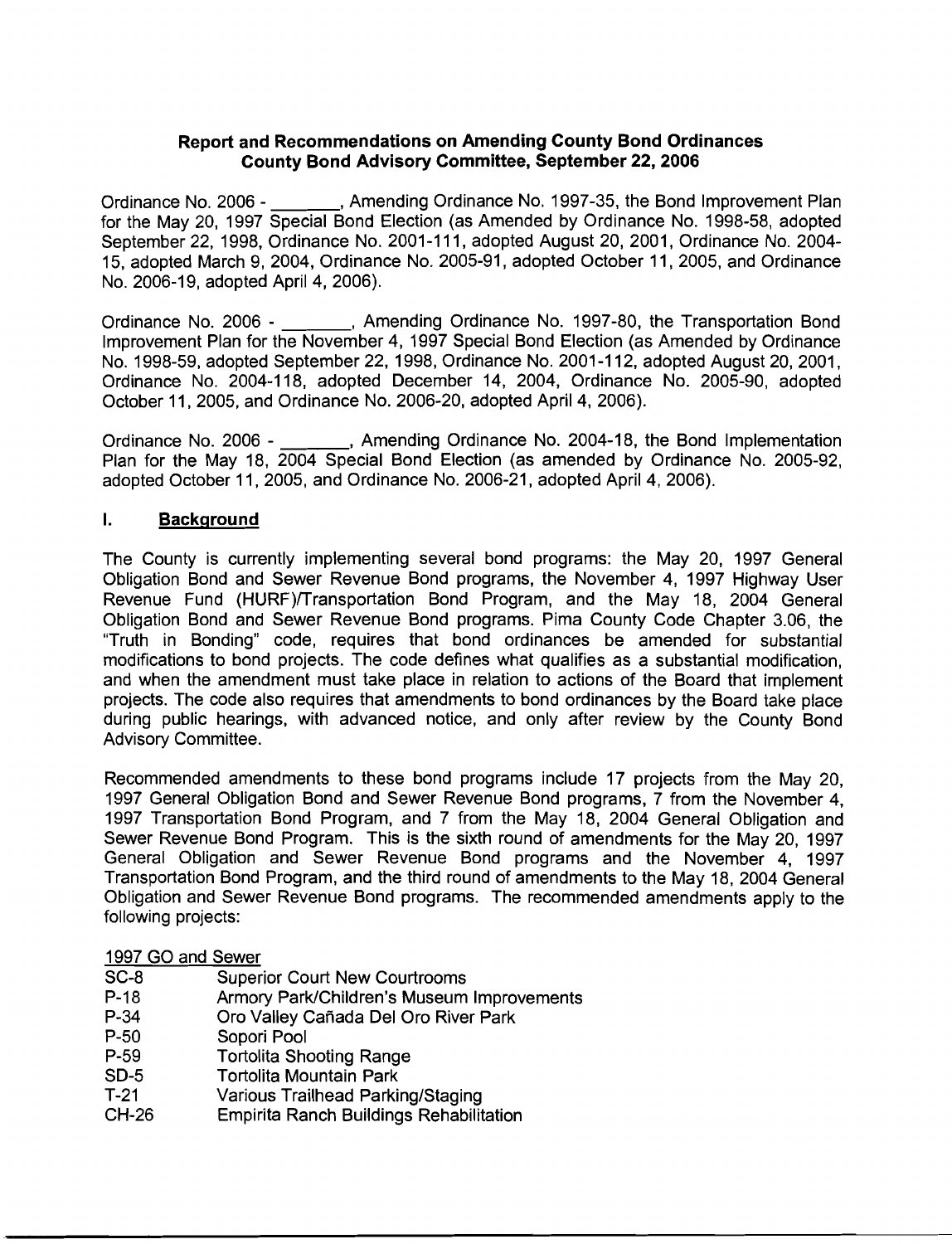- CA-33 Valencia Site
- City of Tucson Midtown Library  $L - 2$
- Fire Sprinkler/Asbestos Removal Legal Services Building **FS-14**
- Santa Cruz River, Valencia to Irvington  $FC-2$
- $FC-4$ Mission Wash
- Regional Solid Waste Management  $SW-1$
- **Tangerine Closure SW-2**
- Sahuarita Expansion  $SW-3$
- El Camino de Cerro Environmental Remediation  $SW-4$
- 1997 Transportation
- Magee Road, La Canada Drive to Oracle Road (RTA)  $DOT-6$
- Country Club Road, 36th Street to Milbur **DOT-12**
- La Cholla Boulevard: River Road to Ruthrauff Road (RTA) **DOT-20**
- Tanque Verde Road, Catalina Highway to Houghton Road (RTA) **DOT-31**
- Duval Mine Road, La Canada Drive to Abrego Drive  $DT-48$
- **DOT-49** Valencia Road, Mission Road to Interstate-19
- Palo Verde Road, Gas Road to 44th Street **DOT-52**

2004 GO and Sewer

- Amado Food Bank Kitchen **FC2.8**
- CR4.14 Los Morteros Preservation
- PR4.31 Northside Community Center
- PR4.35 Arroyo Chico Wash Improvements
- PR4.36 Atterbury Wash Sanctuary Land Acquisition and Expansion
- Pantano River Park PR4.37
- Santa Cruz Interceptor, Prince to Franklin SS6.3
- SS6.10 New Marana Wastewater Treatment Plant (WWTP) Expansion

This report summarizes the ordinance amendment requirements of the Truth In Bonding Code and summarizes the recommended amendments by project. The three ordinances containing the recommended amendments, shown in legislative style, are attached.

#### II. Ordinance Amendment Requirements Per the Truth In Bonding Code

Section 3.06.070 of Pima County's Truth in Bonding Code establishes procedures for making changes to a bond improvement plan ordinance. Recognizing that over time more detailed design information often requires changes in the Bond Improvement Plan presented to the voters, Section 3.06.070 authorizes the Board to amend Bond Improvement Plans to accommodate "substantial modifications" in projects. Substantial modifications are defined as:

- 1. An increase or decrease in total actual project costs by 25 percent or more
- 2. An increase or decrease in actual bond costs by 25 percent or more
- 3. An increase or decrease in actual other revenues by 25 percent or more
- 4. A delay in a project construction or implementation schedule of 12 months or more
- 5. A delay in the scheduled sale of bonds of 24 months or more
- 6. Any project that is not constructed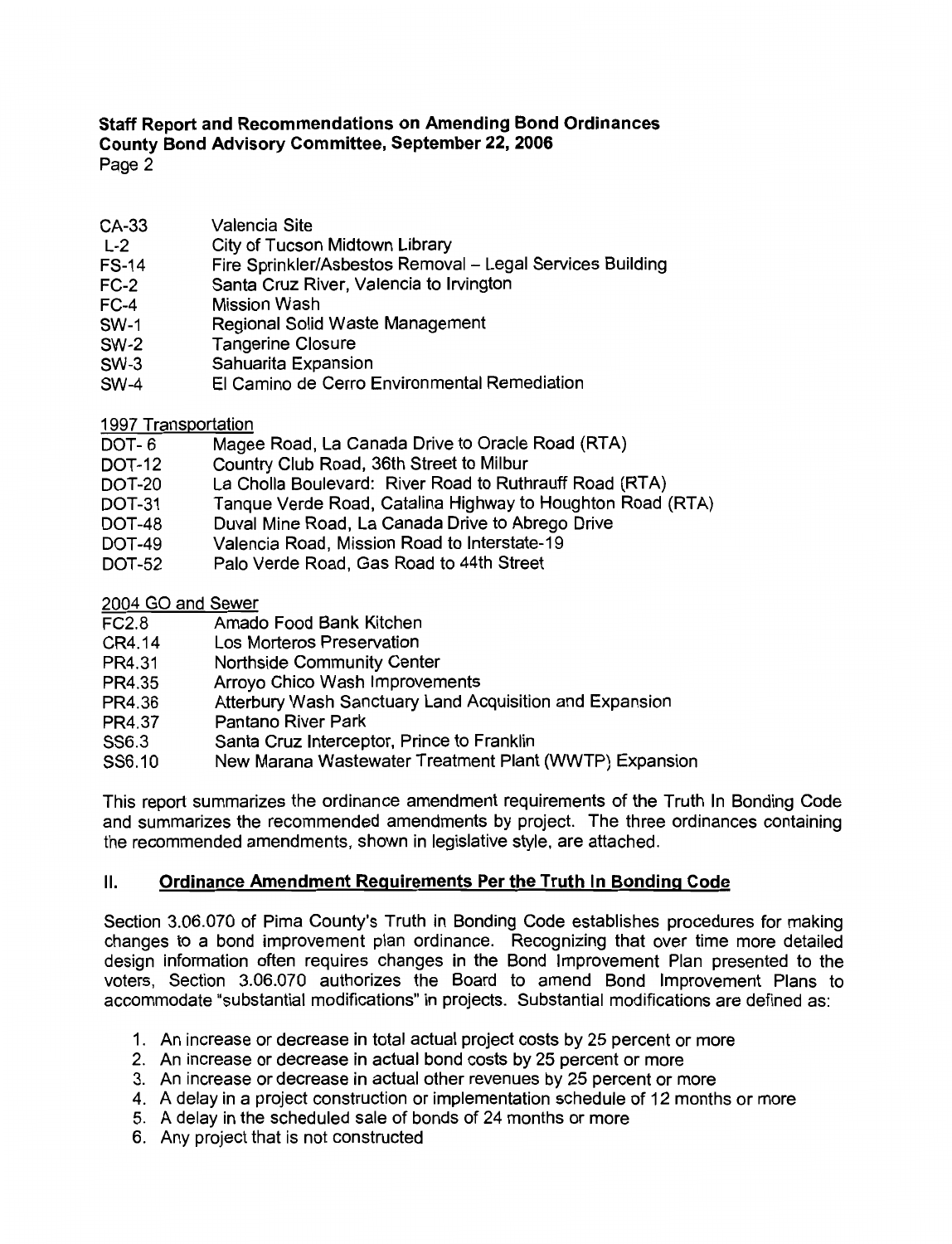Page 3

- 7. Any project that is added to those to be constructed
- 8. Any increase or decrease in the project scope that alters the disclosed project benefits
- 9. All changes to a bond implementation plan necessitated by only a portion of the proposed bond questions being approved at the special election

The requirements impacting the time line of when amendments are necessary varies based on whether the amendment has to do with funding. Pursuant to the code, substantial modifications to bond funding or other funding may occur by an action of the Board of Supervisors awarding construction contracts, contract amendments, or change orders, or approving purchase agreements, along with Board notice that the action will require an amendment to the bond ordinance. In this situation, the amendment takes place after the Board takes action by awarding a contract. The reason for this is that amendments should not be based on cost estimates, and prior to the awarding of contracts or approval of purchase agreements, cost estimates may vary. For all other types of substantial modifications, an amendment of the bond ordinance is necessary before the modification is implemented.

The County Bond Advisory Committee must review and make recommendations on all bond ordinance amendments prior to the Board amending an ordinance. For amendments impacting the open space bond program component of bond ordinances, the Conservation Acquisition Commission must review and make recommendations to the County Bond Advisory Committee.

#### $III.$ **Recommended Amendments**

In order to amend the bond ordinances, the Board will be asked to adopt a separate ordinance for each of the three bond programs. Attached to this report is the language of each of the ordinances, with language that is being deleted shown in the "strike-out format" (example), while new language that is being added to the ordinances is underlined (example). Note that the titles of projects were originally underlined, and therefore this does not mean that the titles are changing. In this format, the ordinances only contain those projects that are recommended for amendment, or administrative changes, and do not reproduce the entirety of each of the three bond ordinances.

In the ordinances, implementation periods are referred to by a number instead of a year. Therefore the following implementation period tables are included in this report:

| 1997 GO and Sewer |         |                | 1997 Transportation |                | 2004 GO and Sewer |  |
|-------------------|---------|----------------|---------------------|----------------|-------------------|--|
| Implementation    | Fiscal  | Implementation | Fiscal              | Implementation | Fiscal            |  |
| Period            | Year    | Period         | Year                | Period         | Year              |  |
|                   | 1997/98 |                | 1998/99             |                | 2004/05           |  |
|                   | 1998/99 |                | 1999/00             |                | 2005/06           |  |
|                   | 1999/00 |                | 2000/01             |                | 2006/07           |  |
|                   | 2000/01 |                | 2001/02             |                | 2007/08           |  |
| 3                 | 2001/02 |                | 2002/03             |                | 2008/09           |  |
| 3                 | 2002/03 |                | 2003/04             |                | 2009/10           |  |
| 4                 | 2003/04 |                | 2004/05             | 4              | 2010/11           |  |
|                   | 2004/05 |                | 2005/06             |                | 2011/2012         |  |
|                   | 2005/06 |                | 2006/07             |                | 2012/2013         |  |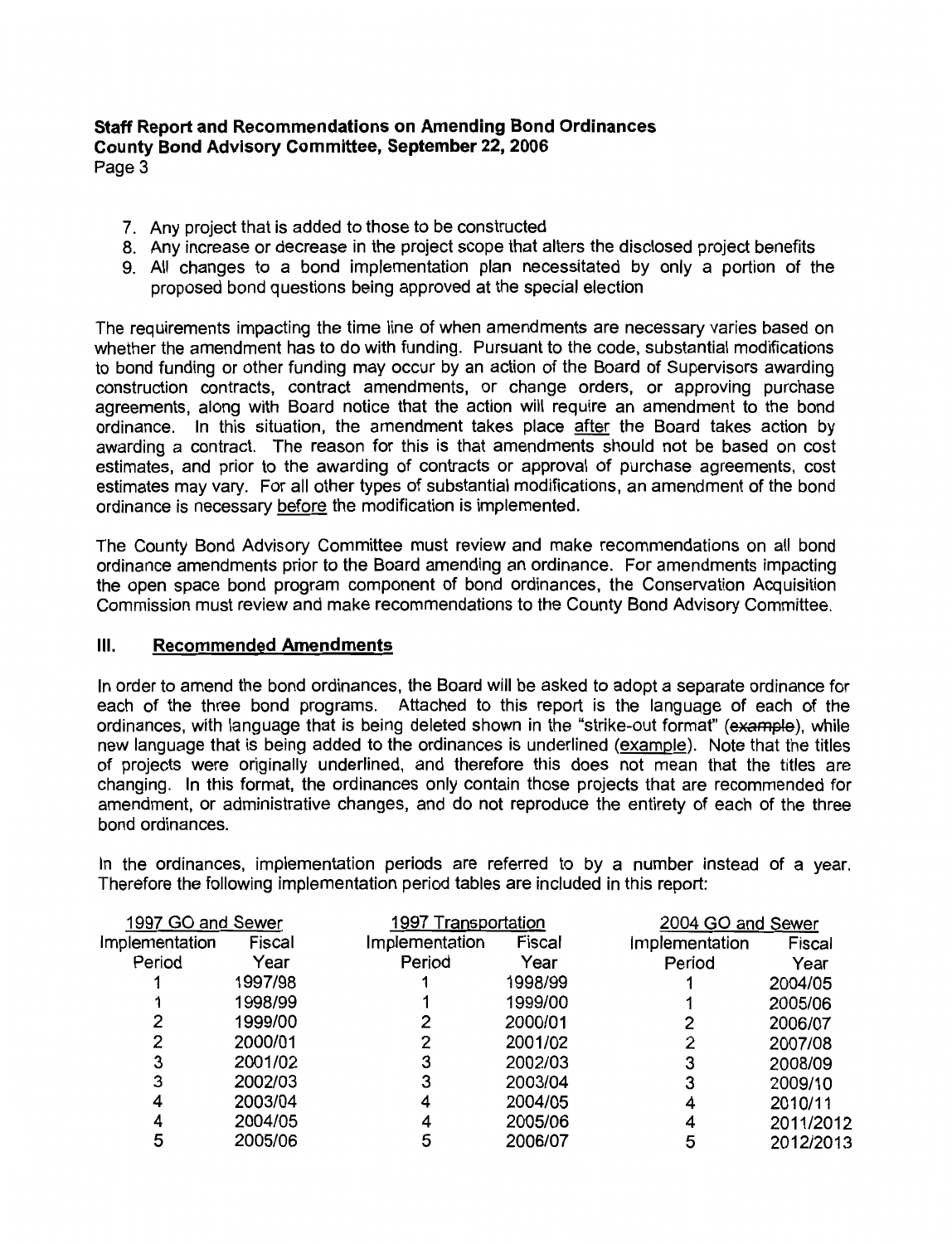| 1997/GO and Sewer |         |                | 1997Transportation |                | 2004 GO and Sewer |  |
|-------------------|---------|----------------|--------------------|----------------|-------------------|--|
| Implementation    | Fiscal  | Implementation | Fiscal             | Implementation | Fiscal            |  |
| Period            | Year    | Period         | Year               | Period         | Year              |  |
| 5                 | 2006/07 | 5              | 2007/08            | 5              | 2013/2014         |  |
| 6                 | 2007/08 | 6              | 2008/09            | 6              | 2014/2015         |  |
| 6                 | 2008/09 | 6              | 2009/10            | 6              | 2015/2016         |  |
|                   |         |                | 2010/11            |                |                   |  |
|                   |         |                | 2011/12            |                |                   |  |
|                   |         | 8              | 2012/13            |                |                   |  |
|                   |         | 8              | 2013/14            |                |                   |  |

A brief description of the recommended ordinance amendments for each project is presented below.

#### Recommendations for Ordinance Amendments Relative to the 1997 General А. **Obligation and Sewer Revenue Bond Program**

## **Project: SC-8. Superior Court New Courtrooms**

This ordinance amendment reconciles project scope with available funding, and reconciles the implementation period with actual time period. The project is complete.

### Project: P-18, Armory Park/Children's Museum Improvements

This ordinance amendment adds implementation periods 5 and 6. Armory Park is a City of Tucson project, which has undergone several scope change considerations. Project commencement is anticipated once the City determines project parameters.

### Project: P-34, Oro Valley Cañada Del Oro River Park

This ordinance amendment alters the scope of the Project and adds implementation periods 5 and 6. The project has experienced delays to reconcile the project scope with available funding. The project is now moving forward with a revised implementation period timeline. and is scheduled to be complete by June 2007/08.

### Project: P-50, Sopori Pool

This ordinance amendment updates a previous amendment by amending the scope to show development of a pool versus a community center, and increasing bond funding from zero to \$300,000. This project scope was changed through community input. The project is complete.

### Project: P-59, Tortolita Shooting Range

This ordinance amendment changes the location of the shooting range to the Southeast Regional Park and decreases other funding from \$225,000 to zero. This project was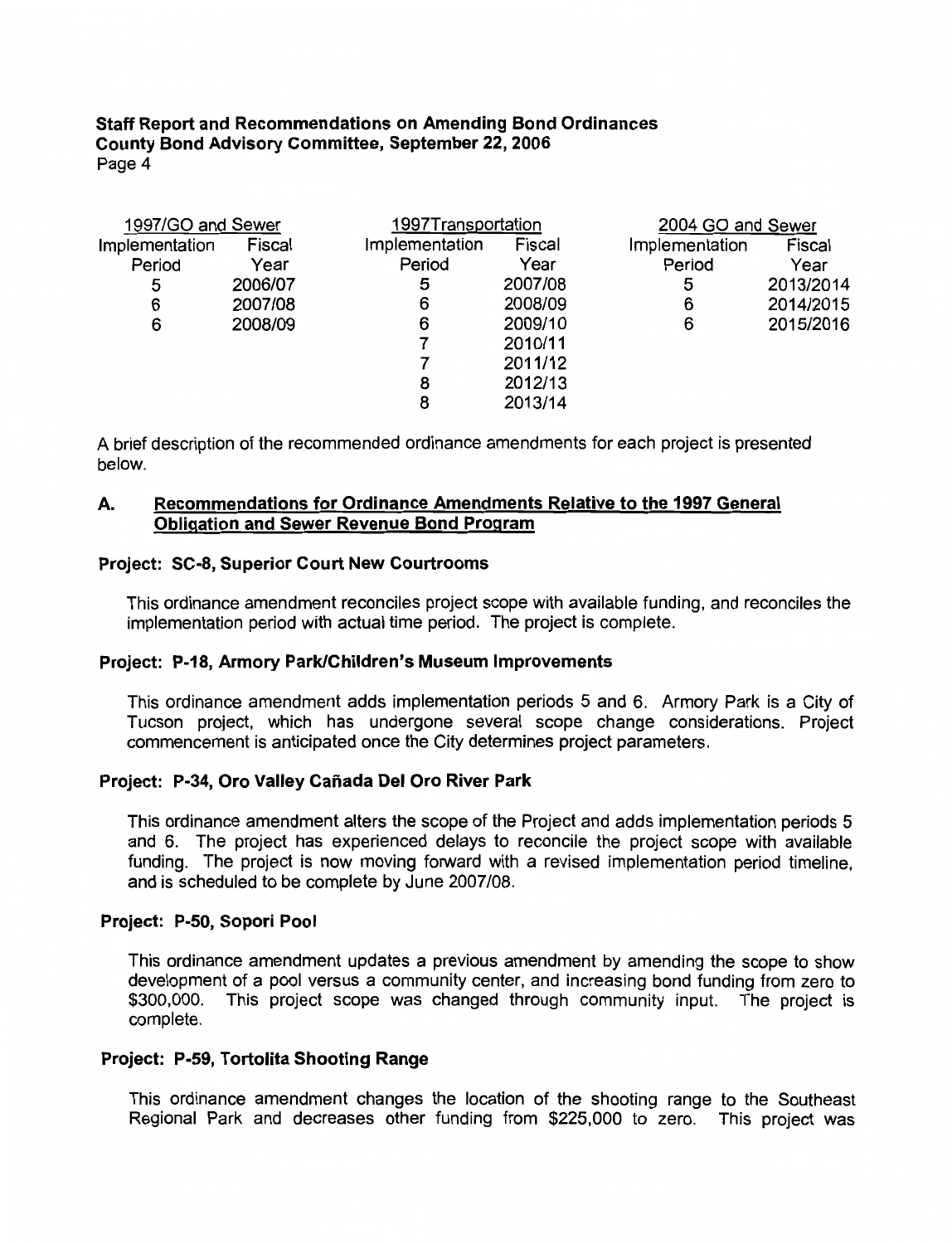completed in conjunction with P-22 Southeast Regional Park Improvements.

# Project: SD-5, Tortolita Mountain Park

This ordinance amendment adds a 9 acre parcel to the list of eligible acquisition properties. The County has been unable to expend funding in this project area because the majority of the land eligible for purchase is State Trust land. This 9 acre parcel is privately owned and the County is currently in negotiations with the owner to conserve this property and to conserve an adjacent property that is in the 2004 bond program.

## Project: T-21, Various Trailhead Parking/Staging

This ordinance amendment changes the scope of this project to delete development of a Broadway Gate trailhead, add improvements to a 36<sup>th</sup> Street trailhead at Tucson Mountain Park, and reduce the scope of the Kennedy Park trailhead to master planning. Development of the Broadway Gate trailhead is being deleted based on community input. Another 1997 project, T-19, provided \$200,000 for development of the 36<sup>th</sup> Street Trailhead. Due to funding constraints, this amendment would provide additional funds to complete the 36<sup>th</sup> Street Trailhead, instead of constructing a trailhead at Kennedy Park, 2 miles to the southeast. It is anticipated that these projects will be completed by first quarter, fiscal year 2007/08.

## Project: CH-26, Empirita Ranch Buildings Rehabilitation

This ordinance amendment increases other funding from zero to \$100,000 due to a Arizona Heritage Grant and adds implementation periods 5 and 6. The project has been delayed due to the need to master plan the site with Natural Resources Parks and Recreation in order to program potential uses and develop adaptive use plans. Construction documents are in preparation with assistance from Facilities Management. It is anticipated that this project will be completed during second quarter, fiscal year 2008/09.

## Project: CA-33, Valencia Site

This ordinance amendment places the project on hold. The Arizona State Land Dept suspended the Arizona Preserve Initiative program, which would have provided for the acquisition of this property. The County is very likely to be outbid by development interests if property were to be sold at public auction without conservation restrictions. County staff continues to seek out other tools for conserving State Trust land parcels such as this. Voter approval of a State Trust land reform initiative on the November 2006 ballot would assist in conserving this property.

## Project: L-2, City of Tucson Midtown Library

This ordinance amendment adds implementation period 5. The library opened its doors to the public on August 14, 2006. Construction is scheduled to be completed by the end of November, 2006.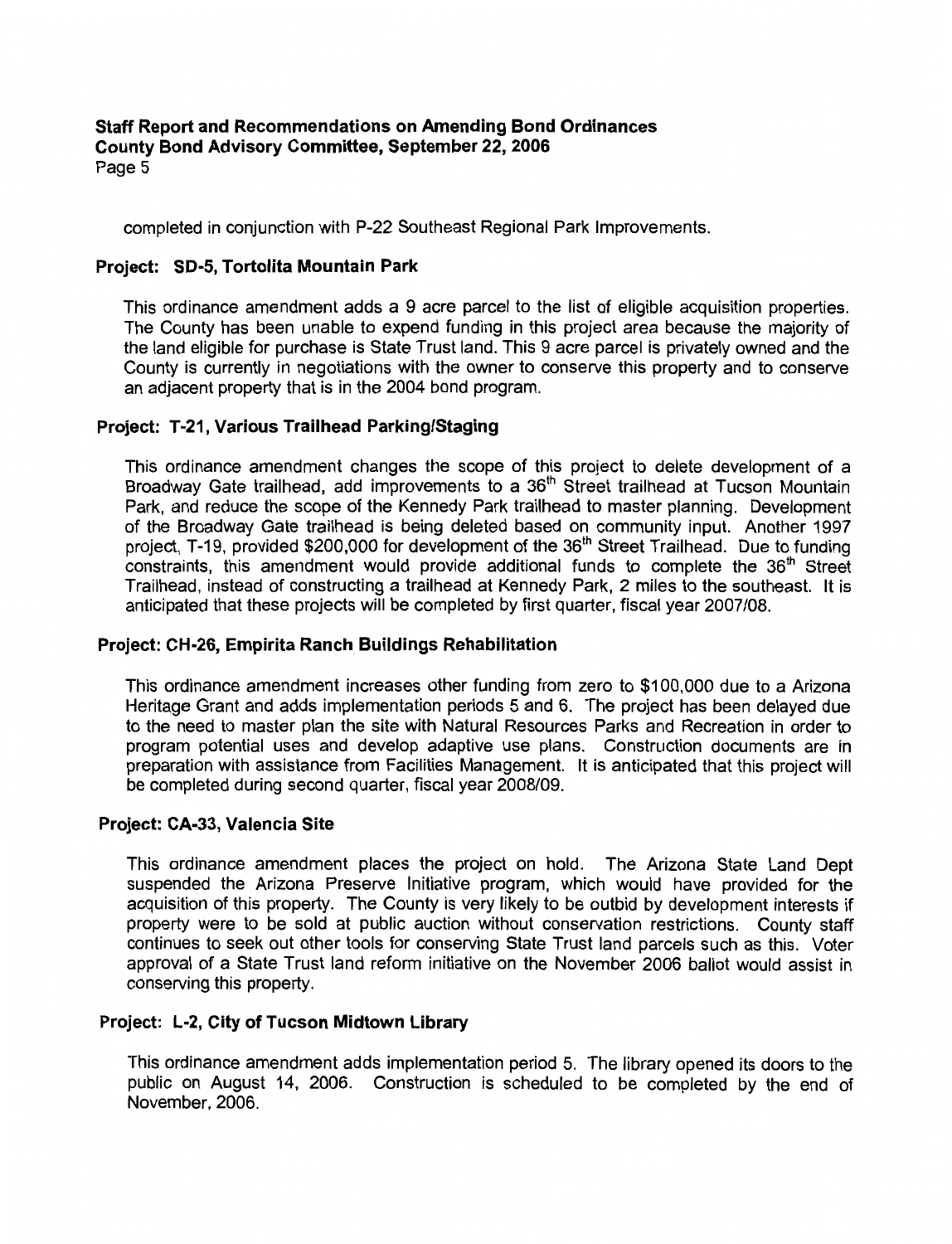## Project: FS-14. Fire Sprinkler/Asbestos Removal - Legal Services Building

This ordinance amendment reconciles the scope of the project with the available funding, and adds implementation period 5 to account for the additional year it took to complete the project. This project was completed in May 2006. The original scope of work called for abatement and build-back of ten floors. Five floors were completed. Higher construction costs than estimated in 1996 have reduced the number of floors that can be completed with available bond funds. Rapid departmental growth fueled demand for remaining vacant space required to stage additional work as well. Infrastructure improvements were required that had not been originally programmed.

## Project: FC-2, Santa Cruz River, Valencia to Irvington

This ordinance amendment places implementation on hold. This project is a part of a much larger U.S. Army Corps of Engineers project that is dependent upon federal appropriations. Due to the War in Iraq and Hurricane Katrina, the U.S. Army Corps of Engineers budget is short of funds necessary to implement the next phase of this project. When federal funds become available this project will be advanced.

### Project: FC-4, Mission Wash

This ordinance amendment adds implementation periods 5 and 6. Delays have occurred in the implementation of a Development Agreement between the Flood Control District and the developer due to City of Tucson zoning regulations. Once the developer secures the appropriate zoning, the agreement will be ratified and the project will proceed to the construction phase.

### Question No. 7 - Solid Waste Improvements

This ordinance amendment will apply to the solid waste projects under Question No. 7. The County is evaluating alternatives to the development of a new regional landfill in order to provide for the waste disposal needs of affected communities following closure of the Tangerine Landfill, currently estimated to occur in 2009. In the interim, in accordance with the Board of Supervisors June 20, 2006 approval of Amendment 2 for the Sahuarita Landfill Expansion project (SW-03), \$2,000,000 in 1997 bond funding will be transferred from SW-01 to SW-03, along with increasing "other funding" to \$4,828,719 from the remaining 1982 bond authorization. In addition, \$1,000,000 in 1997 bond funding will be transferred from SW-01 to supplement funding of the El Camino del Cerro Environmental Remediation bond project, SW-04. Scope changes to these projects are also part of this ordinance amendment.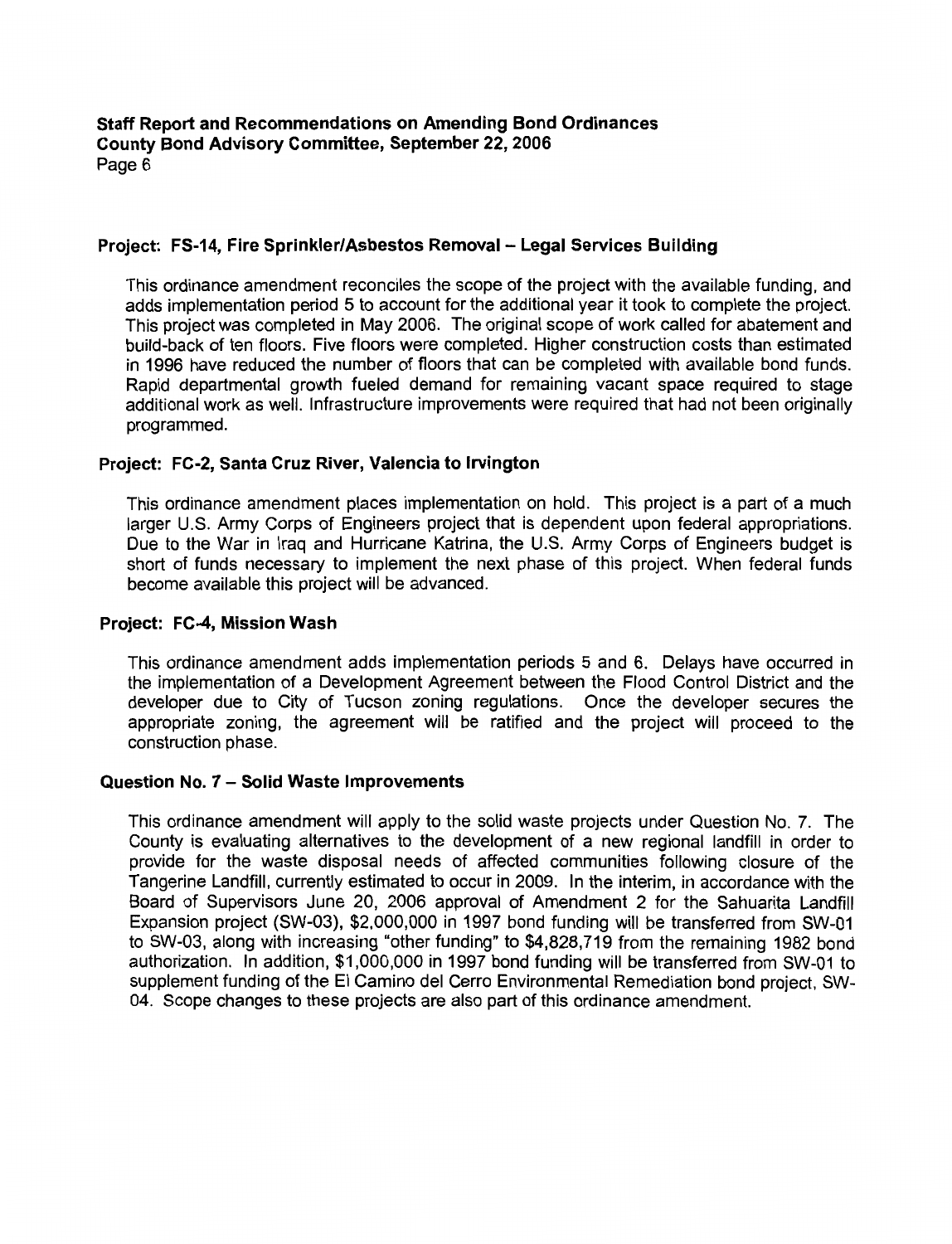Page 7

#### Recommendations for Ordinance Amendments Relative to the 1997 HURF/Transportation В. **Bond Program**

#### $\mathbf{1}$ . Bond Projects Incorporated into Regional Transportation Authority (RTA) Projects

The following bond projects are now part of RTA projects approved by voters on May 16, 2006:

- Magee Road, La Canada Drive to Oracle Road DOT-6 La Canada Drive. Ina Road to Lambert Lane **DOT-10** La Cholla Boulevard: River Road to Ruthrauff Road **DOT-20** Speedway Boulevard: Camion Seco to Houghton Road **DOT-28** Houghton Road: I-10 to Tanque Verde Road **DOT-29** Tanque Verde Road, Catalina Highway to Houghton Road **DOT-31** I-19 Frontage Road: Continental Road to Canoa **DOT-37**
- **DOT-40** Grant Road: Oracle Road to Swan Road
- Broadway Boulevard: Euclid Avenue to Country Club DOT-56

The scheduling and funding of these projects will be programmed by the RTA, and are dependent upon the availability and allocation of RTA funding. Therefore, future amendments to the 1997 Transportation Bond Program may be necessary to reconcile scope, schedule, and funding with RTA decisions. To recognize this, administrative notes will be added to the bond ordinance text for each of these projects stating that the project is now included as an RTA project and is subject to RTA decisions, as well as identifying RTA funding as an "other funding" source. These are administrative notes do not require an ordinance amendment, but will be included in the ordinance for informational purposes only.

This current ordinance amendment will add implementation periods for DOT-6, DOT-20, and DOT-31, since it is already certain that these projects will exceed the implementation schedules in the bond ordinance (2005/06) by more than 12 months, which necessitates a bond ordinance amendment. It is also certain that the RTA project involving DOT-20 will only require \$1,540,000 out of the original \$21,000,000 in bond funds, and the RTA project involving DOT-31 will only require \$3,411,000 of the original \$7,100,000 in bond funds. Therefore this current amendment will decrease the bond funding for these two projects.

#### $2.$ **Non-RTA Transportation Bond Projects**

# DOT-12 - Country Club Road, 36th Street to Milbur

This ordinance amendment increases bond funding from \$7,000,000 to \$11,840,000, and increases other funding from \$0 to \$405,400. Additional bond funds come from DOT-52 Palo Verde Rd: Gas Rd to 44th St, which has been completed, and DOT-20 La Cholla: Ruthrauff to River Rd, which is now almost fully funded with RTA funds. The other funding comes from Tucson Water. This project is scheduled for completion by second quarter, fiscal year 2007/08. The Board took action on this project on 8/21/06 by awarding a construction contract. This action was consistent with the County's Truth in Bonding code because the action only impacted funding, and the Board provided notice that the action would require a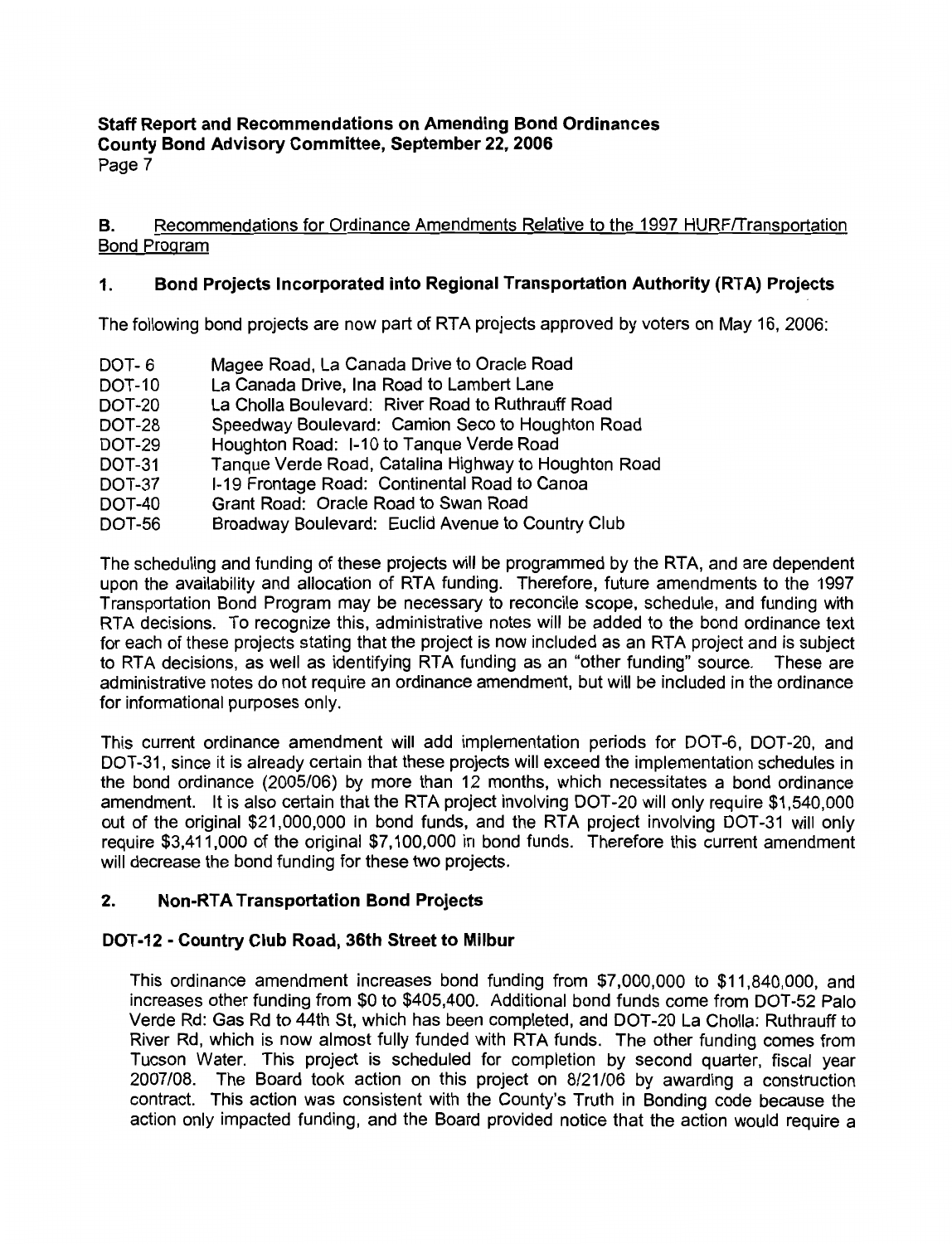bond ordinance amendment during this amendment cycle.

### DOT-48 - Duval Mine Road, La Canada Drive to Abrego Drive

This ordinance amendment decreases bond funding for the project from \$2,000,000 to zero. and decreases other funding from \$10,000,000 to zero. The project was funded by the Arizona Department of Transportation, and therefore bond funds were not expended. This project is complete.

### DOT-49 - Valencia Road, Mission Road to Interstate-19

This ordinance amendment increases other funding from \$40,000 to \$5,033,000. The additional funding will come from Urban Area HURF. The project is scheduled for completion by first quarter of fiscal year 2007/08.

## DOT-52 - Palo Verde Road, Gas Road to 44th Street

This ordinance amendment reduces the bond funding for the project from \$4,400,000 to \$1,500,000. The bond funding has been reduced to match the actual costs. This project is complete.

#### Recommendations for Ordinance Amendments Relative to the 2004 General  $\mathbf{C}$ . **Obligation and Sewer Revenue Bond Program**

### Project: FC2.8, Amado Food Bank Question

This ordinance amendment will increase the other funding from zero to \$180,000, from nonbond funds. The current bond funding of \$300,000 is not sufficient to complete the project as planned. The project is scheduled for completion by July 2007.

### Project: 4.14, Los Morteros Preservation

This ordinance amendment increases bond funding from \$100,000 to \$250,000. This project has been augmented by transferring \$150,000 from surplus bond funds in Dakota Wash Project 4.9 (competed October 2005) to allow construction of fencing and production of signage for the protection of this site. This project is scheduled for completion during the first quarter of fiscal year 2006/07.

### Project: 4.31, Northside Community Park

This ordinance amendment changes the scope to the development of a community center versus a park, and deletes land acquisition from the scope. The City of Tucson was unable to locate a large enough parcel of land for a community center to be developed within the area. The County purchased additional land adjacent to the Rillito River Park, which would provide a suitable site. There is significant need for indoor recreational activities in the area, and this will complement the fields located at Rillito River Park. This project is scheduled for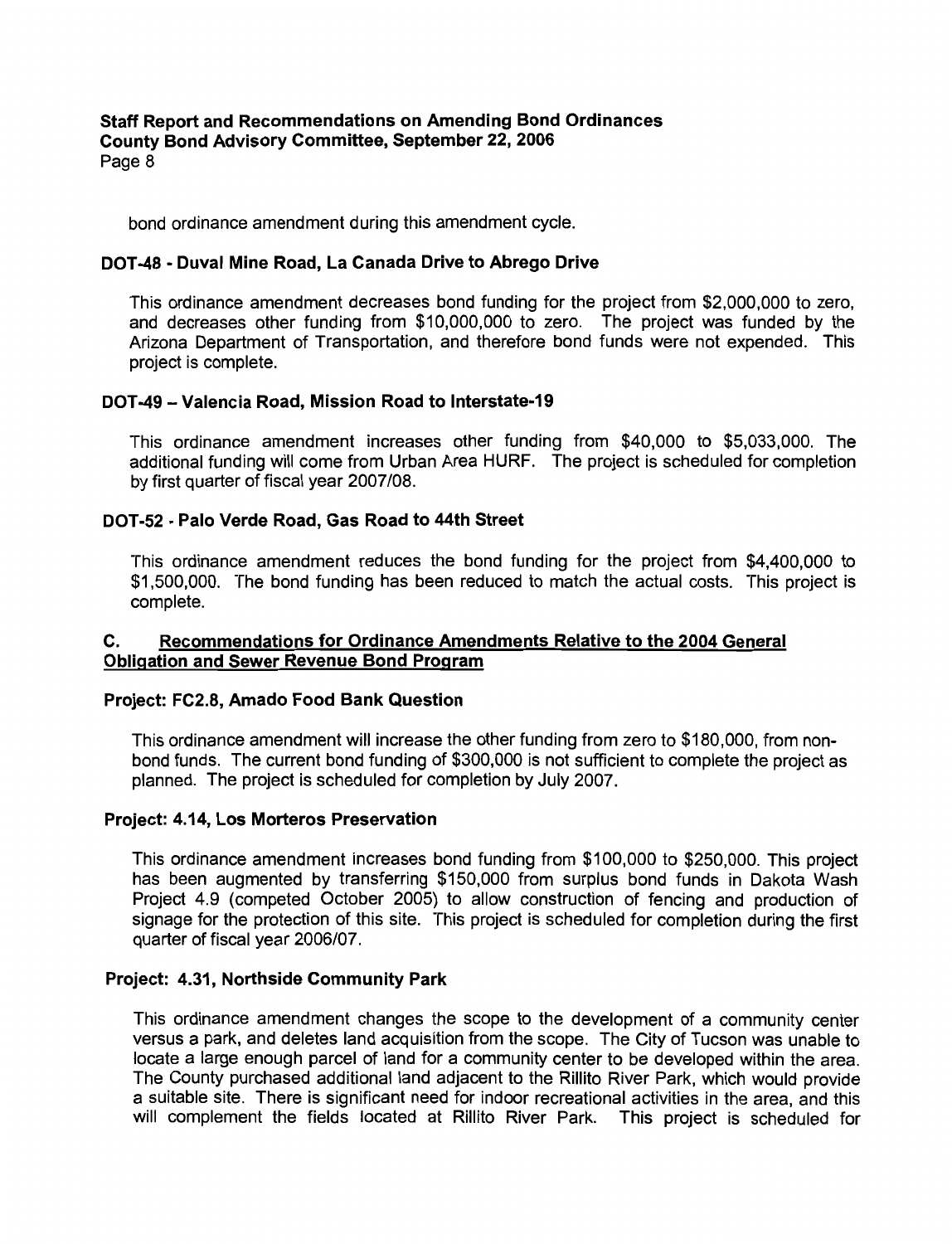completion in 2010. Pursuant to truth in bonding requirements, City of Tucson's Mayor and Council took action on July 6, 2006 requesting this ordinance amendment.

#### Project: PR4.35 **Arroyo Chico Wash Improvements**

This ordinance amendment adds land acquisition to the scope of the project. The City of Tucson has requested that land acquisition be added to the scope in order to secure enough of a corridor to complete the urban pathway along Arroyo Chico Wash. This will be an extension of an urban pathway being installed from downtown at the Snake Bridge to the Cherry Field complex as a part of a Corps of Engineer drainage project, and continue connectivity towards Reid Park. The pathway is an important component in a long term planning effort to create an urban trail system to connect downtown Tucson to other parts of town. Pursuant to truth in bonding requirements, City of Tucson's Mayor and Council took action on September 7, 2006 requesting this ordinance amendment.

## Project: 4.36, Atterbury Wash Sanctuary Land Acquisition and Expansion

This ordinance amendment reduces bond funding from \$2,000,000 to \$1,200,000. Land acquisition needs are less than originally anticipated and the City of Tucson has requested the surplus funds be spent to cover costs at the Pantano River Park, Project 4.37. Pursuant to truth in bonding requirements, City of Tucson's Mayor and Council took action on July 6, 2006 requesting this ordinance amendment.

### Project: 4.37, Pantano River Park

This ordinance amendment increases bond funding from \$2,700,000 to \$3,500,000, and increases other funding to \$50,000. The additional bond funding will come from surplus funds originally allocated to the Atterbury Wash Sanctuary Land Acquisition and Expansion Project 4.36. The City is contributing \$50,000. Additional funds are necessary for the upgraded crossings at major crossroads to include a below bridge crossing, allowing for safe river park usage beneath the roadway. This additional cost will create a much safer route for users, and is consistent with River Park standards. A memorial garden is also being added to the scope. The project is scheduled for completion by second quarter, fiscal year 2008/09. Pursuant to truth in bonding requirements, City of Tucson's Mayor and Council took action on July 27, 2006 requesting this ordinance amendment.

### Project: 6.3, Santa Cruz Interceptor, Prince to Franklin

This ordinance amendment increases other funding from \$3,000,000 to \$14,500,000, to be funded via System Development funds. When the Phase II bids were solicited, the project cost exceeded the engineer's estimate by approximately \$2,600,000 due primarily to increases in materials and construction costs. The engineer's estimate exceeded the original estimate in the bond ordinance by \$5.1 million. As a result of these increased costs, the Phase III line item cost estimates were then adjusted based on the higher unit rates seen in Phase II. Thus the total Phase II & Phase III project cost is now estimated at \$39,500,000. This project is scheduled for completion by first quarter, fiscal year 2008/09.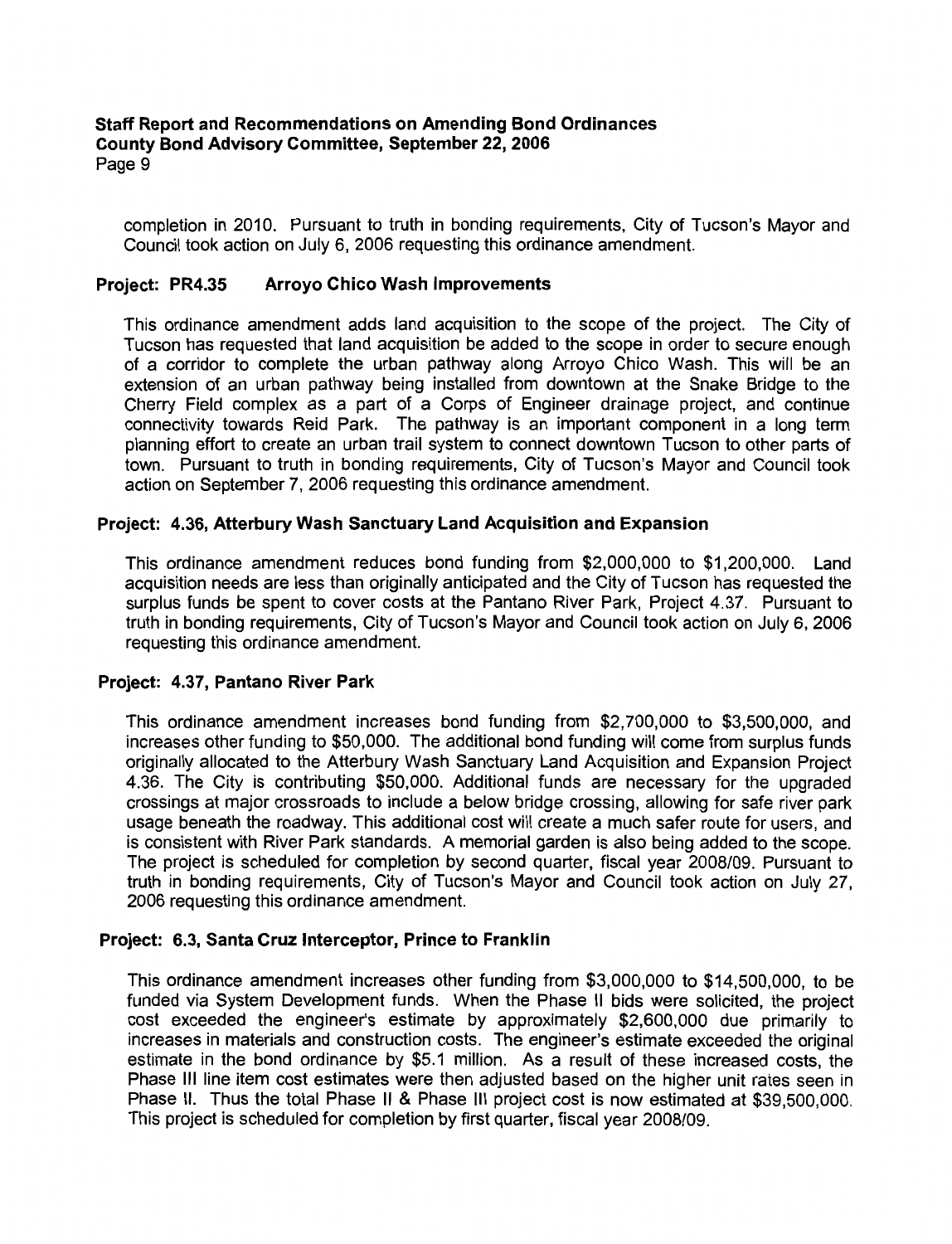## Project: 6.10, New Marana Wastewater Treatment Plant (WWTP) Expansion

This ordinance amendment increases total Project costs from \$12,050,000 to \$28,400,000. increases other funding from \$2,050,000 to \$18,400,000 (funded from System Development funds), and changes the scope to expand treatment capacity to 2 million gallons per day (MGD). Due to increased building projects to occur in this area, the 1.0 MGD plant capacity shown in the 2004 bond plan has been expanded to a 2.0 MGD capacity facility.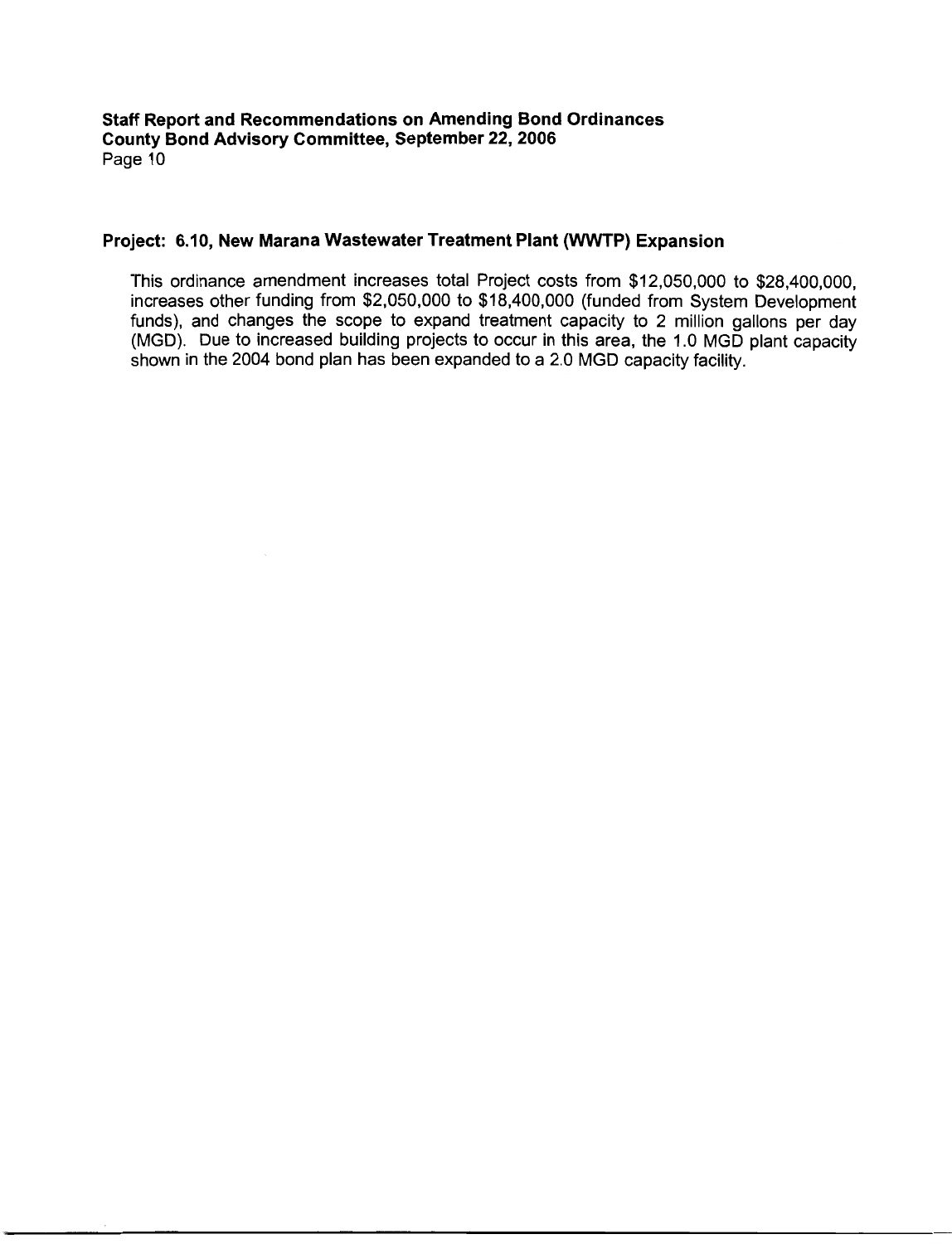#### ORDINANCE NUMBER 2006-

AN ORDINANCE OF THE BOARD OF SUPERVISORS OF PlMA COUNTY ARIZONA RELATING TO GENERAL OBLIGATION AND SEWER REVENUE BOND PROJECTS AMENDING ORDINANCE NUMBER 1997-35 BOND IMPLEMENTATION PLAN, MAY 20. 1997 SPECIAL ELECTION (AS AMENDED SEPTEMBER 22, 1998 BY ORDINANCE NUMBER 1998-58; AUGUST 20,2001 BY ORDINANCE NUMBER 2001 -1 11 ; MARCH 9,2004 BY ORDINANCE NUMBER 2004-15; OCTOBER 11,2005 BY ORDINANCE NUMBER 2005- 91 AND APRIL 4, 2006 BY ORDINANCE NUMBER 2006-19). THE PLIRPOSE OF THE ORDINANCE IS TO REALLOCATE BOND FUNDS, AMEND THE SCOPE OF CERTAIN PRO,IECTS, AMEND IMPLEMENTATION PERIODS FOR CERTAIN BOND PROJECTS, AND AUTHORIZE THE USE OF ADDITIONAL OTHER FUNDS TO FINANCE CERTAIN PROJECTS.

WHEREAS, The Board of Supervisors adopted Chapter 3.06 of the Pima County Code titled "Bonding Disclosure, Accountability and Implementation"; and,

WHEREAS, in compliance with Chapter 3.06, the Board of Supervisors adopted Ordinance Number 1997-35, the "Bond Implementation Plan, May 20, 1997 Special Election"; and,

WHEREAS, the Board of Supervisors, on September 22, 1998 enacted Ordinance No. 1998-58 and on August 20, 2001 enacted Ordinance Number 2001-111 and on March 9, 2004 enacted Ordinance Number 2004-14 and on October 11, 2005 enacted Ordinance Number 2005-91 and on April 4, 2006 enacted Ordinance Number 2006-19 amending Ordinance No. 1997-35 in compliance with provisions of Chapter 3.06; and,

WHEREAS, the Board of Supervisors desires to amend Ordinance Number 1997-35 (as amended by Ordinance No. 1998-58, Ordinance No. 2001-111, Ordinance No. 2004-15, Ordinance No. 2005-91 and Ordinance No. 2006-19) in compliance with provisions of Chapter 3.06;

### NOW THEREFORE, IT IS HEREBY ORDAINED by the Board of Supervisors of Pima County, Arizona:

Ordinance Number 1997-35 (as amended by Ordinance No. 1998-58, Ordinance No. 2001-111, Ordinance No. 2004-15, Ordinance No. 2005-91 and Ordinance No. 2006-19) is hereby amended as follows: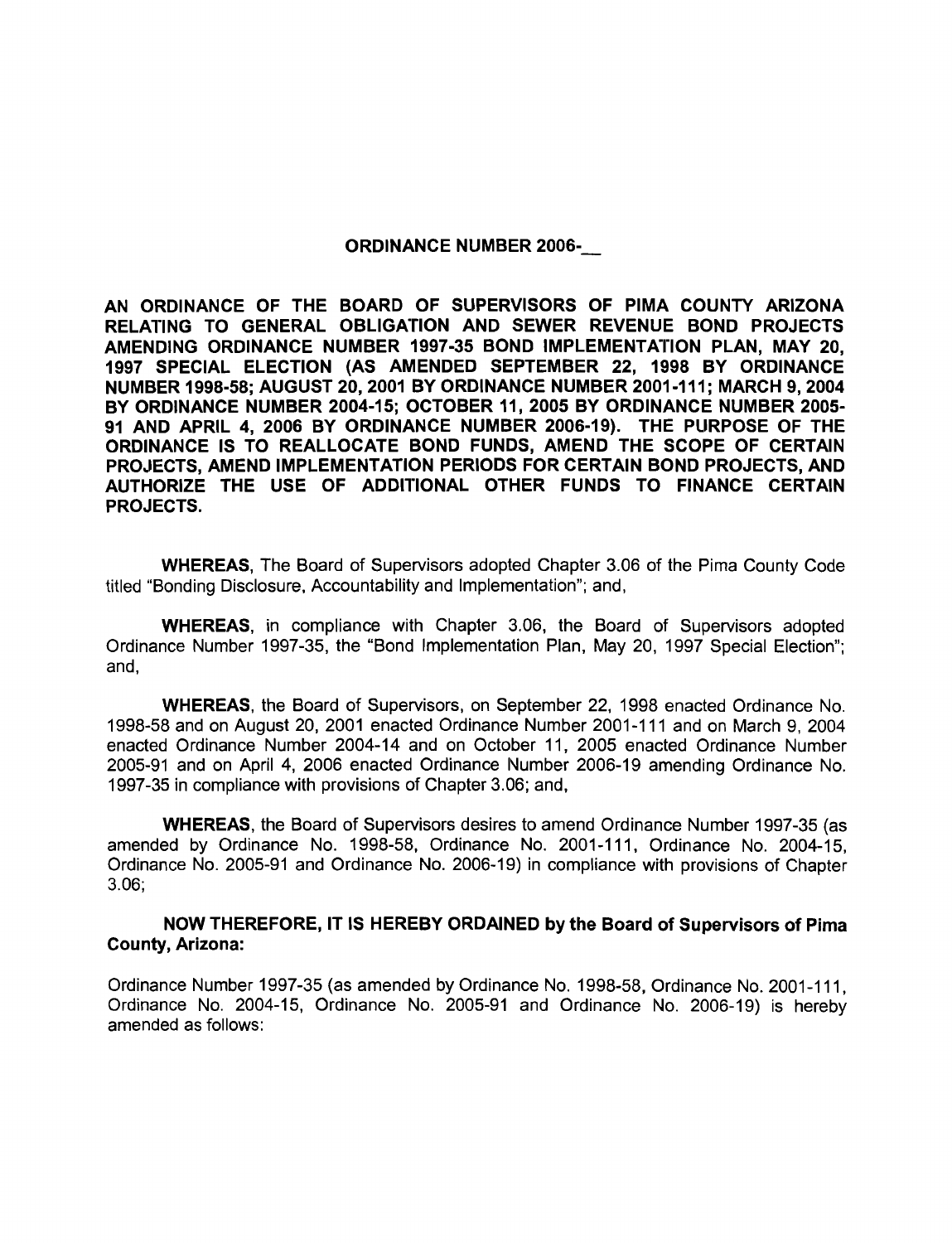# **Bond Improvement Plan** May 20, 1997 Special Election

#### Question No. 2 - Public Safety, Law Enforcement and Superior Court В.

| <b>Superior Court Building</b><br>Location:<br>110 West Congress<br>\$11,500,000<br>Bond Funding:                                                                                                                                                                                                                                                                                                                                                                                                                                                                                                                                                                                         |
|-------------------------------------------------------------------------------------------------------------------------------------------------------------------------------------------------------------------------------------------------------------------------------------------------------------------------------------------------------------------------------------------------------------------------------------------------------------------------------------------------------------------------------------------------------------------------------------------------------------------------------------------------------------------------------------------|
|                                                                                                                                                                                                                                                                                                                                                                                                                                                                                                                                                                                                                                                                                           |
|                                                                                                                                                                                                                                                                                                                                                                                                                                                                                                                                                                                                                                                                                           |
| Renovate $7$ floors $B, 1, 2$ , and 3 of the existing Superior Court building.<br>Scope:<br>The existing building has a net usable square footage of approximately<br>188,700 square feet. A space analysis performed by the IEF Group,<br>Inc. revealed that for optimal utilization of this building, renovation of<br>floors 1, 2, 3, 7, 8, 9 and B level is necessary. The analysis also<br>identified the need for staff occupying 43,800 square feet to be moved<br>out of the building in order to accommodate new courtroom growth. In<br>addition, to improve safety and operation of the Superior Court, the<br>Assembly Room will be expanded, elevators renovated, fire alarm |
| systems replaced, PBX telephone switch replaced, and roof replaced.                                                                                                                                                                                                                                                                                                                                                                                                                                                                                                                                                                                                                       |
| Renovation of the building will allow for additional courtrooms<br>Benefit:<br>necessary to accommodate present and new divisions and<br>commissioners, as well as necessary support functions. (Currently<br>there are 35 judicial officers and 29 courtrooms.)                                                                                                                                                                                                                                                                                                                                                                                                                          |
| \$0<br>Other Funding:                                                                                                                                                                                                                                                                                                                                                                                                                                                                                                                                                                                                                                                                     |
| Implementation Period: 1, 2, 3, 4 through 4 Phase 3 On-Hold-Complete                                                                                                                                                                                                                                                                                                                                                                                                                                                                                                                                                                                                                      |
| <b>Future Operating &amp;</b><br>Minimal since most space is presently occupied and these costs are<br><b>Maintenance Costs:</b>                                                                                                                                                                                                                                                                                                                                                                                                                                                                                                                                                          |

being incurred now.

#### C. Question No. 3 - Parks

| 18) Project:                         | P-18 -- Armory Park/Children's Museum Improvements                                                                                                                                                                                                                                   |
|--------------------------------------|--------------------------------------------------------------------------------------------------------------------------------------------------------------------------------------------------------------------------------------------------------------------------------------|
| Location:                            | 200 South Sixth Avenue                                                                                                                                                                                                                                                               |
| Bond Funding:                        | \$250,000                                                                                                                                                                                                                                                                            |
| Scope:                               | This will be a joint project with Children's Museum to improve historical<br>integrity of Carnegie Library building and tots adventure/educational<br>play area. Work will consist of possible renovation of existing rest<br>rooms, fencing, and an educational play area for tots. |
| Benefit:                             | Maintains historical integrity of the building and creates a new free play<br>area for children in the Armory Park neighborhood.                                                                                                                                                     |
| Other Funding:                       | \$0                                                                                                                                                                                                                                                                                  |
| Implementation Period: 2, 3, 4, 5, 6 |                                                                                                                                                                                                                                                                                      |
| <b>Future Operating &amp;</b>        |                                                                                                                                                                                                                                                                                      |
| <b>Maintenance Costs:</b>            | Costs to be paid by City of Tucson and the Tucson Children's Museum<br>through an intergovernmental agreement with Pima County.                                                                                                                                                      |
| 34) Project                          | P-34 -- Oro Valley Cañada Del Oro River Park                                                                                                                                                                                                                                         |
| Location:                            | South Side of Cañada Del Oro Wash, from La Cañada to First Avenue,<br>Oro Valley, Arizona                                                                                                                                                                                            |
| Bond Funding:                        | \$1,000,000                                                                                                                                                                                                                                                                          |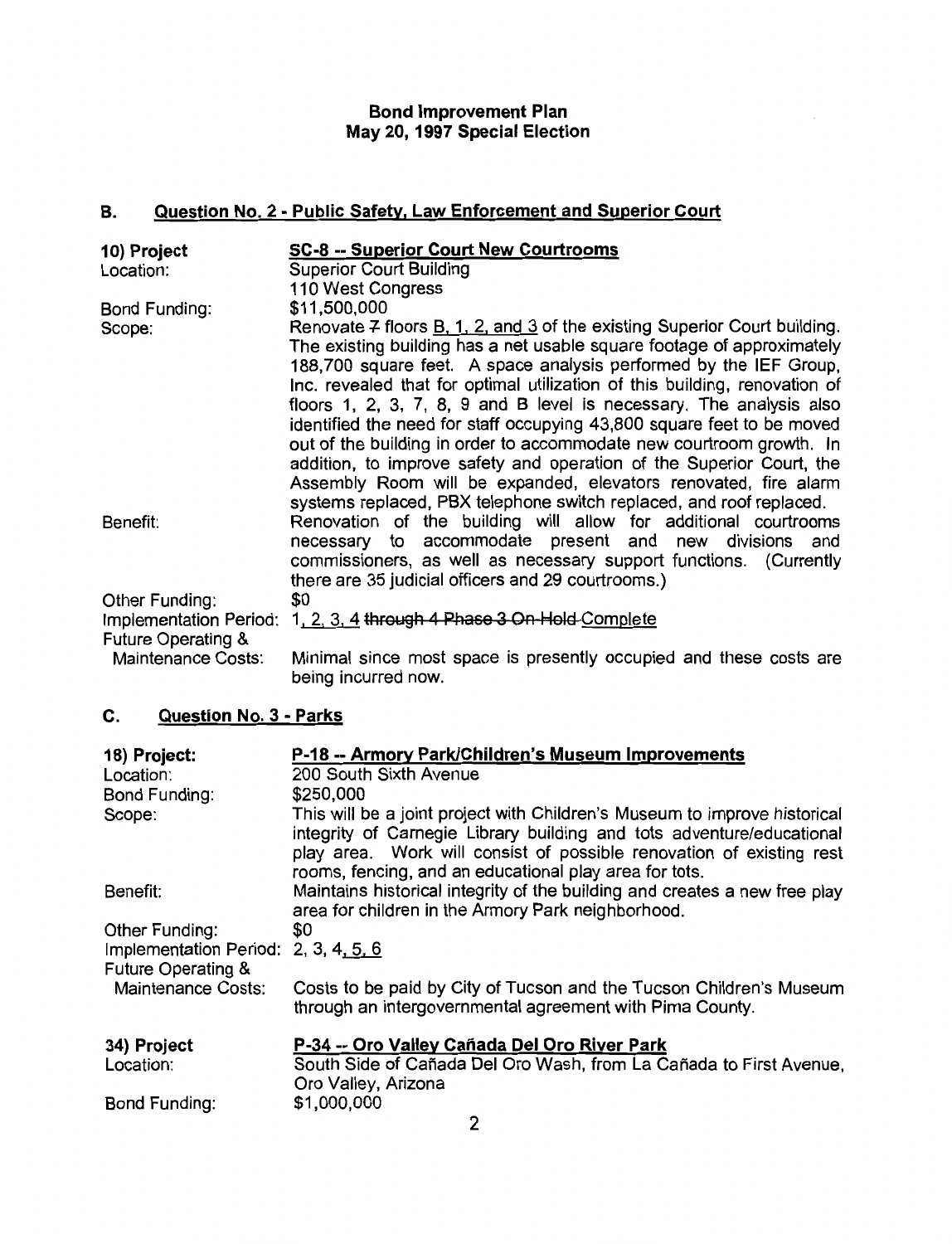| Scope:                                                                                                                                                 | Development of a 3-mile river park (public linear park) system along<br>the Cañada del Oro Wash, including bike path, walking path, and<br>pedestrian bridges rest rooms, landscaping, ramadas, and picnic<br>areas.                                                                                                                                                                                                                                                                                                                                                                                                                                                                                                                       |
|--------------------------------------------------------------------------------------------------------------------------------------------------------|--------------------------------------------------------------------------------------------------------------------------------------------------------------------------------------------------------------------------------------------------------------------------------------------------------------------------------------------------------------------------------------------------------------------------------------------------------------------------------------------------------------------------------------------------------------------------------------------------------------------------------------------------------------------------------------------------------------------------------------------|
| Benefit:                                                                                                                                               | Accommodate access along the Cañada del Oro Wash and facilitate<br>the need for recreational opportunities to the growing community.                                                                                                                                                                                                                                                                                                                                                                                                                                                                                                                                                                                                       |
| Other Funding:<br><b>Implementation Period:</b><br><b>Future Operating &amp;</b><br><b>Maintenance Costs:</b>                                          | \$0<br>2, 3, 4, 5, 6<br>Costs to be paid by Town of Oro Valley through an intergovernmental<br>agreement with Pima County.                                                                                                                                                                                                                                                                                                                                                                                                                                                                                                                                                                                                                 |
| 50) Project<br>Location:<br><b>Bond Funding:</b><br>Scope:                                                                                             | P-50 -- Sopori Community Center Pool<br>6001 West Arivaca Road, Amado, Arizona<br>\$0 \$300,000<br>Work consists of development of a newly constructed community<br>recreation center pool within the greater Sopori area, including meeting<br>and programming rooms, lighting, and signage a new free play pool<br>with swim lanes, a zero depth entry, guardhouse, and bath house.                                                                                                                                                                                                                                                                                                                                                      |
| Benefit:                                                                                                                                               | Meeting the community need for a recreation center facility community<br>pool.                                                                                                                                                                                                                                                                                                                                                                                                                                                                                                                                                                                                                                                             |
| Other Funding:<br>Implementation Period:<br><b>Future Operating &amp;</b><br><b>Maintenance Costs:</b>                                                 | \$300,000 \$0<br>2, 3 Complete<br>\$145,000                                                                                                                                                                                                                                                                                                                                                                                                                                                                                                                                                                                                                                                                                                |
| 59) Project<br>Location:<br><b>Bond Funding:</b><br>Scope:<br>Benefit:<br>Other Funding:<br><b>Future Operating &amp;</b><br><b>Maintenance Costs:</b> | P-59 -- Tortolita Shooting Range<br>North of Tangerine Road and East of I-10 Southeast Regional Park<br>\$0 (\$225,000 from contingency savings)<br>Infrastructure improvements and design for a state-of-the-art shooting<br>facility, including design, grading, utilities, and paving.<br>Provide a comprehensive shooting facility for rifles, pistols, shotguns,<br>and bows to conduct target practice certification and competition.<br>The estimated cost is \$225,000, which will be funded from contingency<br>savings and will be matched with federal dollars. \$0<br>Implementation Period: On-Hold due to Pygmy Owl Studies. Complete<br>Costs to be paid by leasing the facility to a non-profit special interest<br>group. |
| D.                                                                                                                                                     | Question No. 4 - Sonoran Desert Open Space and Historic Preservation                                                                                                                                                                                                                                                                                                                                                                                                                                                                                                                                                                                                                                                                       |
| 5) Project<br>Location:                                                                                                                                | SD-5 -- Tortolita Mountain Park<br>Northwaet                                                                                                                                                                                                                                                                                                                                                                                                                                                                                                                                                                                                                                                                                               |

| $V_1$ $V_2$   |             |                                                                                                                                                                                                                                                                                                                                                             |          |       |        |
|---------------|-------------|-------------------------------------------------------------------------------------------------------------------------------------------------------------------------------------------------------------------------------------------------------------------------------------------------------------------------------------------------------------|----------|-------|--------|
| Location:     | Northwest   |                                                                                                                                                                                                                                                                                                                                                             |          |       |        |
| Bond Funding: | \$3,000,000 |                                                                                                                                                                                                                                                                                                                                                             |          |       |        |
| Scope:        |             | Land acquisition - 1000 or more acres to be acquired, plus road right-<br>of-way. Land acquisition includes upper watersheds for Ruelas and<br>Wild Burro Canyons plus right-of-way access and expansion of natural<br>resource areas along the current eastern boundary of the park, and<br>conservation of a 9-acre parcel northwest of Arthur Pack Park. |          |       |        |
|               |             | Parcels within planning acquisition area:                                                                                                                                                                                                                                                                                                                   |          |       |        |
|               | Parcel No.  | Section                                                                                                                                                                                                                                                                                                                                                     | Township | Range | Zoning |

 $\frac{1}{3}$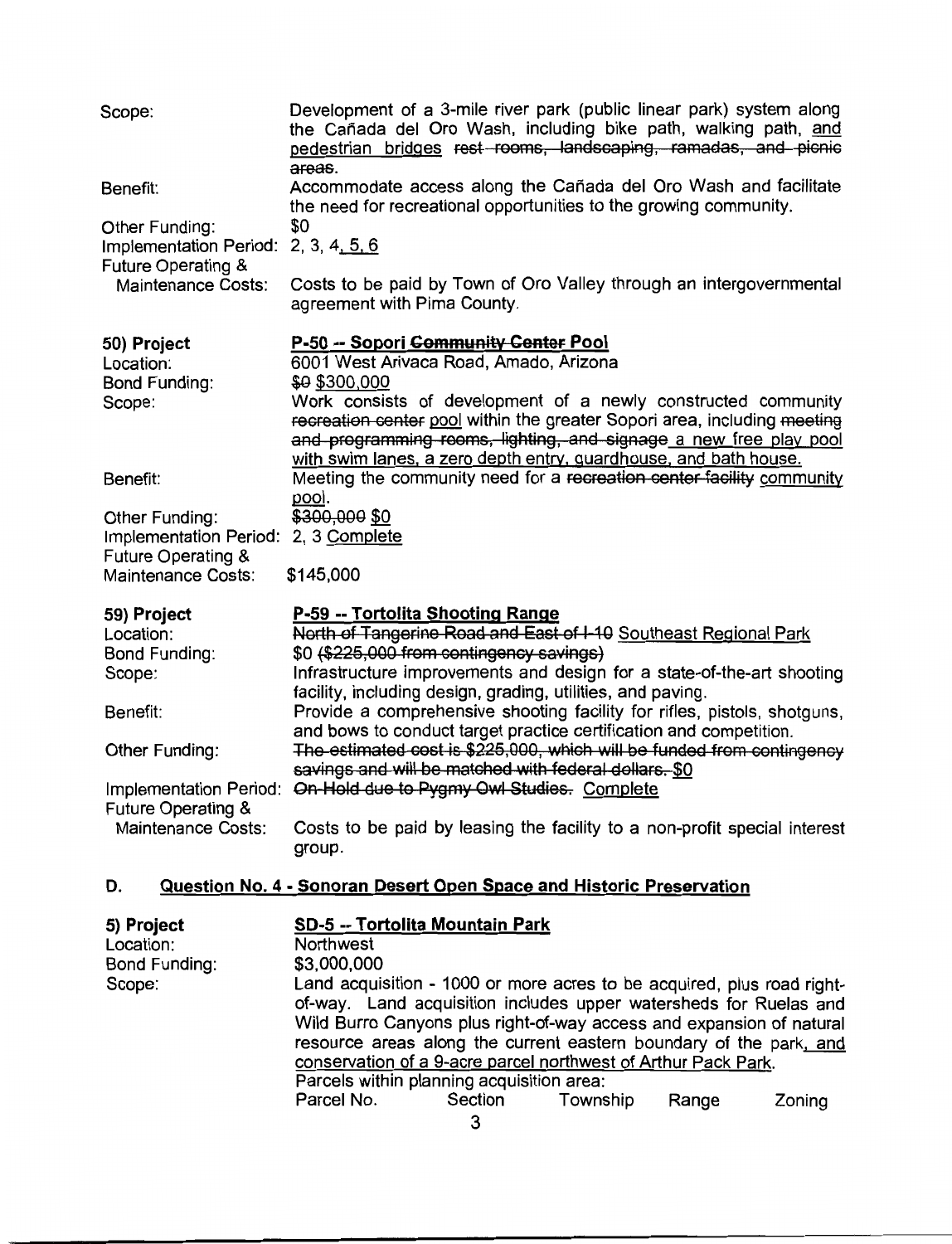|                                                            | 219-01-001E<br>219-01-001F<br>219-01-001B<br>219-01-008D<br>Parcel 36<br>numbers not<br>assigned                                                                                                                                                                                                                                                                                                                                                                                                                                                                                                                                                                                                                                                                                                                                                                                                                                                                                                                                                                                                                                                                                                                                                                                                                                                                                                                                                                      | 3<br>4<br>5<br>10<br>10S<br>31<br>32 (west 2) | 11 S<br>11 S<br>11 S<br>11 S<br>12 E<br>10S<br>10S | 13 E<br>13 E<br>13 E<br>13 E<br>13 E<br>13 E | RH<br>RH<br>RH<br><b>RH</b><br>State lands<br>within Pinal<br>County |
|------------------------------------------------------------|-----------------------------------------------------------------------------------------------------------------------------------------------------------------------------------------------------------------------------------------------------------------------------------------------------------------------------------------------------------------------------------------------------------------------------------------------------------------------------------------------------------------------------------------------------------------------------------------------------------------------------------------------------------------------------------------------------------------------------------------------------------------------------------------------------------------------------------------------------------------------------------------------------------------------------------------------------------------------------------------------------------------------------------------------------------------------------------------------------------------------------------------------------------------------------------------------------------------------------------------------------------------------------------------------------------------------------------------------------------------------------------------------------------------------------------------------------------------------|-----------------------------------------------|----------------------------------------------------|----------------------------------------------|----------------------------------------------------------------------|
|                                                            | 219-07-0010,<br>0020,0030<br>Carpenter Ranch<br>Arizona Preserve Initiative #1, Tortolita Mountain Park and Tortolita<br>East Biological Corridor.                                                                                                                                                                                                                                                                                                                                                                                                                                                                                                                                                                                                                                                                                                                                                                                                                                                                                                                                                                                                                                                                                                                                                                                                                                                                                                                    | 17<br>35                                      | <b>11S</b><br>10S                                  | 13E<br>12E                                   |                                                                      |
|                                                            | 216-30-019B                                                                                                                                                                                                                                                                                                                                                                                                                                                                                                                                                                                                                                                                                                                                                                                                                                                                                                                                                                                                                                                                                                                                                                                                                                                                                                                                                                                                                                                           | 13                                            | 12S                                                | 12E                                          | <u>SR</u>                                                            |
| Benefit:                                                   | Protection of the Sonoran Desert.                                                                                                                                                                                                                                                                                                                                                                                                                                                                                                                                                                                                                                                                                                                                                                                                                                                                                                                                                                                                                                                                                                                                                                                                                                                                                                                                                                                                                                     |                                               |                                                    |                                              |                                                                      |
| Other Funding:                                             | To be determined; Growing Smarter matching funds; or other sources                                                                                                                                                                                                                                                                                                                                                                                                                                                                                                                                                                                                                                                                                                                                                                                                                                                                                                                                                                                                                                                                                                                                                                                                                                                                                                                                                                                                    |                                               |                                                    |                                              |                                                                      |
|                                                            | to be determined.                                                                                                                                                                                                                                                                                                                                                                                                                                                                                                                                                                                                                                                                                                                                                                                                                                                                                                                                                                                                                                                                                                                                                                                                                                                                                                                                                                                                                                                     |                                               |                                                    |                                              |                                                                      |
| Implementation Period:                                     | 2, 3, 4, 5                                                                                                                                                                                                                                                                                                                                                                                                                                                                                                                                                                                                                                                                                                                                                                                                                                                                                                                                                                                                                                                                                                                                                                                                                                                                                                                                                                                                                                                            |                                               |                                                    |                                              |                                                                      |
| <b>Future Operating &amp;</b><br><b>Maintenance Costs:</b> | Minimal                                                                                                                                                                                                                                                                                                                                                                                                                                                                                                                                                                                                                                                                                                                                                                                                                                                                                                                                                                                                                                                                                                                                                                                                                                                                                                                                                                                                                                                               |                                               |                                                    |                                              |                                                                      |
| 22) Project<br>Location:                                   | T-21 -- Various Trailhead Parking/Staging<br>Kennedy Park Trailhead/Tucson<br>Southwestern Corner of Kennedy<br>Broadway Gate Trailhead/Eastern End of Broadway Boulevard<br>Starr Pass East Trailhead/Eastern Boundary of Tucson Mountain Park                                                                                                                                                                                                                                                                                                                                                                                                                                                                                                                                                                                                                                                                                                                                                                                                                                                                                                                                                                                                                                                                                                                                                                                                                       |                                               | Mountain                                           |                                              | Park Adjacent<br>to                                                  |
| <b>Bond Funding:</b><br>Scope:                             | near Starr Pass Development<br>\$250,000<br>Kennedy Park: Masterplan Construct a trailhead parking lot for the<br>Tucson Mountain Park trail system on county property adjacent to<br>Kennedy Park, including a parking area suitable for horse trailers,<br>access road improvement, horse tie-up and watering facilities, a<br>ramada, and a solar-powered emergency telephone<br>Broadway Gate Trailhead: Develop a trailhead parking facility at the<br>eastern end of Broadway Boulevard to provide safe access for trail<br>users-into Saguaro National Park's Rincon Mountain District, including<br>a parking lot with capacity for approximately 25 cars and 5 horse<br>trailers, including a parking area, horse tie-up and watering features,<br>gated access, fencing, signage, and an emergency telephone.<br>Starr Pass East Trailhead: Develop a trailhead parking facility on the<br>eastern boundary of Tucson Mountain Park adjacent to Starr Pass<br>development and Central Arizona Project reservoir, including a parking<br>facility on the eastern boundary of Tucson Mountain Park with capacity<br>for 35 cars and 5 horse trailers, including parking areas, access road<br>work, an access gate, fencing, signage and an emergency telephone.<br>Tucson Mountain Park: Construct a new public access and roadway<br>improvements to trailhead located at the end<br>Improvements may include grading, drainage improvements and<br>paving. |                                               |                                                    |                                              | of 36th Street.                                                      |
| Benefit:                                                   | These projects will provide much needed equestrian staging areas and<br>trailhead facilities, provide access to some of the busiest access points,<br>and increase the safety of access points.                                                                                                                                                                                                                                                                                                                                                                                                                                                                                                                                                                                                                                                                                                                                                                                                                                                                                                                                                                                                                                                                                                                                                                                                                                                                       |                                               |                                                    |                                              |                                                                      |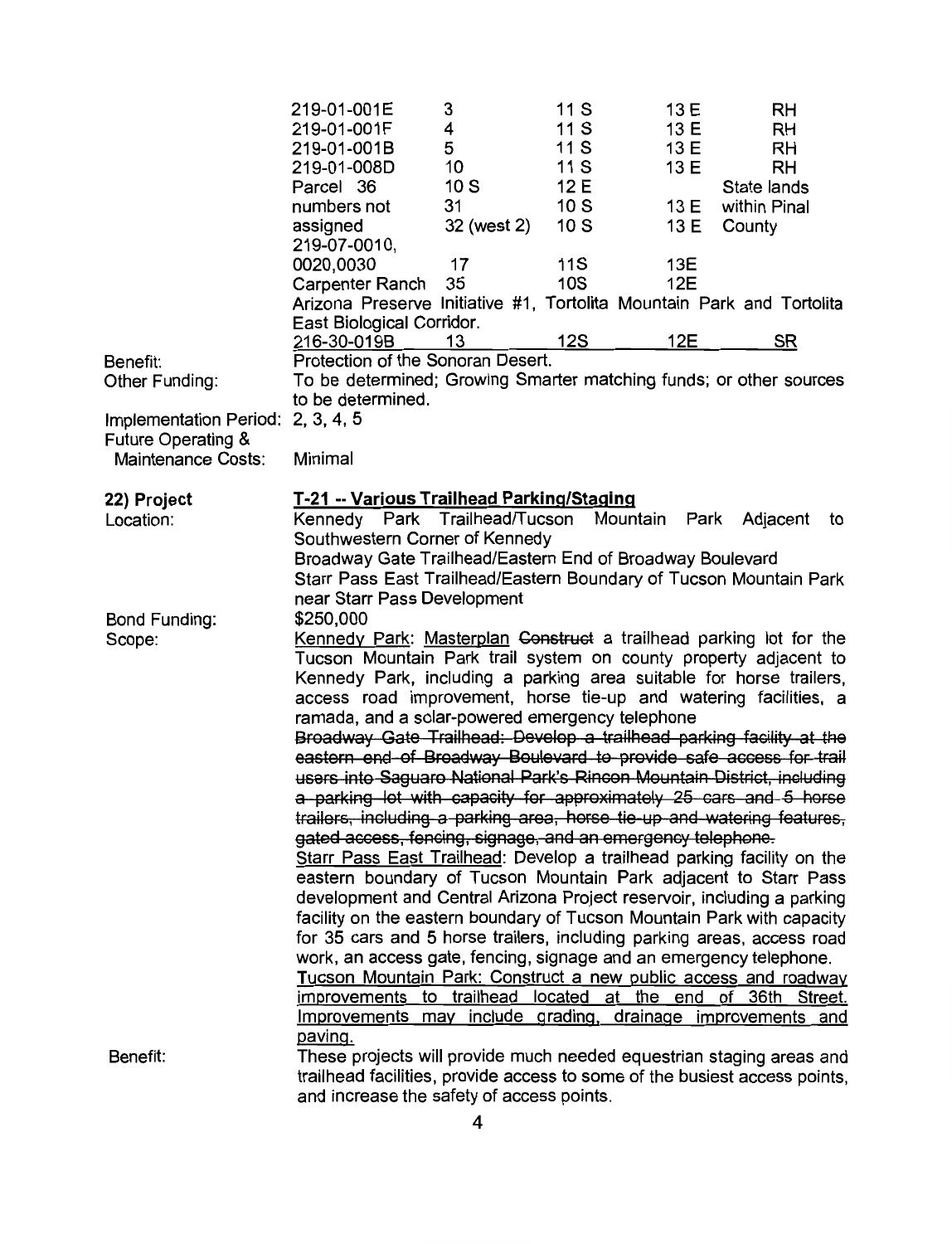| Other Funding:                       | \$0     |
|--------------------------------------|---------|
| Implementation Period: 1, 2, 3, 4, 5 |         |
| <b>Future Operating &amp;</b>        |         |
| <b>Maintenance Costs:</b>            | Minimal |

| 27) Project                                                               | CH-26 -- Empirita Ranch Buildings Rehabilitation                                                                                                                                                                                                                                                                                                                                                                                                                                                                                                                                                                                                                                                                                                                                                                |
|---------------------------------------------------------------------------|-----------------------------------------------------------------------------------------------------------------------------------------------------------------------------------------------------------------------------------------------------------------------------------------------------------------------------------------------------------------------------------------------------------------------------------------------------------------------------------------------------------------------------------------------------------------------------------------------------------------------------------------------------------------------------------------------------------------------------------------------------------------------------------------------------------------|
| Location:                                                                 | Empirita Ranch near Mescal                                                                                                                                                                                                                                                                                                                                                                                                                                                                                                                                                                                                                                                                                                                                                                                      |
| Bond Funding:                                                             | \$200,000                                                                                                                                                                                                                                                                                                                                                                                                                                                                                                                                                                                                                                                                                                                                                                                                       |
| Scope:                                                                    | Historic buildings associated with Empirita Ranch may be eligible for<br>listing on the National Register of Historic Places and the Arizona State<br>Register of Historic Places as a significant example of cattle ranching<br>in Pima County. Rehabilitation plans include roof reconstruction,<br>replacement of damaged structural elements, termite treatment,<br>masonry and concrete repairs, painting and refinishing of building<br>interiors, repairs to windows and doors, new electrical and heating and<br>cooling, and other improvements.                                                                                                                                                                                                                                                       |
| Benefit:                                                                  | The project will make the Empirita Ranch and ranch buildings<br>accessible to the public by restoring the functionality of the buildings in<br>an historically accurate setting.                                                                                                                                                                                                                                                                                                                                                                                                                                                                                                                                                                                                                                |
| Other Funding:                                                            | \$0 \$100,000 (Arizona Heritage Fund)                                                                                                                                                                                                                                                                                                                                                                                                                                                                                                                                                                                                                                                                                                                                                                           |
| Implementation Period:<br><b>Future Operating &amp;</b>                   | 4, 5, 6                                                                                                                                                                                                                                                                                                                                                                                                                                                                                                                                                                                                                                                                                                                                                                                                         |
| <b>Maintenance Costs:</b>                                                 | Minimal                                                                                                                                                                                                                                                                                                                                                                                                                                                                                                                                                                                                                                                                                                                                                                                                         |
| 34) Project                                                               | <b>CA-33 -- Valencia Site</b>                                                                                                                                                                                                                                                                                                                                                                                                                                                                                                                                                                                                                                                                                                                                                                                   |
| Location:                                                                 | Valencia Road at the Santa Cruz River, Tucson                                                                                                                                                                                                                                                                                                                                                                                                                                                                                                                                                                                                                                                                                                                                                                   |
| <b>Bond Funding:</b>                                                      | \$900,000                                                                                                                                                                                                                                                                                                                                                                                                                                                                                                                                                                                                                                                                                                                                                                                                       |
| Scope:                                                                    | The Valencia Site comprising some 80 acres in the vicinity of Valencia<br>Road and the Santa Cruz River is considered a highly significant<br>Hohokam ball court village site that is listed on the National Register of<br>Historic Places. The core area of the site is owned by the Arizona<br>State Land Department and remains essentially intact although<br>possibly threatened by future sale and development.<br>It is the<br>southernmost of two ball court villages that remain largely undisturbed<br>in the Tucson metropolitan area. Acquisition of the core of the<br>Valencia Site that contains the ball court and intensive village<br>occupation and creation of the Valencia Site Archaeological Park<br>encompassing some 80 acres of the Hohokam and Archaic village area<br>are planned. |
| Benefit:                                                                  | The project will permit preservation and protection of an archaeological<br>site and creation of an archaeological park for public enjoyment and                                                                                                                                                                                                                                                                                                                                                                                                                                                                                                                                                                                                                                                                |
|                                                                           | interpretation and education.                                                                                                                                                                                                                                                                                                                                                                                                                                                                                                                                                                                                                                                                                                                                                                                   |
| Other Funding:<br>Implementation Period:<br><b>Future Operating &amp;</b> | \$0<br>2, 3, 4 On-Hold                                                                                                                                                                                                                                                                                                                                                                                                                                                                                                                                                                                                                                                                                                                                                                                          |
| Maintenance Costs:                                                        | Minimal                                                                                                                                                                                                                                                                                                                                                                                                                                                                                                                                                                                                                                                                                                                                                                                                         |

 $\overline{5}$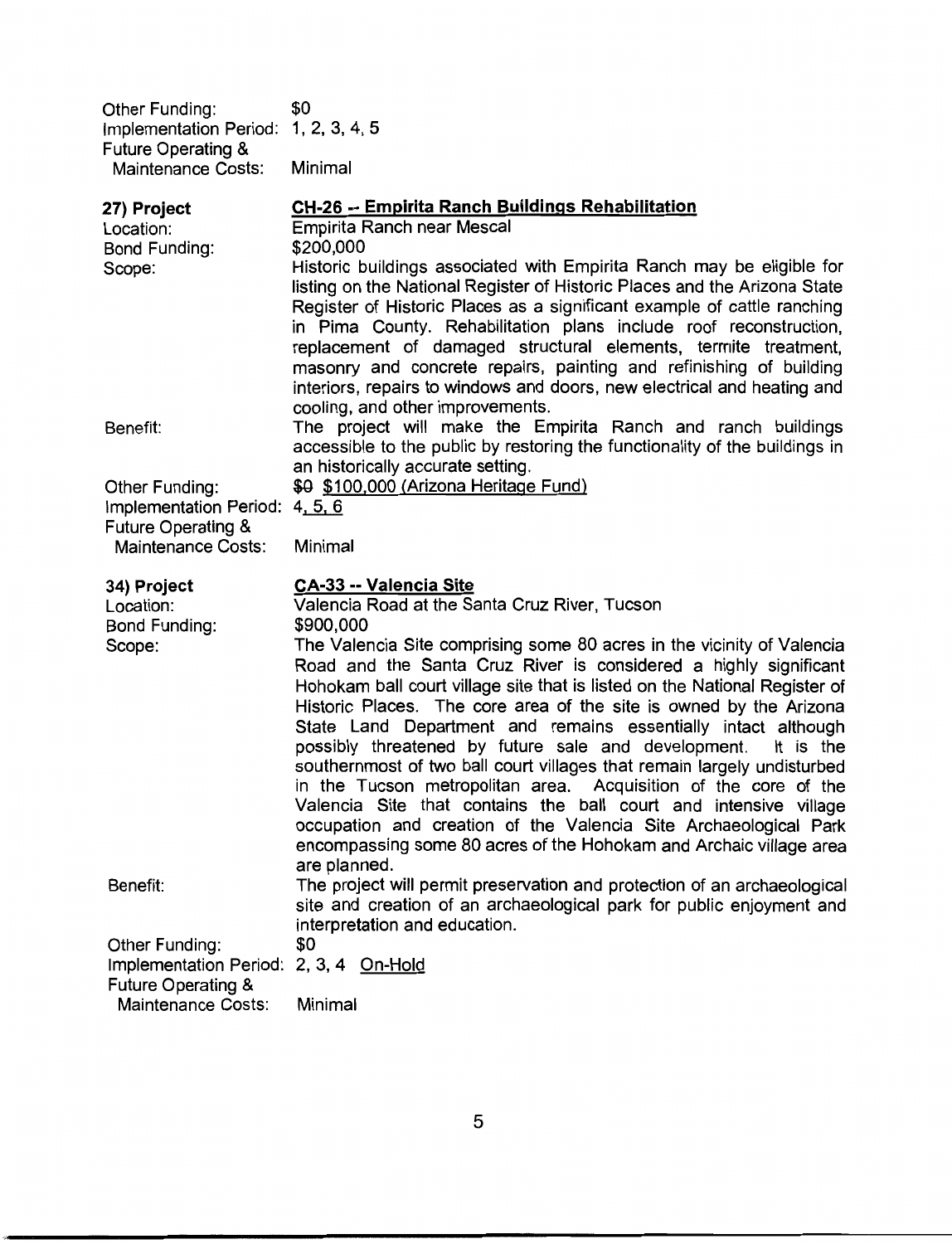#### Question No. 5 - Public Health, Safety, Recreational, and Cultural Facilities E.

| 2) Project                                                         | L-2 -- City of Tucson Midtown Library                                                                                                                                                                                                                                                                                                                                                                                                                                                                                                                                                                                                                                                                                                               |
|--------------------------------------------------------------------|-----------------------------------------------------------------------------------------------------------------------------------------------------------------------------------------------------------------------------------------------------------------------------------------------------------------------------------------------------------------------------------------------------------------------------------------------------------------------------------------------------------------------------------------------------------------------------------------------------------------------------------------------------------------------------------------------------------------------------------------------------|
| Location:                                                          | Southwest corner of Fairmount Street and Catalina Avenue, a site<br>chosen by the City of Tucson and area residents                                                                                                                                                                                                                                                                                                                                                                                                                                                                                                                                                                                                                                 |
| Bond Funding:                                                      | \$2,000,000                                                                                                                                                                                                                                                                                                                                                                                                                                                                                                                                                                                                                                                                                                                                         |
| Scope:                                                             | Construction, furnishings, equipment, opening collections, and sites<br>costs for a 5,000 to 7,000 square foot library, with capacity for future<br>expansion of a learning center/neighborhood center.                                                                                                                                                                                                                                                                                                                                                                                                                                                                                                                                             |
| Benefit:                                                           | This site will provide a centralized location for expanded library and<br>community services to several neighborhoods currently severely under-<br>served.                                                                                                                                                                                                                                                                                                                                                                                                                                                                                                                                                                                          |
| Other Funding:                                                     | \$0                                                                                                                                                                                                                                                                                                                                                                                                                                                                                                                                                                                                                                                                                                                                                 |
| Implementation Period: 2, 3, 4, 5<br><b>Future Operating &amp;</b> |                                                                                                                                                                                                                                                                                                                                                                                                                                                                                                                                                                                                                                                                                                                                                     |
| <b>Maintenance Costs:</b>                                          | Costs will be shared with the City of Tucson and Library District.                                                                                                                                                                                                                                                                                                                                                                                                                                                                                                                                                                                                                                                                                  |
| 13) Project                                                        | FS-14 -- Fire Sprinkler/Asbestos Removal - Legal Services                                                                                                                                                                                                                                                                                                                                                                                                                                                                                                                                                                                                                                                                                           |
| Location:                                                          | <b>Building</b><br>32 North Stone                                                                                                                                                                                                                                                                                                                                                                                                                                                                                                                                                                                                                                                                                                                   |
| Bond Funding:                                                      | \$5,472,557                                                                                                                                                                                                                                                                                                                                                                                                                                                                                                                                                                                                                                                                                                                                         |
| Scope:                                                             | In order to provide fire protection and life safety upgrades required by<br>code and reduce the County's liability and costs of in-place asbestos,<br>the remaining floors in the 20 story Pima County Legal Services<br>Building must have the asbestos-containing fire proofing removed, and<br>fire sprinklers and a new fire alarm system installed on each built-out<br>floor. This multi-phase project calls for the build-out of three vacant<br>five floors, in the first phase to move occupants on those floors to be<br>abated. Nine floors have been abated to date. The project will also<br>include rehabilitation and renovation of the building elevators-, re-<br>roofing the building and replacement of the emergency generator. |
| Benefit:                                                           | In addition to risk avoidance, the County would expect to see a<br>reduction in annual maintenance costs on each newly completed floor.                                                                                                                                                                                                                                                                                                                                                                                                                                                                                                                                                                                                             |
| Other Funding:                                                     | \$0                                                                                                                                                                                                                                                                                                                                                                                                                                                                                                                                                                                                                                                                                                                                                 |
| Implementation Period:<br>Future Operating &                       | 2, 3, 4, 5 Complete                                                                                                                                                                                                                                                                                                                                                                                                                                                                                                                                                                                                                                                                                                                                 |
| <b>Maintenance Costs:</b>                                          | Due to high costs of maintaining a building containing asbestos<br>fireproofing, the operating and maintenance cost will decrease.                                                                                                                                                                                                                                                                                                                                                                                                                                                                                                                                                                                                                  |

#### F. Question No. 6 - Flood Control Improvements

| 2) Project    | FC-2 -- Santa Cruz River, Valencia to Irvington                                                                                                                                                                                                                                                                                                                                        |  |  |  |
|---------------|----------------------------------------------------------------------------------------------------------------------------------------------------------------------------------------------------------------------------------------------------------------------------------------------------------------------------------------------------------------------------------------|--|--|--|
| Location:     | Santa Cruz River, Valencia Road to Irvington Road                                                                                                                                                                                                                                                                                                                                      |  |  |  |
| Bond Funding: | \$4,000,000                                                                                                                                                                                                                                                                                                                                                                            |  |  |  |
| Scope:        | Although the Santa Cruz River 100-year flow is contained within the<br>existing high banks, the earthen banks are unstable and are highly<br>susceptible to lateral erosion during large flows. Two (2) miles of new<br>soil cement bank stabilization will be constructed along both banks,<br>which will tie into existing bank stabilization at the upstream and<br>downstream ends |  |  |  |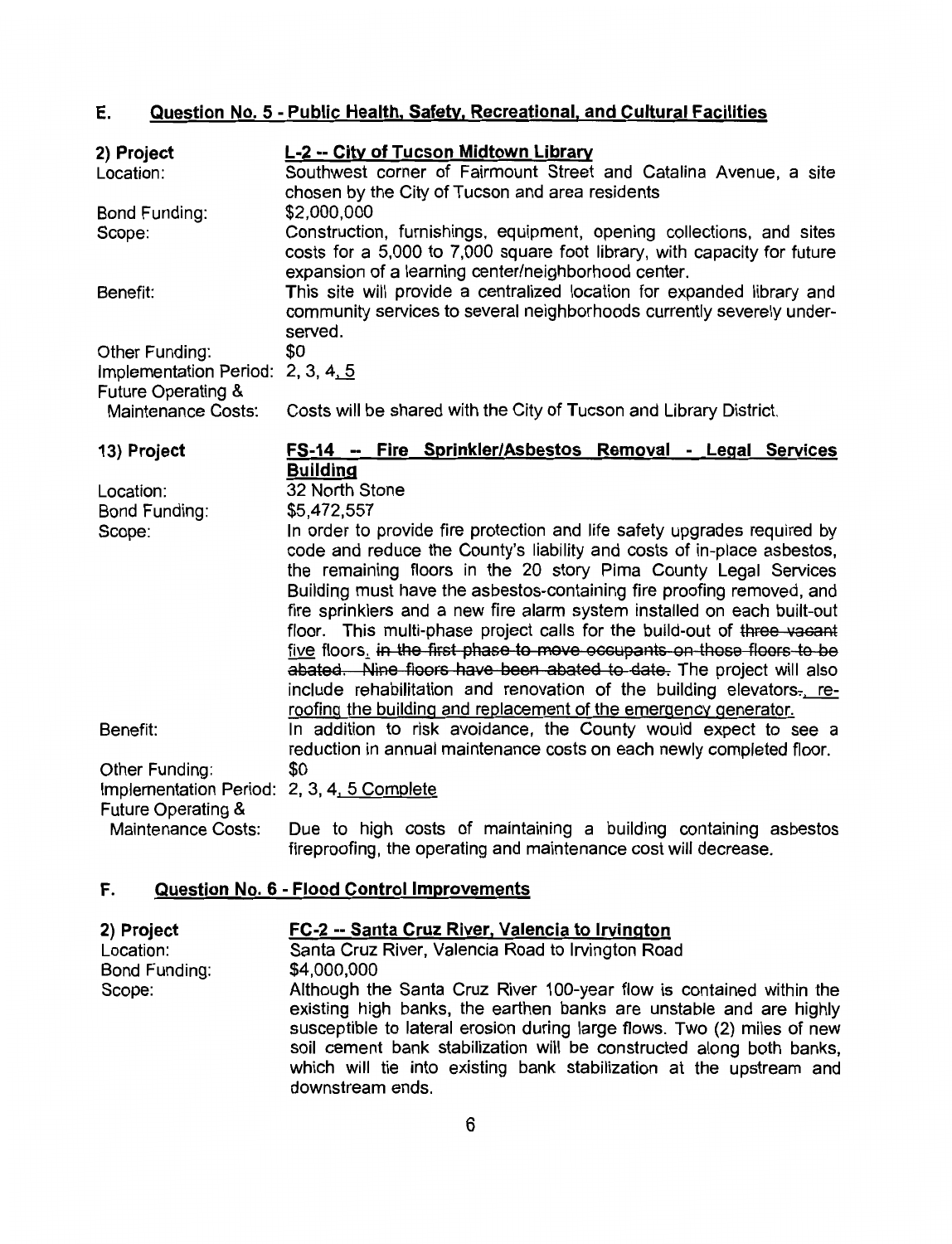|                                                           | This project has been included as a portion of the Army Corps of<br>Engineers, Pima County and City of Tucson's Paseo De Las Igelasis<br>project, which includes flood hazard mitigation and riverine eco system<br>restoration. The Paseo De Las Igelasis project will promote flood<br>control, and in addition cultural resource preservation, recharge Central<br>Arizona Project water, and associated recreational river park facilities.      |
|-----------------------------------------------------------|------------------------------------------------------------------------------------------------------------------------------------------------------------------------------------------------------------------------------------------------------------------------------------------------------------------------------------------------------------------------------------------------------------------------------------------------------|
| Benefit:                                                  | Areas to be protected from bank erosion include the Midvale Park<br>residential and commercial subdivision along the west bank; Calle<br>Santa Cruz along the east bank; and commercial development nodes<br>at Irvington and Drexel Roads. Working with the Army Corps of<br>Engineers will provide additional amenities and funding for the project.                                                                                               |
| Other Funding:<br><b>Future Operating &amp;</b>           | Army Corps of Engineers Federal funding.<br>Implementation Period: 2, 3, 4 To be determined.                                                                                                                                                                                                                                                                                                                                                         |
| <b>Maintenance Costs:</b>                                 | Minimal                                                                                                                                                                                                                                                                                                                                                                                                                                              |
| 4) Project<br>Location:<br><b>Bond Funding:</b><br>Scope: | FC-4 -- Mission Wash<br>Mission View Wash, Detention/Retention Basin<br>\$1,000,000<br>Few drainage facilities exist in downstream areas, which include<br>portions of the City of Tucson and the City of South Tucson.<br>Therefore, most flows are conveyed in the streets. As the streets have<br>insufficient capacity to contain all but the smallest of flows, adjacent<br>commercial and residential areas experience repeated flooding. This |
|                                                           | design and construction of a regional<br>project will<br>include<br>detention/retention basin east of Park Avenue and south of 36th Street.<br>Preliminary design of this new basin includes providing up to 43<br>acre-feet of floodwater storage, inlet structures to collect and<br>concentrate sheet flow, and outlet works as needed to prevent adverse<br>impacts downstream of the basin.                                                     |
| Benefit:                                                  | The Tucson Stormwater Management Study identifies 44 existing<br>homes that will be protected from flooding and roadway flooding would<br>also be reduced, resulting in safer driving conditions. The detention<br>basin could be developed for multi-purpose use, thereby providing<br>park, recreation and open space benefits to the surrounding<br>community.                                                                                    |
| Other Funding:<br>Implementation Period: 2, 3, $4, 5, 6$  | \$3,717,026 (Flood Control District Tax Levy Revenue)                                                                                                                                                                                                                                                                                                                                                                                                |

Future Operating &<br>Maintenance Costs: Minimal

#### Question No. 7 - Solid Waste Improvements G.

| 1) Project    | SW-1 - Regional Facility Acquisition and Initial Disposal Cell Solid          |  |  |
|---------------|-------------------------------------------------------------------------------|--|--|
|               | <b>Waste Management</b>                                                       |  |  |
| Location:     | Location to be determined                                                     |  |  |
| Bond Funding: | \$5,000,000 \$2,000,000                                                       |  |  |
| Scope:        | Development of a Regional Landfill Facility including land acquisition        |  |  |
|               | and construction of the first disposal cell. The County will evaluate         |  |  |
|               | potential regional landfill sites that meet State and Federal landfill siting |  |  |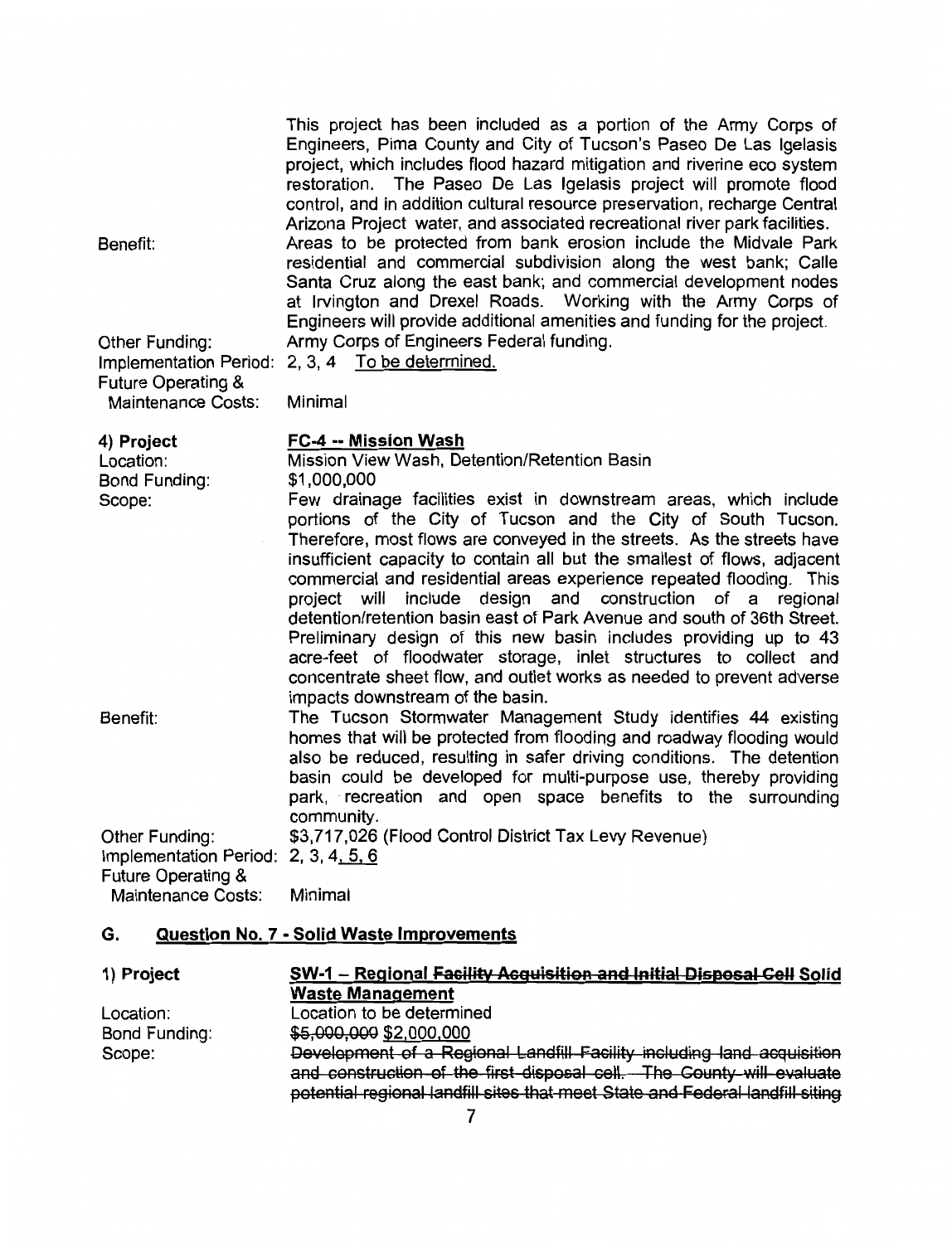| Benefit:                                                                             | criteria and conduct public meetings to select a site. The proposed<br>project will include site design, property acquisition, development of the<br>first disposal area and installation of monitor wells and other<br>environmental controls.<br>The County is evaluating alternatives to<br>meeting community needs for regional solid waste management.<br>Pursuant to state mandates, Pima County will continue to provide<br>waste disposal services after closure of Tangerine Landfill.<br>The<br>County itself, however, will not implement and operate a new regional<br>landfill. Instead, the County has initiated a process to evaluate the use<br>of private waste management companies to provide long-term waste<br>management services. |
|--------------------------------------------------------------------------------------|----------------------------------------------------------------------------------------------------------------------------------------------------------------------------------------------------------------------------------------------------------------------------------------------------------------------------------------------------------------------------------------------------------------------------------------------------------------------------------------------------------------------------------------------------------------------------------------------------------------------------------------------------------------------------------------------------------------------------------------------------------|
| Other Funding:<br>Implementation Period:<br><b>Future Operating &amp;</b>            | \$0<br>5 To be determined.                                                                                                                                                                                                                                                                                                                                                                                                                                                                                                                                                                                                                                                                                                                               |
| <b>Maintenance Costs:</b>                                                            | New facility is planned to be opened when Tangerine is closed.<br>Equipment and personnel from the closed Tangerine Landfill will be<br>transferred to new facility. other County solid waste management<br>facilities and departments. Therefore, additional operating and<br>maintenance costs will be minimal.                                                                                                                                                                                                                                                                                                                                                                                                                                        |
| 2) Project<br>Location:                                                              | <b>SW-2 -- Tangerine Closure</b><br>Tangerine Road, One mile west of I-10                                                                                                                                                                                                                                                                                                                                                                                                                                                                                                                                                                                                                                                                                |
| Bond Funding:<br>Scope:                                                              | \$3,000,000<br>Tangerine Landfill, a lined landfill that currently receives 500 tons of<br>waste per day, will reach capacity in the year 2001. Pursuant to<br>environmental regulations, closure of the site includes placement of<br>landfill-cap-construction, a landfill gas control system, and a re-<br>vegetation of the site. In accordance with State permit conditions,<br>following facility operational closure, construct a landfill final cover<br>system, revegetate the final cover surface, and possibly install a landfill<br>gas collection and control system.                                                                                                                                                                       |
| Benefit:                                                                             | The purpose and closure of the landfill will be to provide protection of<br>the environment and for public health by installation of controls for<br>landfill gas and long-term protection of groundwater. Provide for long-<br>term protection of the public and the environment.                                                                                                                                                                                                                                                                                                                                                                                                                                                                       |
| Other Funding:<br>Implementation Period:<br>Future Operating &<br>Maintenance Costs: | \$0<br>5, 6                                                                                                                                                                                                                                                                                                                                                                                                                                                                                                                                                                                                                                                                                                                                              |
|                                                                                      | Pursuant to state permit requirements, Pima County is<br>Minimal<br>responsible for long-term post-closure maintenance of this solid waste<br>facility.                                                                                                                                                                                                                                                                                                                                                                                                                                                                                                                                                                                                  |
| 3) Project<br>Location:<br>Bond Funding:<br>Scope:                                   | SW-3 -- Sahuarita Expansion<br>La Canada Drive, South of Sahuarita - I-10 Interchange<br>\$2,000,000 \$4,000,000<br>The existing Sahuarita Landfill is located on 20 acres of a 40-acre<br>parcel. The landfill receives approximately 100 tons of waste per day<br>and the existing 20-acre cell has reached the permitted elevation of<br>2,950 feet. The plan is to construct a lined landfill cell on the adjacent<br>20-acres. Expand the existing landfill disposal area by construction of                                                                                                                                                                                                                                                        |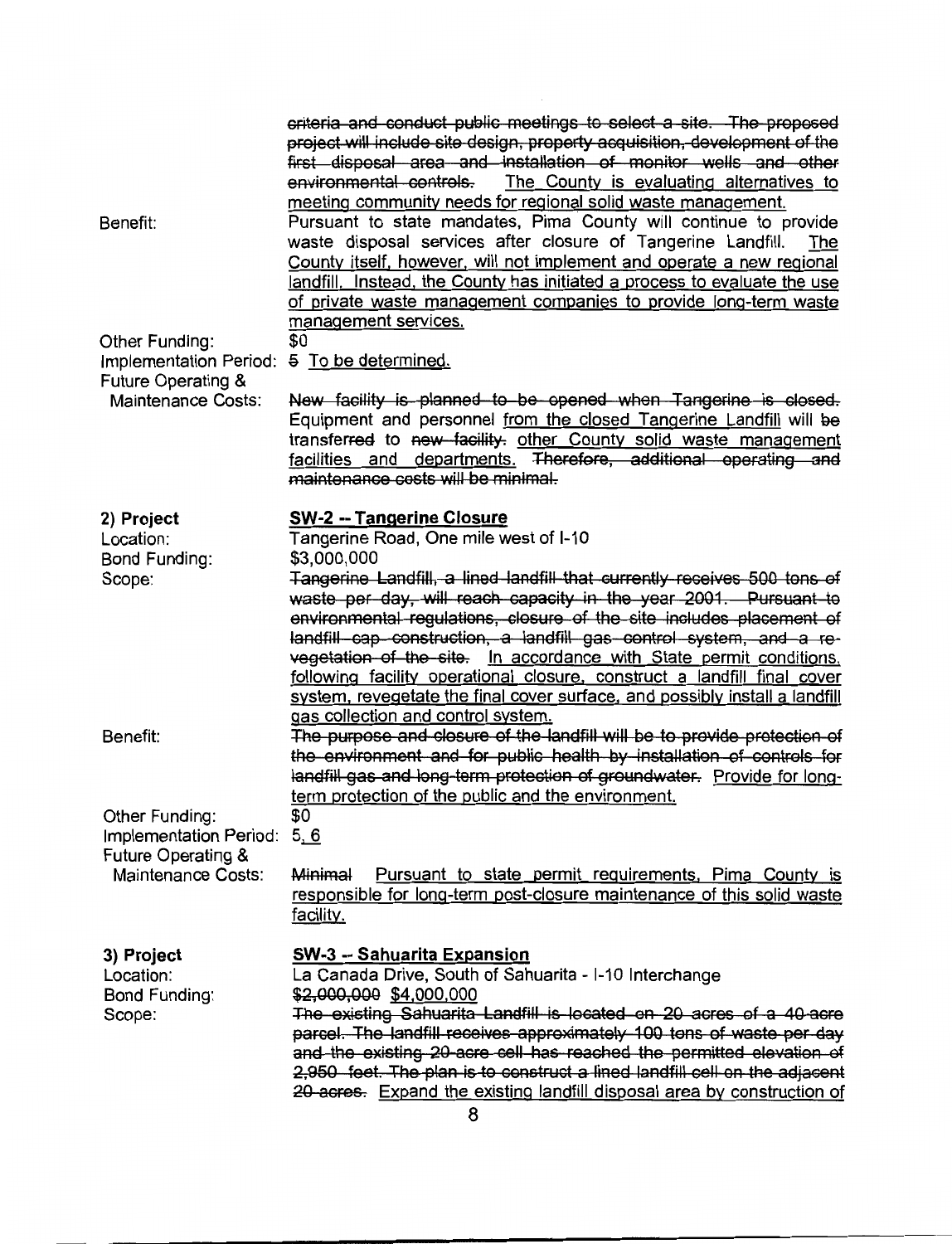|                                              | a lined disposal cell, relocated facility entrance, entrance facilities,<br>public dropoff and recycling area, household hazardous waste station,<br>and groundwater compliance and production wells.                                                                                                                                                                                                                                                                                                                                                                                                                                           |
|----------------------------------------------|-------------------------------------------------------------------------------------------------------------------------------------------------------------------------------------------------------------------------------------------------------------------------------------------------------------------------------------------------------------------------------------------------------------------------------------------------------------------------------------------------------------------------------------------------------------------------------------------------------------------------------------------------|
| Benefit:                                     | To provide for continued waste disposal services for the Sahuarita-<br>Green Valley Area for an additional ten to fifteen years.                                                                                                                                                                                                                                                                                                                                                                                                                                                                                                                |
| Other Funding:                               | \$1,849,481 \$4,828,719 (1982 General Obligation Bonds for Solid<br>Waste)                                                                                                                                                                                                                                                                                                                                                                                                                                                                                                                                                                      |
| Implementation Period:<br>Future Operating & | 2, 3, 4, 5                                                                                                                                                                                                                                                                                                                                                                                                                                                                                                                                                                                                                                      |
| <b>Maintenance Costs:</b>                    | Existing personnel and equipment will continue to operate at this<br>facility. Therefore, additional operating and maintenance cost will be<br>minimal.                                                                                                                                                                                                                                                                                                                                                                                                                                                                                         |
| 4) Project<br>Location:<br>Bond Funding:     | <b>SW-4 -- El Camino del Cerro Environmental Remediation</b><br>Santa Cruz River, El Camino del Cerro and I-10<br>\$2,211,821 \$3,211,281                                                                                                                                                                                                                                                                                                                                                                                                                                                                                                       |
| Scope:                                       | There are seventeen closed landfills that Pima County owned or<br>operated in the past. Through the County's Landfill Environmental<br>Studies Program, these former landfills are investigated, monitored,<br>and, where necessary, environmental remediation actions are taken.<br>Design plans have been prepared for El Camino del Cerro Landfill that<br>include a landfill cap, a landfill gas extraction system and a pilot<br>groundwater treatment system. The El Camino del Cerro<br>Environmental Remediation Project will be implemented pursuant to a<br>settlement agreement with Arizona Department of Environmental<br>Quality. |
|                                              | Groundwater Operable Unit (211047):                                                                                                                                                                                                                                                                                                                                                                                                                                                                                                                                                                                                             |
|                                              | In response to regulatory obligations, design, permit, and construct a<br>groundwater remediation system that collects and treats contaminated                                                                                                                                                                                                                                                                                                                                                                                                                                                                                                  |
|                                              | groundwater in the County project response area, and a related                                                                                                                                                                                                                                                                                                                                                                                                                                                                                                                                                                                  |
|                                              | groundwater compliance monitoring system.                                                                                                                                                                                                                                                                                                                                                                                                                                                                                                                                                                                                       |
|                                              | Landfill Operable Unit (2ECDCR):                                                                                                                                                                                                                                                                                                                                                                                                                                                                                                                                                                                                                |
|                                              | In response to regulatory obligations, design, permit, and construct the<br>remaining portion of the landfill final cover system, the landfill perimeter                                                                                                                                                                                                                                                                                                                                                                                                                                                                                        |
|                                              | stormwater management system, and a landfill gas extraction system.                                                                                                                                                                                                                                                                                                                                                                                                                                                                                                                                                                             |
|                                              | Operate the landfill gas control system and the soil vapor extraction                                                                                                                                                                                                                                                                                                                                                                                                                                                                                                                                                                           |
|                                              | system as needed for source control of potential gas migration.                                                                                                                                                                                                                                                                                                                                                                                                                                                                                                                                                                                 |
| Benefits:                                    | Reduced environmental contamination potential to groundwater, as<br>well as safety threat from methane gas generation. and increased                                                                                                                                                                                                                                                                                                                                                                                                                                                                                                            |
|                                              | integrity of the landfill final cover and stormwater management                                                                                                                                                                                                                                                                                                                                                                                                                                                                                                                                                                                 |
|                                              | systems.                                                                                                                                                                                                                                                                                                                                                                                                                                                                                                                                                                                                                                        |
| Other Funding:                               | \$510,881 (1982 General Obligation Bond Authorization) \$450,765                                                                                                                                                                                                                                                                                                                                                                                                                                                                                                                                                                                |
| Implementation Period: 1, 2, 3, 4, 5, 6      |                                                                                                                                                                                                                                                                                                                                                                                                                                                                                                                                                                                                                                                 |
| Future Operating &<br>Maintenance Costs:     | Minimal Long-term operation of a groundwater treatment system will                                                                                                                                                                                                                                                                                                                                                                                                                                                                                                                                                                              |
|                                              | require funding for both operation and maintenance. Similarly, if                                                                                                                                                                                                                                                                                                                                                                                                                                                                                                                                                                               |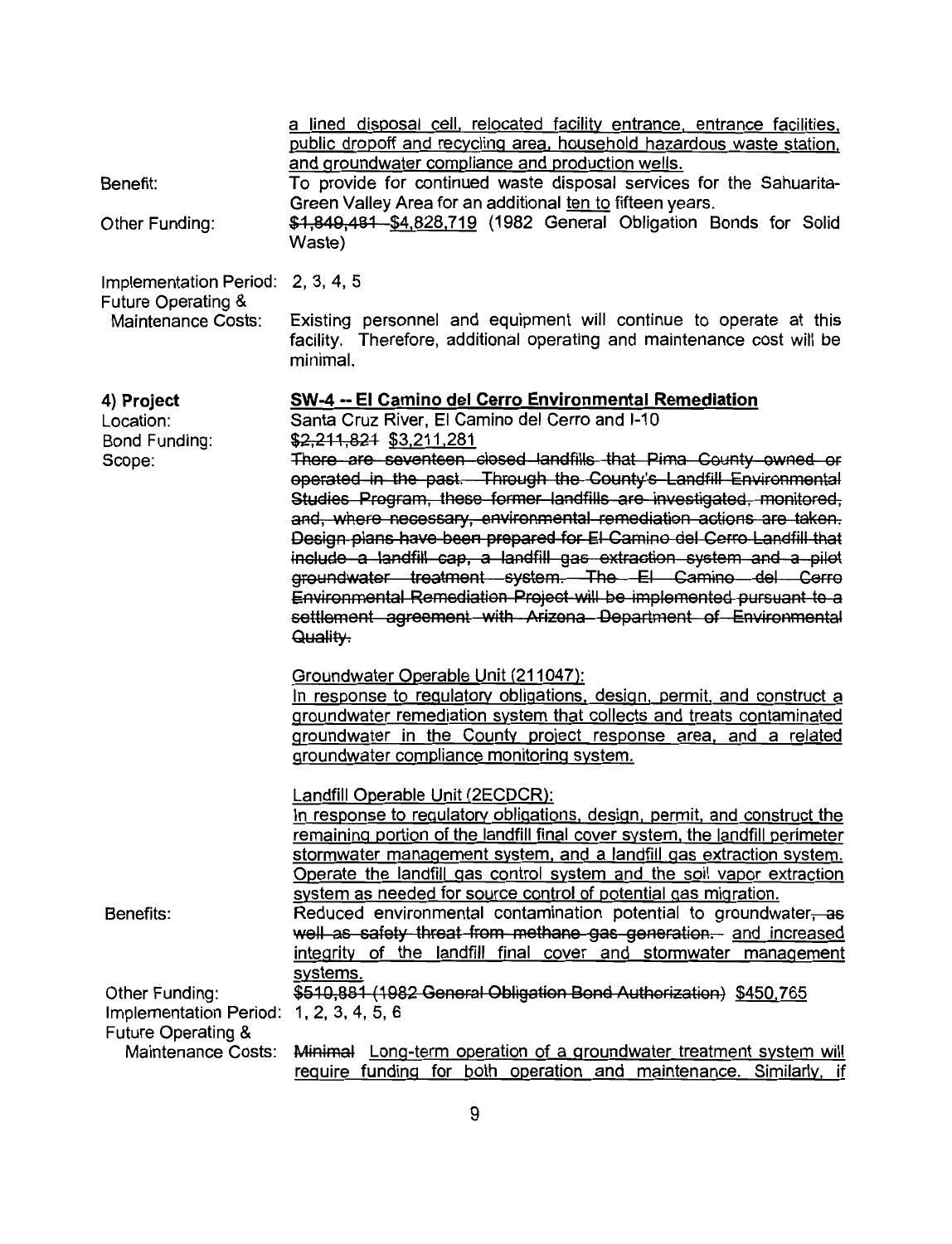extended operation of the two existing landfill gas control systems is warranted, this will require funding for both operation and maintenance.

AS AMENDED by the Board of Supervisors of Pima County, Arizona, this day of \_\_\_\_\_\_\_\_\_\_, 2006.

Attest:

Chairman, Board of Supervisors

Reviewed by:

Clerk, Board of Supervisors

**County Administrator** 

Approved as to Form:

**Civil Deputy County Attorney**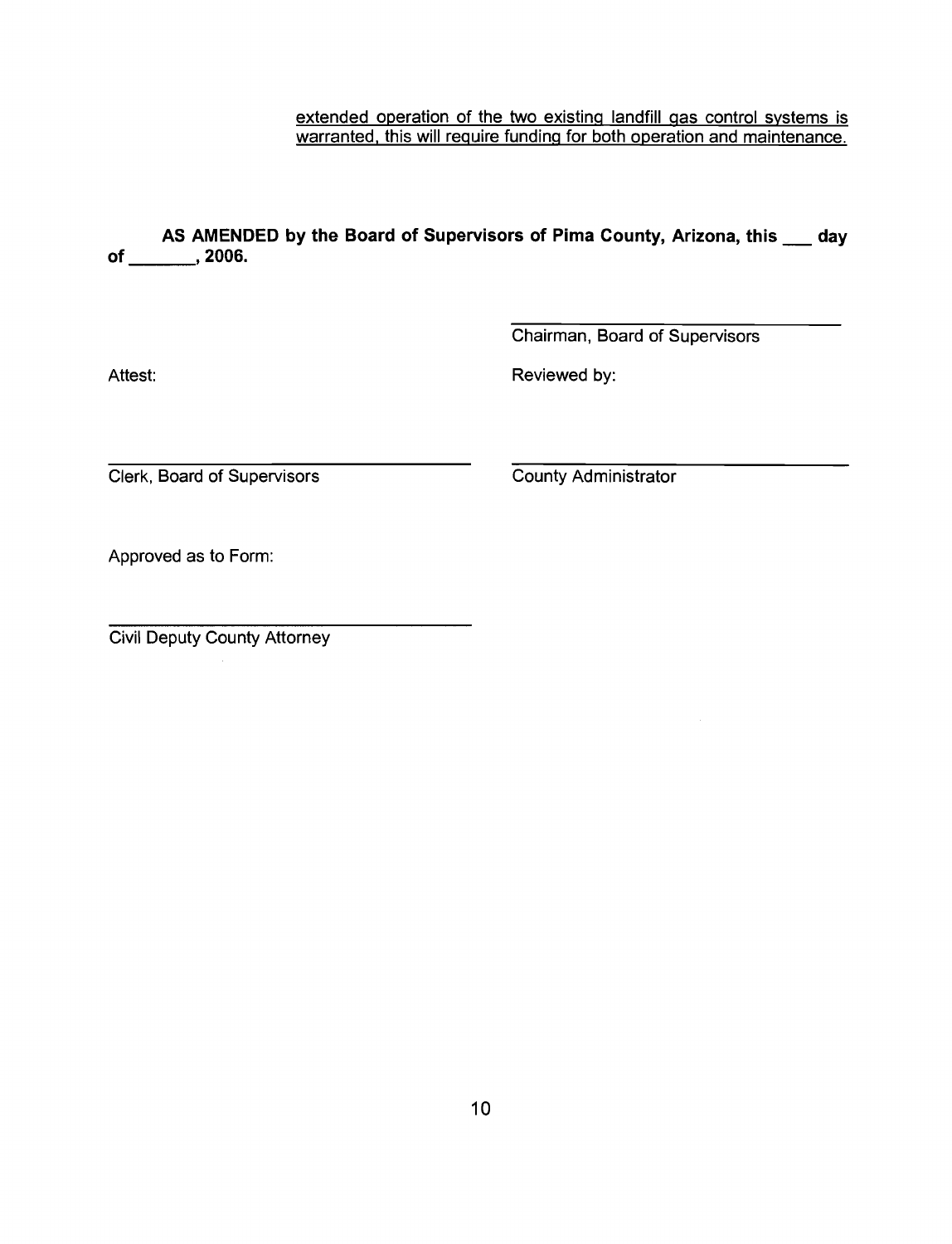## ORDINANCE 2006-

AN ORDINANCE OF THE BOARD OF SUPERVISORS OF PIMA COUNTY ARIZONA RELATING TO HIGHWAY USER REVENUE FUND REVENUE BOND PROJECTS AMENDING ORDINANCE NUMBER 1997-80 BOND IMPLEMENTATION PLAN, NOVEMBER 4,1997 SPECIAL ELECTION (AS AMENDED SEPTEMBER 22,1998 BY ORDINANCE NO. 1998-59; AUGUST 20,2001 BY ORDINANCE NO. 2001-112; DECEMBER 14,2004 BY ORDINANCE NO. 2004-1 18; OCTOBER 11, 2005 BY ORDINANCE NO. 2005-90; and APRIL 4, 2006 BY ORDINANCE NO. 2006-20), TO AMEND PROJECT SCOPES, IMPLEMENTATION PERIOD SCHEDULES, AND BOND AND OTHER FUND ALLOCATIONS FOR CERTAIN PROJECTS.

WHEREAS, the Board of Supervisors adopted Chapter 3.06 of the Pima County Code titled "Bonding Disclosure, Accountability and Implementation"; and,

WHEREAS, in compliance with Chapter 3.06, the Board of Supervisors adopted Ordinance Number 1997-80, the "Transportation Bond Improvement Plan, November 4,1997 Special Election"; and,

WHEREAS, the Board of Supervisors, on September 22,1998 enacted Ordinance Number 1998-59 and on August 20,2001 enacted Ordinance Number 2001 -1 12 and on December 14,2004 enacted Ordinance Number 2004-1 18 and on October 11,2005 enacted Ordinance Number 2005- 90 and on April 4,2006 enacted Ordinance Number 2006-20 amending Ordinance Number 1997-80 in compliance with provisions of Chapter 3.06; and,

WHEREAS, the Board of Supervisors desires to amend Ordinance Number 1997-80 (as amended by Ordinance Number 1998-59, Ordinance Number 2001 -1 12, Ordinance Number 2004- 118, Ordinance Number 2005-90 and Ordinance Number 2006-20) in compliance with provisions of Chapter 3.06;

## NOW, THEREFORE, IT IS HEREBY ORDAINED by the Board of Supervisors of Pima County, Arizona:

Ordinance Number 1997-80 (as amended by Ordinance Number 1998-59, Ordinance Number 2001 - 11 2, Ordinance Number 2004-1 18, Ordinance Number 2005-90 and Ordinance Number 2006-20) is hereby amended as follows: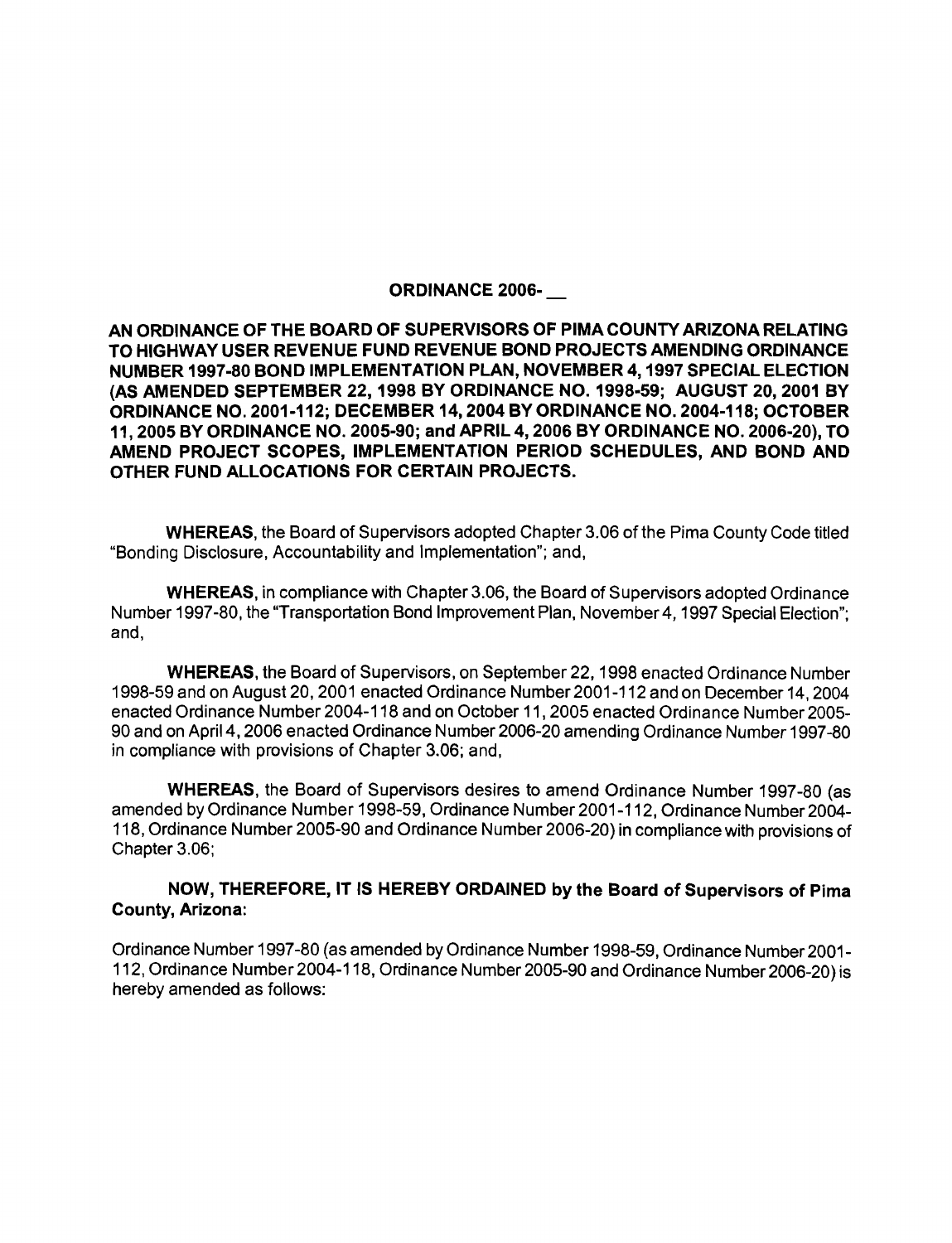# DOT-6 - Magee Road, La Canada Drive to Oracle Road

NOTE: This project is now part of a Regional Transportation Authority (RTA) project. Amendments to scope, implementation periods, and funding may be necessary in the future.

| Location:                                           | <b>Unincorporated County</b>                                                                                                                                                                                                                                                                                                                                                         |  |
|-----------------------------------------------------|--------------------------------------------------------------------------------------------------------------------------------------------------------------------------------------------------------------------------------------------------------------------------------------------------------------------------------------------------------------------------------------|--|
| Bond Funding:                                       | \$3,750,000                                                                                                                                                                                                                                                                                                                                                                          |  |
| Scope:                                              | The project consists of widening Magee Road between La Canada Drive and<br>Oracle Road to a four-lane cross section with a raised landscaped median,<br>multi-use lanes, outside curbs, storm drains, landscaping and pedestrian<br>facilities. A box culvert will be constructed to carry Pegler Wash under<br>Magee Road and provision will be made for other transverse drainage. |  |
| Benefit:                                            | The project will reduce congestion and enhance safety along Magee Road.<br>The estimated economic value of the improvements to traffic flow and<br>reductions in accidents are \$26.06 million. The benefit/cost ratio is 4.3:1.                                                                                                                                                     |  |
| Other Funding:                                      | 2,250,000 Impact Fee Funds; Regional Transportation Authority                                                                                                                                                                                                                                                                                                                        |  |
| Implementation Period:<br>Future Annual Operating & | 3/4/7/8                                                                                                                                                                                                                                                                                                                                                                              |  |

Maintenance Costs: \$18,000

#### DOT-10 - La Canada Drive, Ina Road to Lambert Lane  $10)$

NOTE: This project is now part of a Regional Transportation Authority (RTA) project. Amendments to scope, implementation periods, and funding may be necessary in the future.

Oro Valley, Unincorporated Pima County Location:

**Bond Funding:** \$7,924,442

The proposed project consists of reconstruction and widening of La Canada Scope: Drive between Ina Road and Lambert Lane. Proposed cross section will include a raised landscape median, two travel lanes in each direction, multiuse lanes for transit and bicycle use, outside curbs and storm drains. Rightof-way will be improved with outside landscaping and noise mitigation where warranted.

> Note: The overall project design has been completed. Construction of the Calle Concordia to Lambert Lane segment has been completed with bond funds. The Ina Road to Calle Concordia segment will be constructed utilizing Regional Transportation Authority funding.

- Benefit: The project will reduce congestion and enhance safety along La Canada Drive Avenue.
- \$245,612 (County HURF), Regional Transportation Authority Other Funding:

6)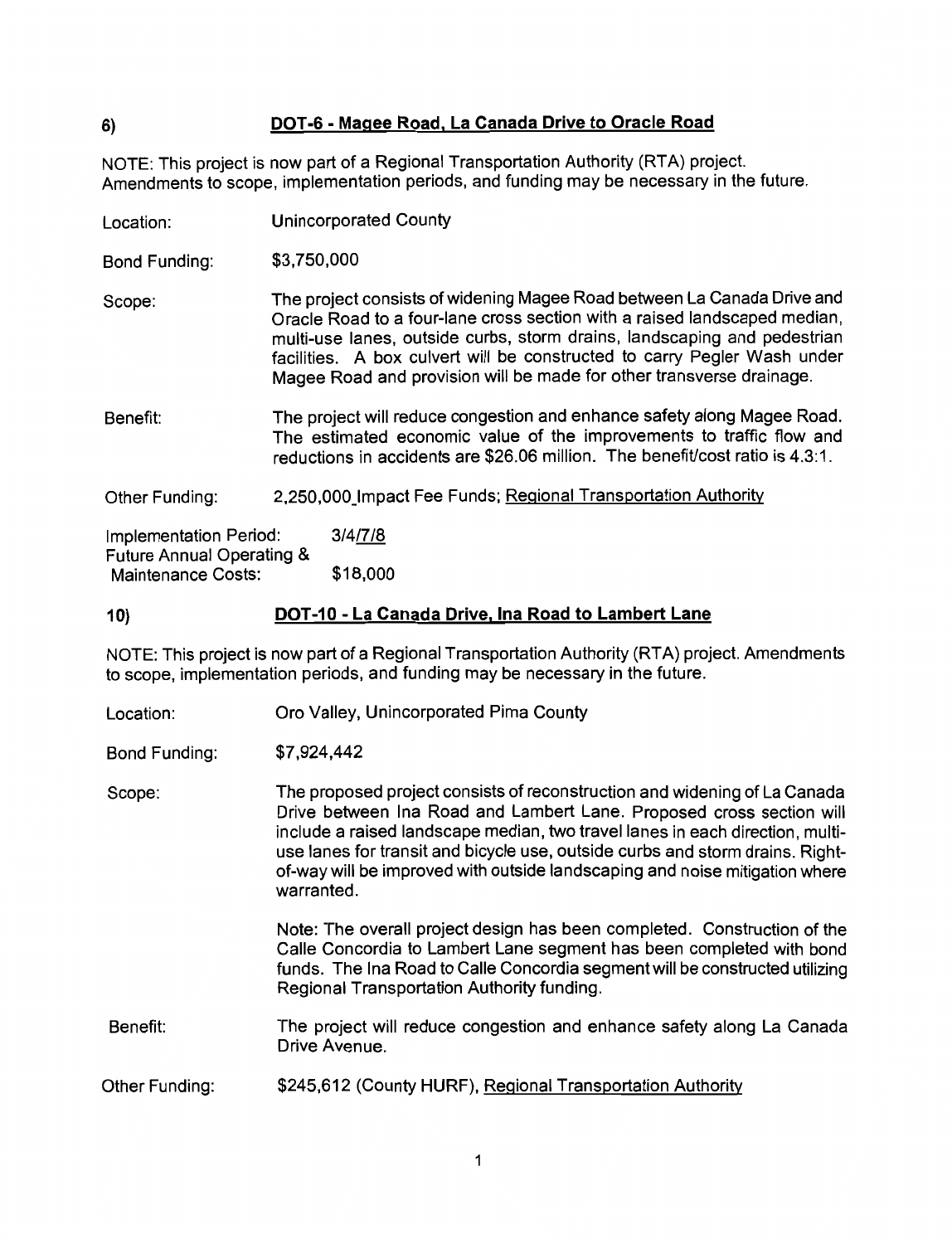| Implementation Period:    | 1/2/3/4/5          |
|---------------------------|--------------------|
| Future Annual Operating & |                    |
| Maintenance Costs:        | Town of Oro Valley |

#### DOT-12 - Country Club Road, 36th Street to Milbur  $12)$

- Location: Unincorporated County, Tucson
- \$7,000,000 \$11,840,000 **Bond Funding:**

The proposed improvements consist of reconstruction and widening of Scope: Country Club road to a five-lane roadway from Ajo Way to Milbur and a threelane roadway from Ajo Way to 36<sup>th</sup> Street with multi-use lanes, outside curbs, storm drains, landscaping, and a two-way median left-turn lane. Country Club Road provides access to Kino Hospital, Sam Lena Park, Kino Sports Park and the Tucson Electric Park currently under construction. The intersection of Country Club Road and Irvington Road was improved in 1996 as part of a joint City of Tucson - Pima County project to widen and reconstruct Irvington Road, Benson Highway to I-10.

- The project will reduce congestion and enhance safety along Country Club Benefit: Road and provide significant access improvements to the Kino public service center.
- Other Funding: None Proposed \$405,400 (Tucson Water)

Implementation Period:  $3/4/5$ 

**Future Annual Operating & Maintenance Costs:** \$30,000

 $20)$ 

## DOT-20 - La Cholla Boulevard, Ruthrauff Road to River Road

NOTE: This project is now part of a Regional Transportation Authority (RTA) project. Amendments to scope, implementation periods, and funding may be necessary in the future.

Tucson Location:

Bond Funding: \$21,000,000 \$1,540,000

Proposed project is part of an improvement for the entire La Cholla corridor Scope: to provide an additional transportation facility of regional significance to serve the northwest area. The proposed project includes a new interchange at 1-10 to serve La Cholla Boulevard, just north of existing Prince Road, a new roadway from I-10 to Gardner Lane and widening of La Cholla Boulevard from Gardner Lane Ruthrauff Road north to River Road, including a new Rillito River Bridge. The proposed project will have six through traffic lanes with raised landscape median, multi-use lanes, outside curbs, storm drains and landscaping. Neighborhood noise mitigation will be incorporated in the vicinity of residential areas, and the Flowing Wells Schools complex.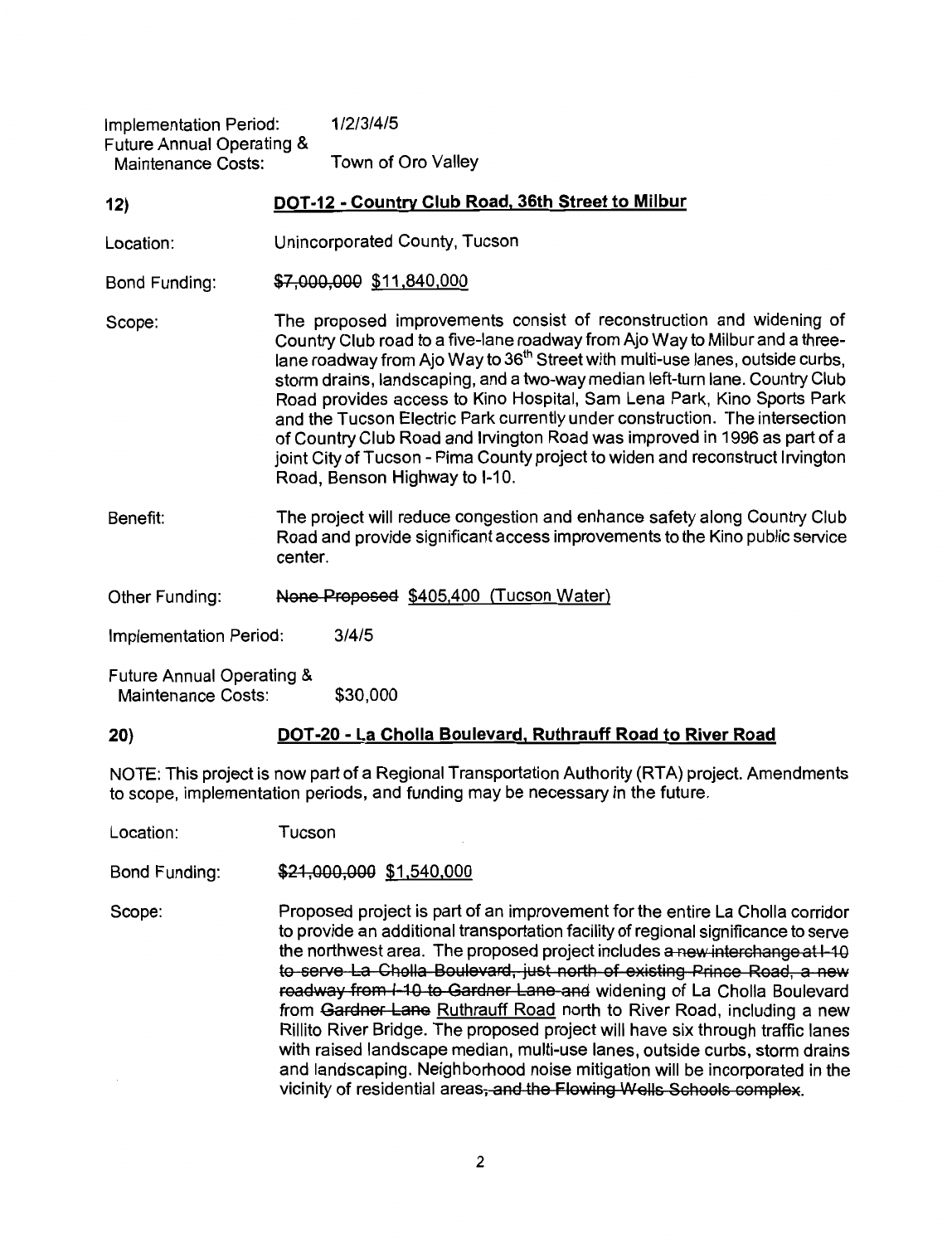| Benefit:                                                   |  | This project will provide additional regional access into the heavily developed<br>northwest area. Additional freeway connection will allow for broader<br>distribution of regional travel. The project will reduce congestion and<br>enhance safety over a wide area. Since many existing facilities are affected,<br>including I-10, quantitative estimates of benefits are unavailable at this time. |  |
|------------------------------------------------------------|--|---------------------------------------------------------------------------------------------------------------------------------------------------------------------------------------------------------------------------------------------------------------------------------------------------------------------------------------------------------------------------------------------------------|--|
| Other Funding:                                             |  | \$4,500,000 (Urban Area HURF) Regional Transportation Authority                                                                                                                                                                                                                                                                                                                                         |  |
| <b>Implementation Period:</b>                              |  | 2/3/4/5/6/7                                                                                                                                                                                                                                                                                                                                                                                             |  |
| <b>Future Annual Operating &amp;</b><br>Maintenance Costs: |  | \$69,000                                                                                                                                                                                                                                                                                                                                                                                                |  |

28)

#### DOT-28 - Speedway Boulevard, Camino Seco to Houghton Road

NOTE: This project is now part of a Regional Transportation Authority (RTA) project. Amendments to scope, implementation periods, and funding may be necessary in the future.

| Location: | Tucson |
|-----------|--------|
|           |        |

Bond Funding: \$581,700

- This project will reconstruct and widen Speedway Boulevard to a four-lane Scope: divided roadway with raised landscape median, multi-use lanes, outside curbs, storm drains and landscaping. To implement the memorandum of understanding dated May 7, 2004 with the City of Tucson, this project is delayed subject to available funding other than county bonds.
- Benefit: This project will reduce traffic congestion and enhance safety along Speedway Boulevard. The estimated economic value of the improvements to traffic flow and reductions in accidents are \$32.85 million. The benefit/cost ratio is 4.1:1.
- Other Funding: \$17,500 County HURF (spent on advanced planning and design): **Regional Transportation Authority**
- Implementation Period: Delayed subject to available funding other than county bonds.
- Future Annual Operating & Maintenance Costs: City of Tucson

#### $29)$ DOT-29 - Houghton Road, Golf Links Road to Interstate 10

NOTE: This project is now part of a Regional Transportation Authority (RTA) project. Amendments to scope, implementation periods, and funding may be necessary in the future.

Location: Tucson

Bond Funding: \$20,000,000

This project is the widening of Houghton Road to a four-lane cross section Scope: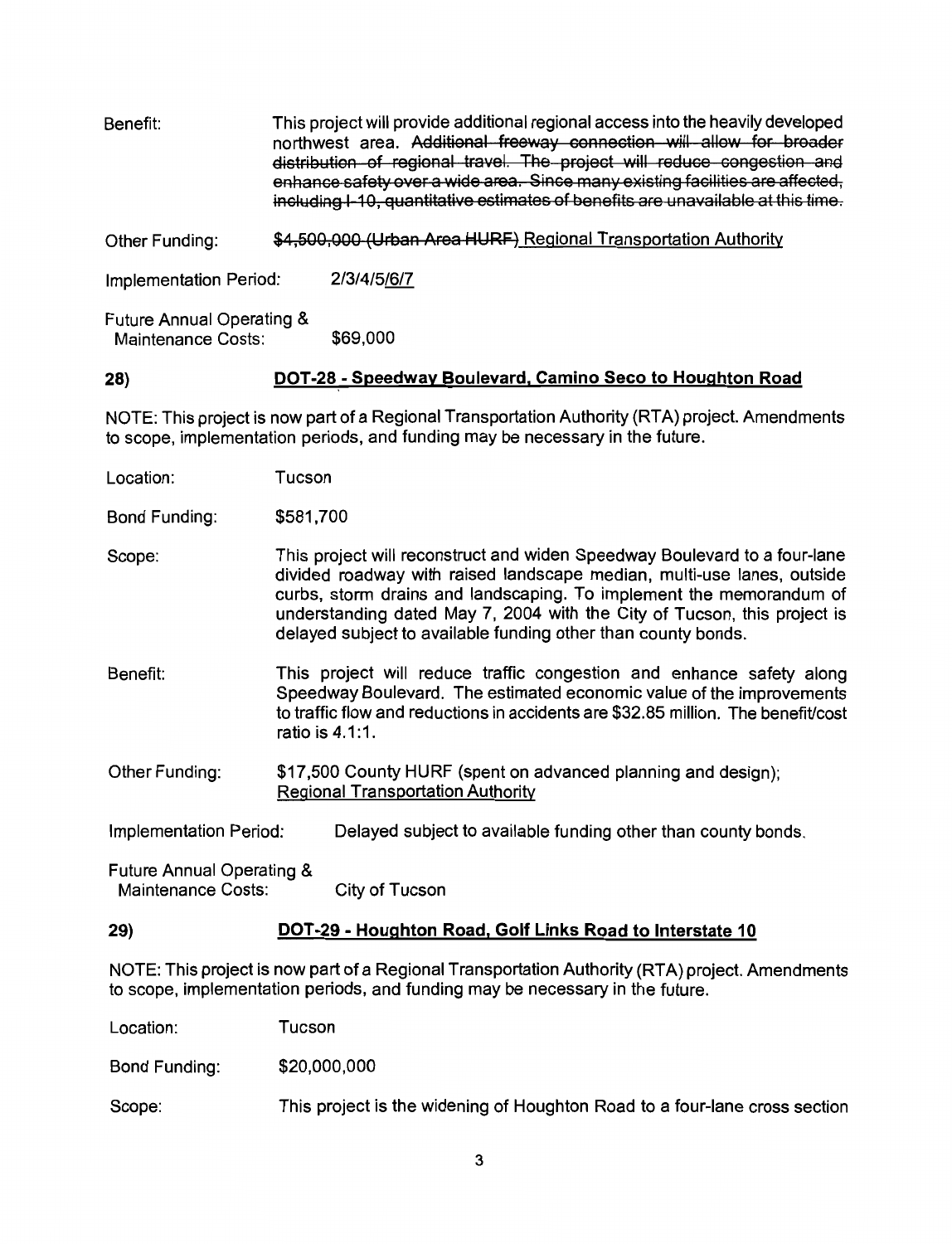with multi-use lanes, curbs, storm drains and outside landscaping-; the segment between Old Vail Road and Golf Links Road is to have a six-lane cross section. The limits of this project are changed per memorandum of understanding with the City of Tucson dated May 7, 2004. The project will reduce congestion and enhance safety along Houghton Road. Benefit: City of Tucson; Regional Transportation Authority Other Funding: Future, timing dependent upon available funding other than county **Implementation Period:** bonds: state funds will be requested based on corridor studies conducted by the Arizona Department of Transportation **Future Annual Operating &** 

Maintenance Costs: City of Tucson

#### DOT-31 - Tanque Verde Road, Catalina Highway to Houghton Road  $31)$

NOTE: This project is now part of a Regional Transportation Authority (RTA) project. Amendments to scope, implementation periods, and funding may be necessary in the future.

- Unincorporated County, Tucson Location:
- \$7,100,000 \$3,411,000 **Bond Funding:**

The project is the widening of Tanque Verde Road to four lanes with multi-Scope: use lanes, improved roadside drainage, landscaping and neighborhood screening and noise mitigation where required. The median treatment will be either a raised landscape median or a median two-way left-turn lane pending further evaluation of local area access and circulation needs. Project will include a drainage structure to carry Castle Rock Wash under Tanque Verde Road.

- Benefit: This project will reduce congestion and enhance safety along Tanque Verde Road. The estimated economic value of the improvements to traffic flow and reductions in accidents are \$7.21 million. The benefit/cost ratio is 1.0:1.
- Other Funding: None Proposed Regional Transportation Authority

**Implementation Period:** 1/2/3/4/5/6/7/8

Future Annual Operating & Maintenance Costs: \$25,500

#### $37)$ DOT-37 - Interstate-19 Northbound Frontage Road, Canoa TI to **Continental TI**

NOTE: This project is now part of a Regional Transportation Authority (RTA) project. Amendments to scope, implementation periods, and funding may be necessary in the future.

Location: Unincorporated County (Green Valley)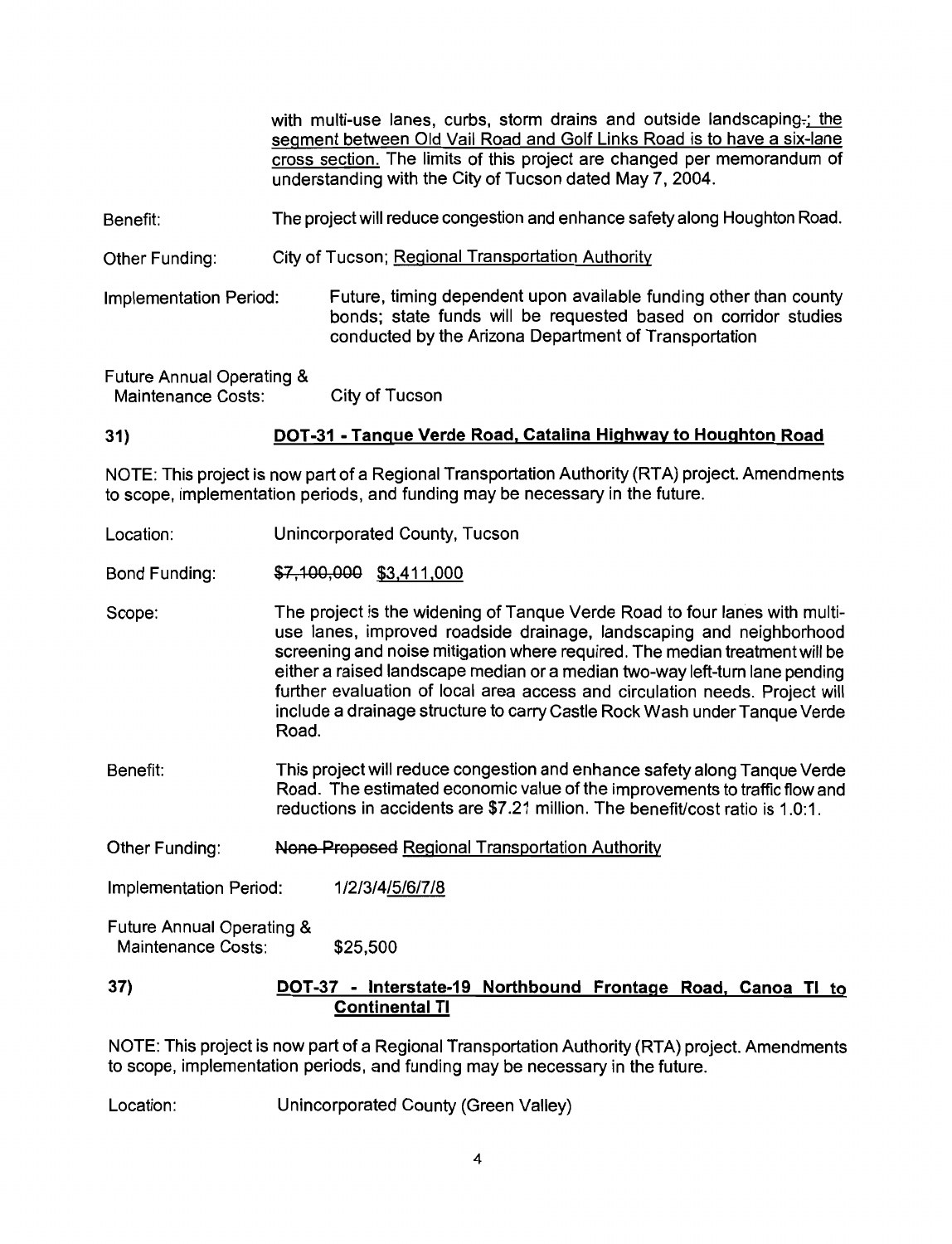#### \$3,653,000 **Bond Funding:**

- The proposed project is the construction of 1.2 miles of frontage road that Scope: were not built with the original I-19 construction. This segment of Frontage Road crosses two major drainages; the Demitri and Esperanza Washes. These wash crossings will require bridge structures. The project will be a two-lane road with improved shoulders.
- The project will complete the linkages in the frontage road system from Benefit: Continental Road south to Arivaca Junction and Arivaca Road. The Frontage Road will provide additional access and circulation opportunities for the southerly portion of the Green Valley community and will provide greater operational flexibility for I-19. The Frontage Road connection will also allow for a better balance of traffic demand between the southbound and northbound frontage roads south of Continental Road. If this project is included in a successful Regional Transportation Authority (RTA) election, a portion of the bond funds may be reallocated to another project.
- \$4,700,000 (2,200,000 2.6% HURF); (2,500,000 Impact Fees); Regional Other Funding: **Transportation Authority**

**Implementation Period:**  $2/3/4/5/6$ 

Future Annual Operating & Maintenance Costs: \$18,000

#### DOT-40 - Grant Road, Oracle Road to Park Avenue 40)

NOTE: This project is now part of a Regional Transportation Authority (RTA) project. Amendments to scope, implementation periods, and funding may be necessary in the future.

Location: Tucson

Bond Funding: \$348,300

Scope: The proposed project is the reconstruction and widening of Grant Road to six lanes. The project will have landscaped median, storm drains, pedestrian facilities, multi-use lanes, arterial street lighting and other urban street amenities. To implement the memorandum of understanding dated May 7. 2004 with the City of Tucson, this project is delayed subject to available funding other than county bonds.

- Renefit: The project will reduce congestion and enhance safety along Grant Road. The estimated economic value of the improvements to traffic flow and reductions in accidents are \$95.03 million. The benefit cost ratio is 9.5:1.
- None Regional Transportation Authority Other Funding:

Delayed subject to available funding other than county bonds. Implementation Period:

Future Annual Operating & **Maintenance Costs:** City of Tucson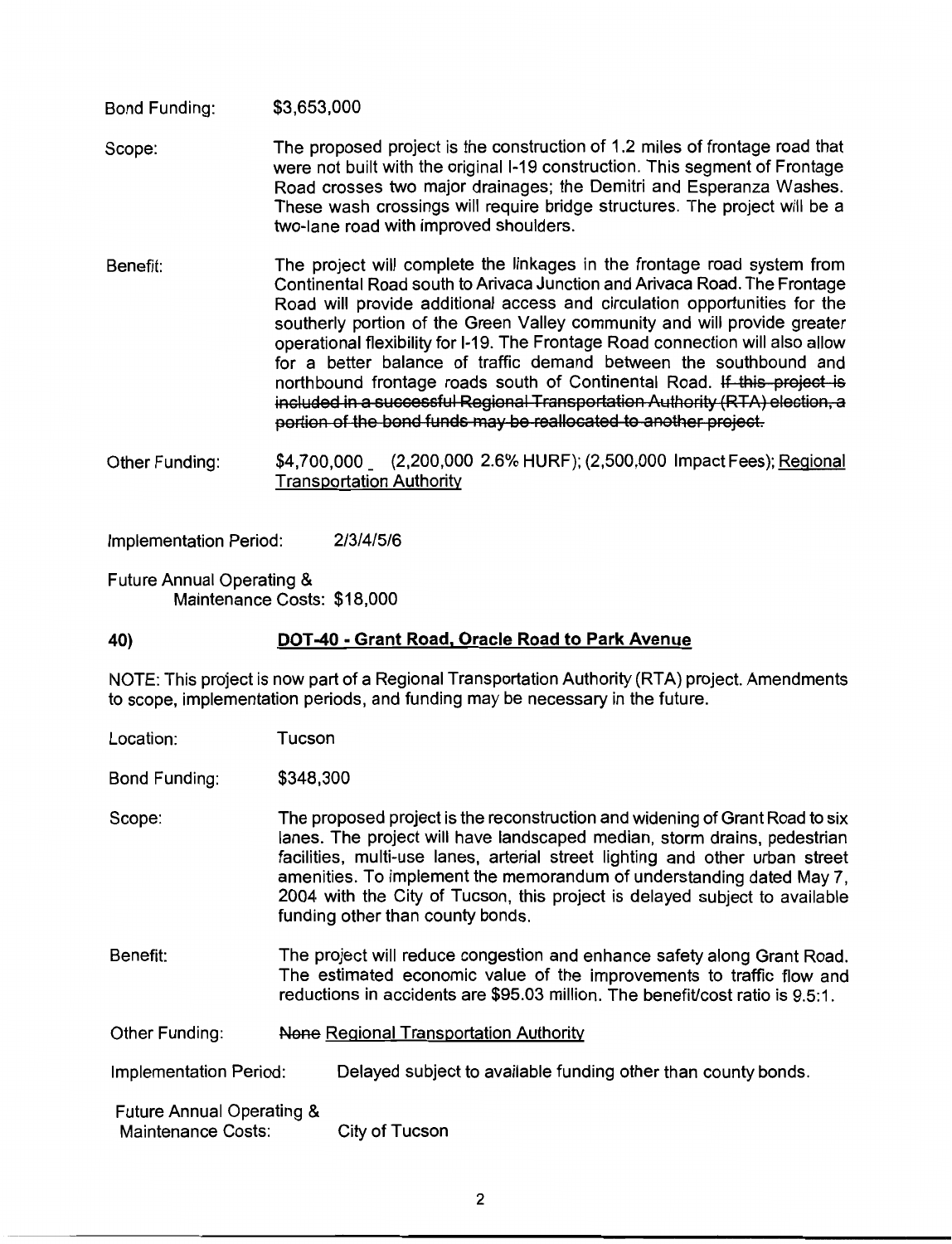| 48)                                                                                                      | DOT-48 - Duval Mine Road, La Canada Drive to Abrego Drive                                                                                                                                                                                                                                                                                                                                                                                                                                                                                                                                                                      |  |  |
|----------------------------------------------------------------------------------------------------------|--------------------------------------------------------------------------------------------------------------------------------------------------------------------------------------------------------------------------------------------------------------------------------------------------------------------------------------------------------------------------------------------------------------------------------------------------------------------------------------------------------------------------------------------------------------------------------------------------------------------------------|--|--|
| Location:                                                                                                | Sahuarita                                                                                                                                                                                                                                                                                                                                                                                                                                                                                                                                                                                                                      |  |  |
| Bond Funding:                                                                                            | \$2,000,000 \$0                                                                                                                                                                                                                                                                                                                                                                                                                                                                                                                                                                                                                |  |  |
| Scope:                                                                                                   | The project will widen and improve Duval Mine Road in the vicinity of the I-19<br>interchange. Project includes widening existing roadway and the overpass<br>structure at I-19, modifying the ramp geometry and improving the intersection<br>connections at La Cañada Drive and Abrego Drive. The project will include<br>provisions for improved drainage, landscaping, pedestrian and bicycle<br>movements across the freeway and related elements. The median treatment<br>is yet to be determined pending evaluation of local area access and<br>circulation needs and a structural evaluation of the existing overpass. |  |  |
|                                                                                                          | Note: The project was completed by the Arizona Department of<br>Transportation so that bond funds were not required for the project.                                                                                                                                                                                                                                                                                                                                                                                                                                                                                           |  |  |
| Benefit:                                                                                                 | The project will reduce congestion and enhance safety along Duval Mine<br>Road in he vicinity of this interchange.                                                                                                                                                                                                                                                                                                                                                                                                                                                                                                             |  |  |
| Other Funding:                                                                                           | $(3,000,000$ ADOT)<br>\$0 \$10,000,000<br>(1,500,000 Impact Fee Funds)<br>(5,500,000 Urban Area HURF)                                                                                                                                                                                                                                                                                                                                                                                                                                                                                                                          |  |  |
| Implementation Period:                                                                                   | 2/3/4/5                                                                                                                                                                                                                                                                                                                                                                                                                                                                                                                                                                                                                        |  |  |
| <b>Future Annual Operating &amp;</b><br>\$22,500 ADOT and Town of Sahuarita<br><b>Maintenance Costs:</b> |                                                                                                                                                                                                                                                                                                                                                                                                                                                                                                                                                                                                                                |  |  |
| 49)                                                                                                      | DOT-49 - Valencia Road, Mission Road to Interstate-19                                                                                                                                                                                                                                                                                                                                                                                                                                                                                                                                                                          |  |  |
| Location:                                                                                                | Unincorporated County, Tucson                                                                                                                                                                                                                                                                                                                                                                                                                                                                                                                                                                                                  |  |  |
| <b>Bond Funding:</b>                                                                                     | \$6,760,000                                                                                                                                                                                                                                                                                                                                                                                                                                                                                                                                                                                                                    |  |  |
| Scope:                                                                                                   | The project will widen Valencia Road from four to six lanes between Mission<br>Road and the freeway interchange. The interchange will be widened under a<br>separate project by Arizona Department of Transportation. The existing<br>Santa Cruz River Bridge was built to accommodate a six-lane roadway and<br>will be retained with this project. Project will include multi-use lanes, curbs,<br>storm drains, landscaping and provisions for pedestrians.                                                                                                                                                                 |  |  |
| Benefit:                                                                                                 | The project will reduce congestion and enhance safety along Valencia Road.<br>The estimated economic value of the improvements to traffic flow and<br>reductions in accidents are \$49.22 million. The benefit/cost ratio is 12.3:1.                                                                                                                                                                                                                                                                                                                                                                                           |  |  |
| Other Funding:                                                                                           | \$5,033,000 Urban Area HURF<br>\$40,000                                                                                                                                                                                                                                                                                                                                                                                                                                                                                                                                                                                        |  |  |
| <b>Implementation Period:</b>                                                                            | 1/2/4/5                                                                                                                                                                                                                                                                                                                                                                                                                                                                                                                                                                                                                        |  |  |
| <b>Future Annual Operating &amp;</b><br><b>Maintenance Costs:</b>                                        | \$27,000                                                                                                                                                                                                                                                                                                                                                                                                                                                                                                                                                                                                                       |  |  |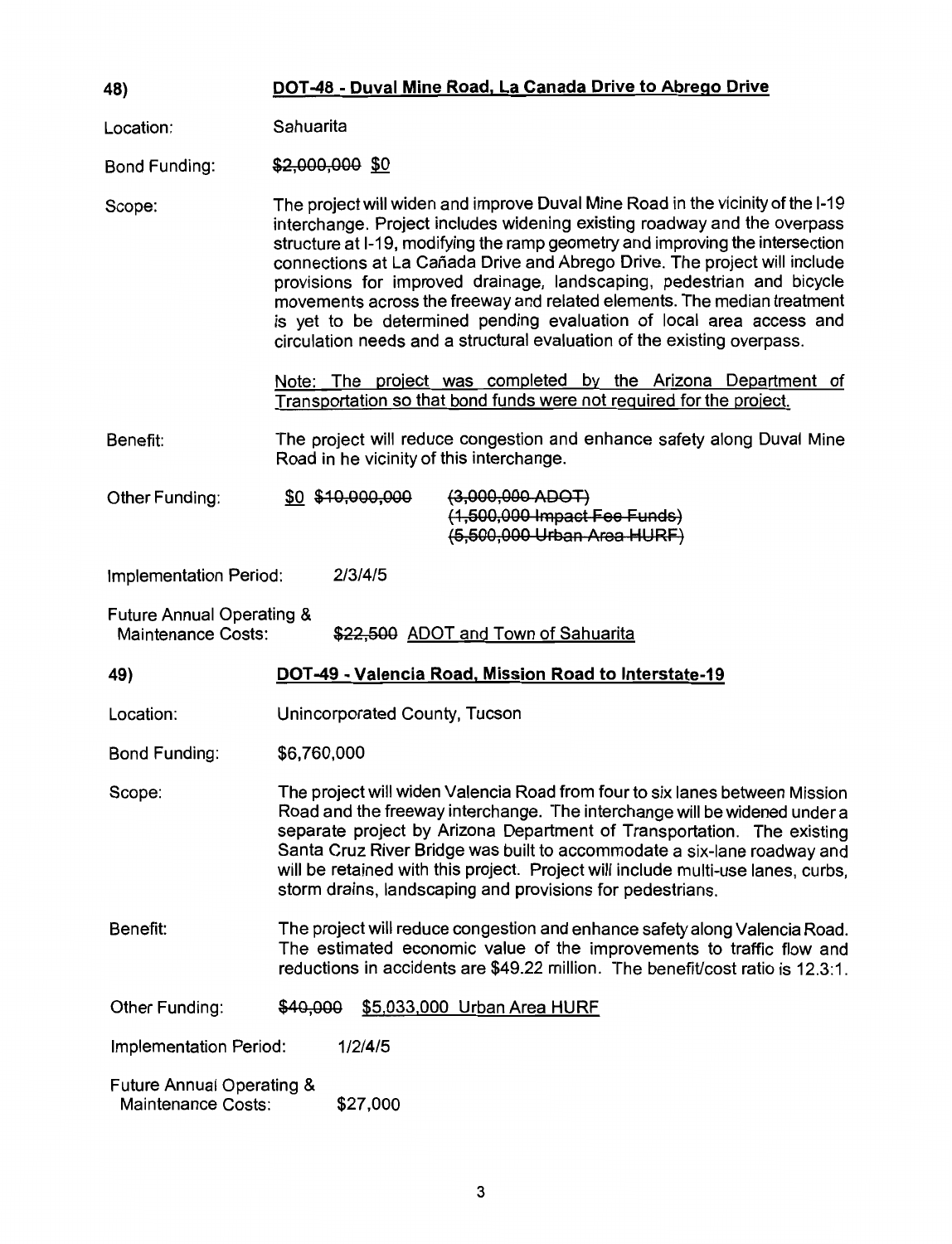| 52)                                  | DOT-52 - Palo Verde Road, Gas Road to 44" Street                                                                                                                                             |  |
|--------------------------------------|----------------------------------------------------------------------------------------------------------------------------------------------------------------------------------------------|--|
| Location:                            | <b>Unincorporated County</b>                                                                                                                                                                 |  |
| Bond Funding:                        | \$4,400,000 \$1,500,000                                                                                                                                                                      |  |
| Scope:                               | The project will overlay the existing Palo Verde Road including multi-use<br>lanes and bus stop pull outs. It will provide an improved ride for the motorist.                                |  |
| Benefit:                             | The project will largely benefit smooth traffic flow for vehicles entering and<br>exiting Palo Verde Boulevard with provisions for alternate modes including<br>bicycles and public transit. |  |
| Other Funding:                       | None Proposed                                                                                                                                                                                |  |
| Implementation Period:               | 4                                                                                                                                                                                            |  |
| <b>Euture Annual Operating &amp;</b> |                                                                                                                                                                                              |  |

Maintenance Costs: **None** 

#### DOT-56 - Broadway Boulevard, Euclid Avenue to Campbell 56)

NOTE: This project is now part of a Regional Transportation Authority (RTA) project. Amendments to scope, implementation periods, and funding may be necessary in the future.

Tucson Location:

**Bond Funding:** \$25,000,000

The proposed project will widen Broadway Boulevard to six or eight lanes Scope: from Euclid Avenue to Campbell, approximately one mile. Proposed improvements are consistent with earlier Broadway corridor studies and the recently completed portion of Broadway Boulevard, between Euclid Avenue and Toole Avenue, east and west of the Union Pacific Railroad overpasses. The project will include improved intersections and traffic signals, a landscaped median, multi-use lanes, sidewalks, street lighting, storm drains, public art and other urban arterial features. The project will include evaluation of, and potential provisions for, the use of Broadway by advanced mass transit systems in the future. The proposed project will replace the current five-lane section with a contemporary urban arterial. Funded activities include project planning, environmental studies, design, right-of-way acquisition, construction and public art.

Benefit: The project will reduce congestion and enhance safety along Broadway Boulevard, as well as provide significant opportunities to revise the urban streetscape and development pattern along Tucson's Main Street. The estimated economic value of the improvements to traffic flow and reductions in accidents are \$172.85 million. The benefit/cost ratio is 4.9:1.

Other Funding: City of Tucson to secure funding other than County bonds to complete the project. Regional Transportation Authority

Implementation Period: 4/5/6/7/8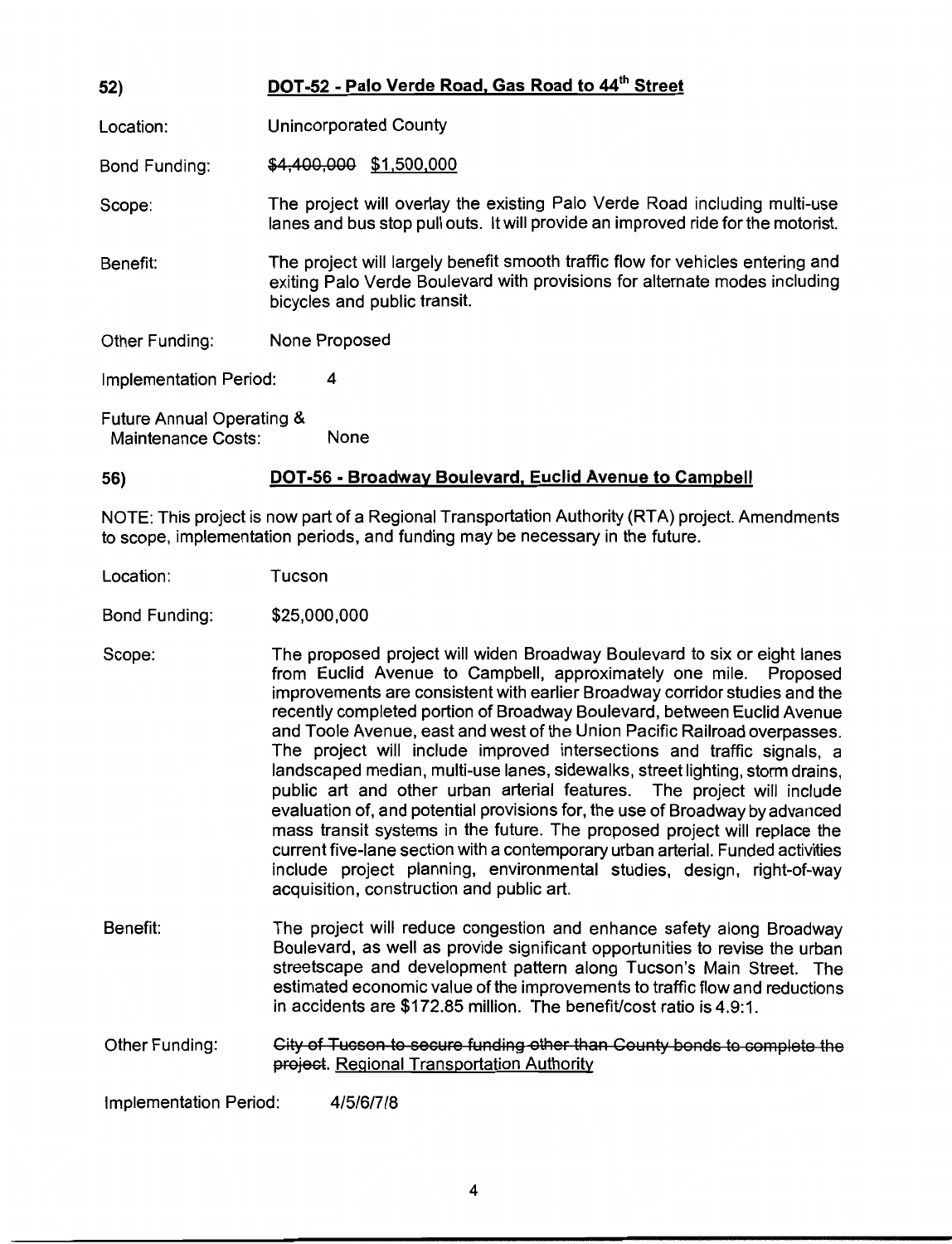# AS AMENDED by the Board of Supervisors of Pima County, Arizona, this \_\_\_\_ day of  $\overline{a}$ , 2006.

Chair, Pima County Board of Supervisors

 $\cdot$ 

Attest:

Reviewed by:

Clerk, Pima County Board of Supervisors

Approved as to Form:

Pima County Administrator

**Civil Deputy County Attorney**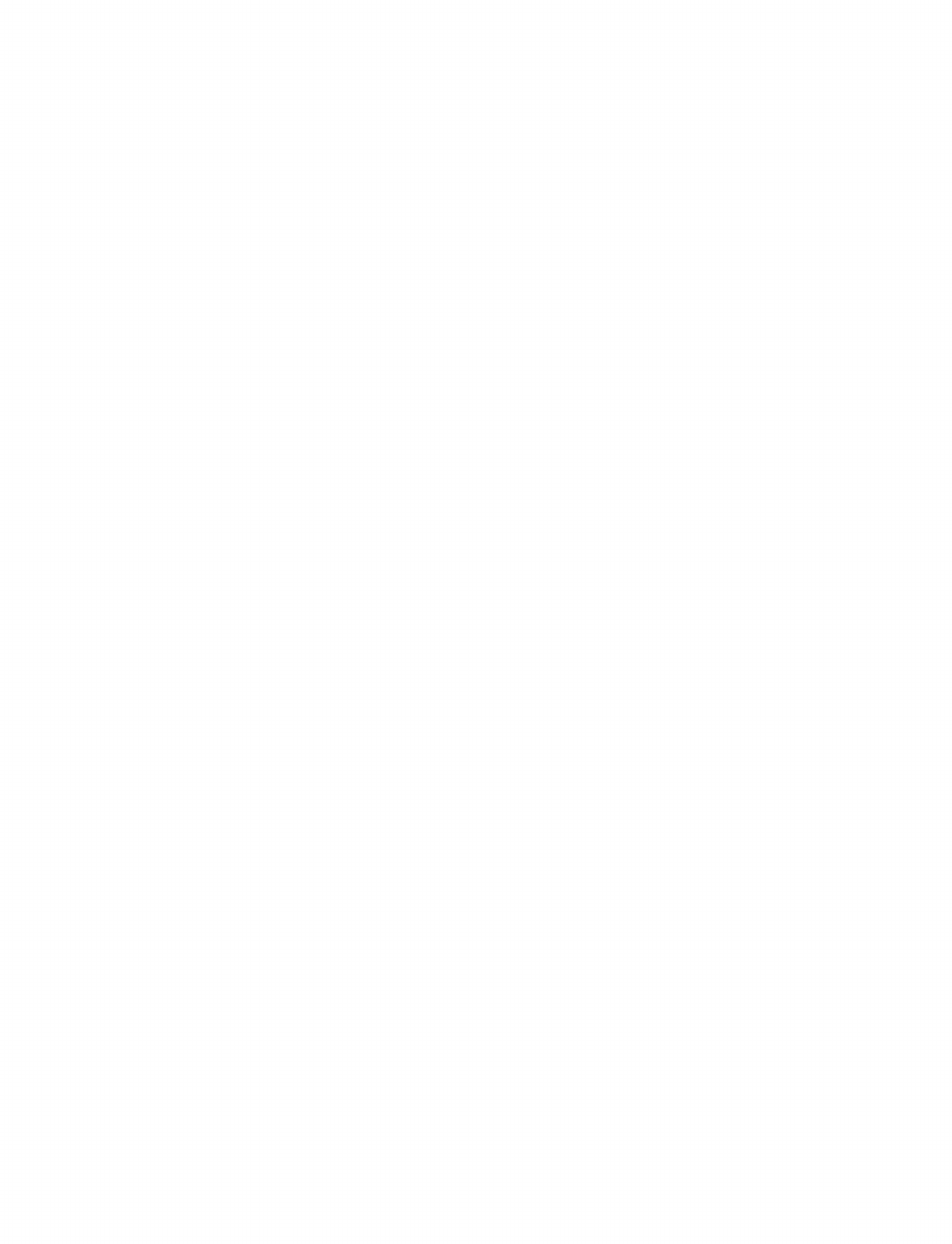**ORDINANCE NO. 2006 -**

AN ORDINANCE OF THE BOARD OF SUPERVISORS OF PIMA COUNTY ARIZONA RELATING TO GENERAL OBLIGATION AND SEWER REVENUE BOND PROJECTS AMENDING ORDINANCE NUMBER 2004-18 BOND IMPLEMENTATION PLAN, MAY 18, 2004 SPECIAL ELECTION (AS AMENDED OCTOBER 11, 2005 BY ORDINANCE NUMBER 2005-92 AND APRIL 4, 2006 BY ORDINANCE NUMBER 2006-21). THE PURPOSE OF THIS ORDINANCE IS TO REALLOCATE BOND FUNDS, AMEND THE SCOPE OF CERTAIN PROJECTS, AMEND IMPLEMENTATION PERIODS FOR CERTAIN BOND PROJECTS, AND AUTHORIZE THE USE OF ADDITIONAL OTHER FUNDS TO FINANCE CERTAIN PROJECTS.

**WHEREAS, the Board of Supervisors adopted Chapter 3.06 of the Pima County Code titled** "Bonding Disclosure, Accountability and Implementation; and,

WHEREAS, in compliance with Chapter 3.06, the Board of Supervisors adopted Ordinance Number 2004-18, the "Bond Implementation Plan, May 18, 2004 Special Election:" and

WHEREAS, the Board of Supervisors, on October 11, 2005 enacted Ordinance Number 2005-92 and on April 4, 2006 enacted Ordinance Number 2006-21 amending Ordinance Number 2004-18 in compliance with provisions of Chapter 3.06; and

**WHEREAS, the Board of Supervisors desires to amend Ordinance Number 2004-18 (as** amended by Ordinance Number 2005-92 and Ordinance Number 2006-21) in compliance with provisions of Chapter 3.06:

NOW THEREFORE, IT IS HEREBY ORDAINED by the Board of Supervisors of Pima **County, Arizona:** 

Ordinance Number 2004-18 (as amended by Ordinance Number 2005-92 and Ordinance Number 2006-21), is hereby amended as follows: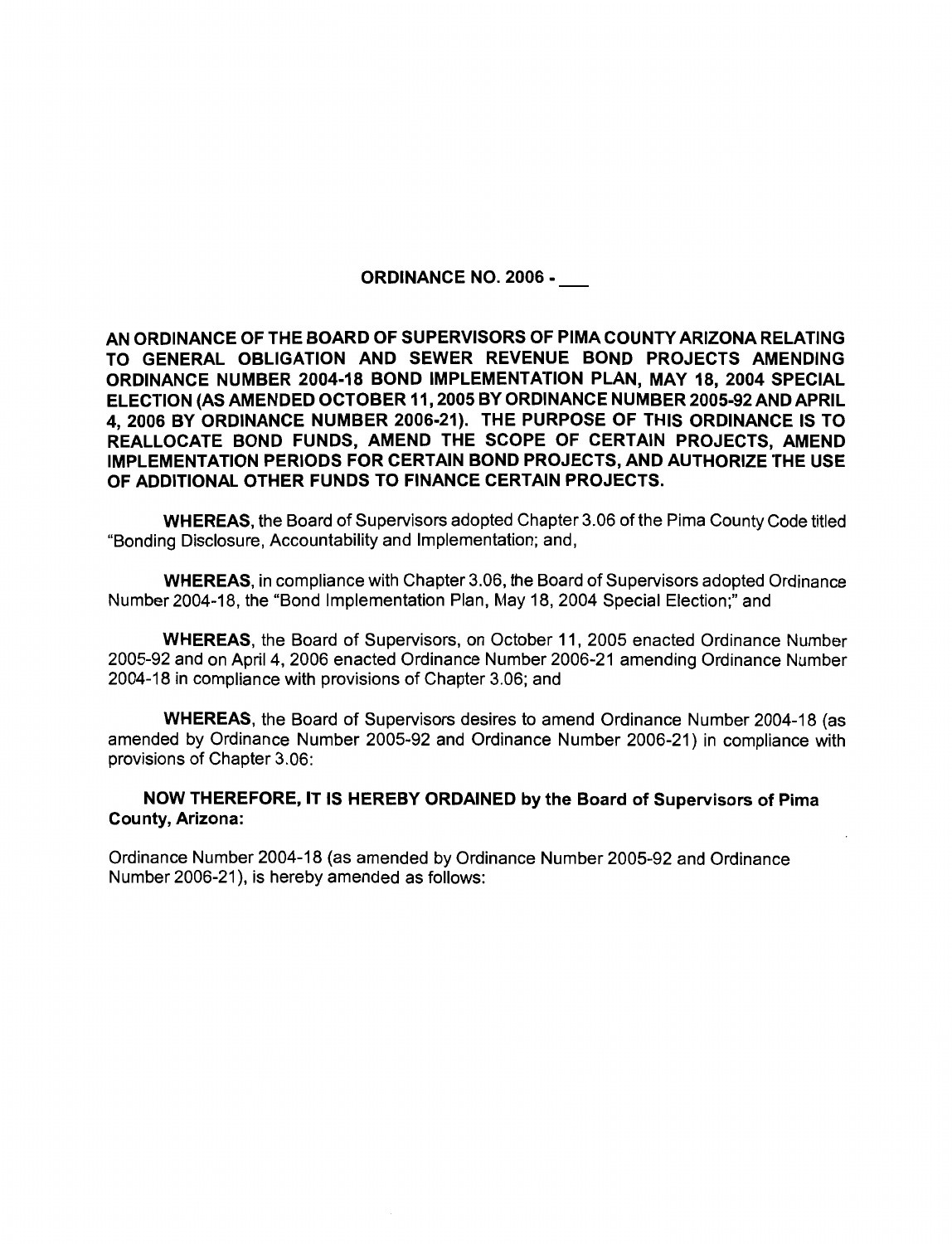## **Bond Implementation Plan** May 18, 2004 Special Election

## Question No. 2 - Public Health and Community Facilities

#### $2.8$ Amado Food Bank Kitchen

Location: 28720 South Nogales Highway, Sopori, Arizona

Scope: Construct an addition to the Amado Food Bank. This addition will be approximately 3,800 square feet in area and will provide a commercial kitchen, multipurpose rooms for dining, meetings, programs and other community uses as well as public restrooms. This project is the second phase of development planned for this facility. Phase One, consisting of the food bank distribution facility, was constructed in 2001. Design for Phase Two has been completed.

Benefits: This addition will allow the food bank to expand its services to include preparation and distribution of meals to its clients. This facility will also provide space for a variety of community programming. This project will benefit lower income residents of southern Pima County, in the Lakeside - Sopori - Amado area.

Cost: \$300,000

Other Funding: None identified at this time \$180,000

Project Duration: Planning at 6 to 8 months, Design at 7 to 9 months, and Construction at 15 to 18 months.

Implementation Period: 2, 3, 4

**Project Management: Pima County Facilities Management** 

Future Operating and Maintenance Costs: Minimal for the County since the facility will be operated by a nonprofit food bank.

Question No. 4 - Parks and Recreational Facilities

#### **Los Morteros Preservation** 4.14

Location: In Marana, on the west side of the Santa Cruz River near Point of the Mountain, between Silverbell and Coachline Roads.

Scope: Development of public access, preservation planning, and interpretation for the Countyowned prehistoric and historic cultural resources at Los Morteros.

Benefits: Los Morteros is a significant place of many different human occupations and uses which provide a unique opportunity to interpret the different cultural traditions that shaped our region. It is the location of a major Hohokam village occupied between AD 850 and 1300 that contains a ballcourt, pithouses, adobe-walled compounds, human burials, and numerous features and artifacts. It is the location of the Anza expedition Llano del Azotado campsite of October 27, 1775. In addition, the Ruelas and Maish historic homesteads, and the 19th Century Butterfield stage station at Point of the Mountain are also situated at Los Morteros. Nearby was a historic early 20th Century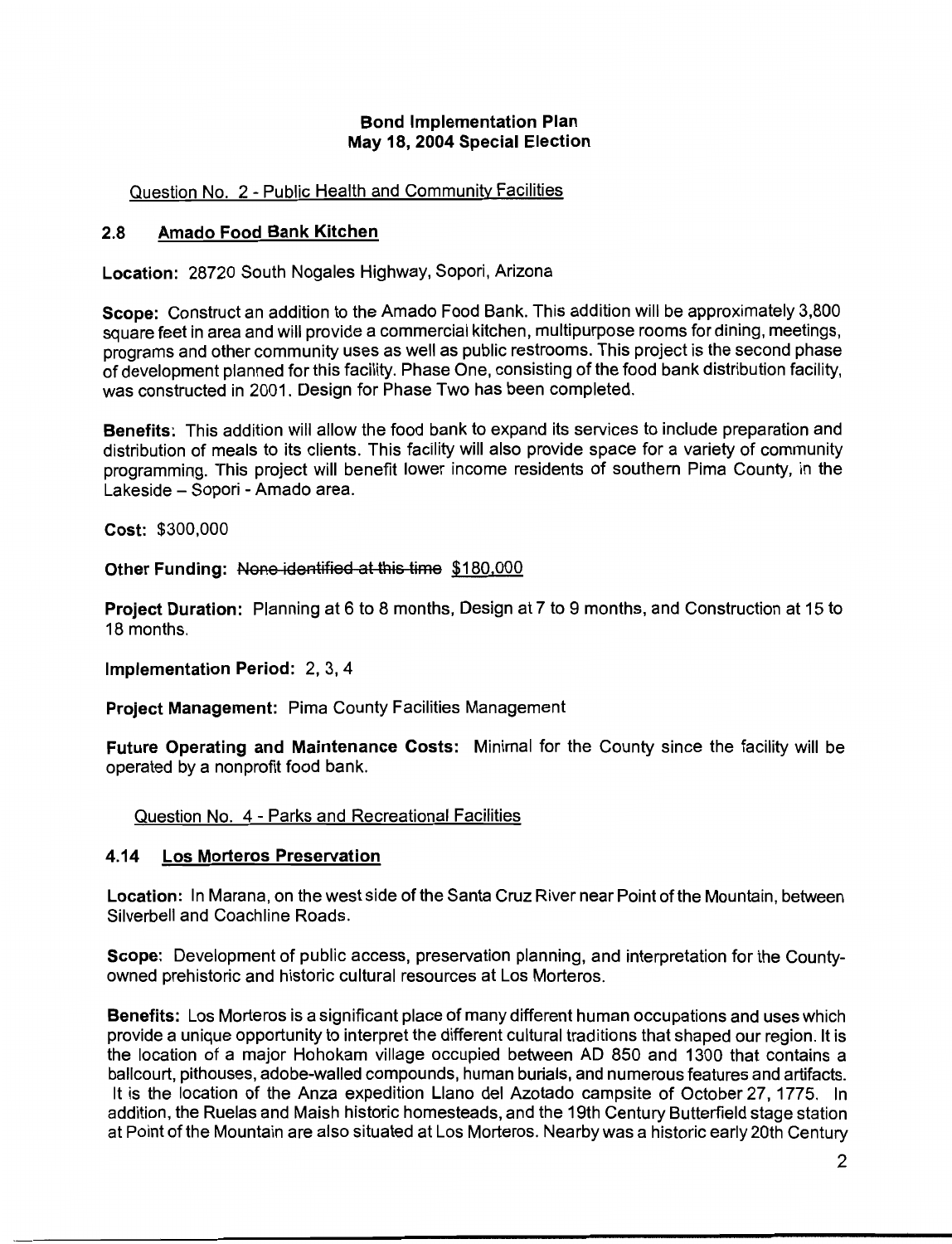Yaqui settlement. Bond funds (CA-32) from 1997 have been used to acquire the core of this site. and adiacent parcels are in negotiation for inclusion. This project will preserve these cultural assets and make Los Morteros accessible to all residents of Pima County and visitors. Access and interpretation will provide the public with an excellent heritage education opportunity. There are few remaining places that offer the opportunity to interpret these cultural values at one location. Los Morteros is one of those rare places.

Cost: \$100,000 \$250,000, with Planning/Design being \$21,000. Construction being \$74.500 \$224,500, and Other being \$4,500.

Bond Funding: \$100,000 \$250,000

**Other Funding: None identified at this time** 

Project Duration: Planning at 11 to 15 months, Design at 11 to 15 months, and Construction at 9 to 18 months.

Implementation Period: 1, 2, 3

Project Management: Pima County Cultural Resources and Historic Preservation Office/Pima County Natural Resources, Parks and Recreation Department.

Future Operating and Maintenance Costs: Minimal costs; Pima County.

#### $4.31$ **Northside Community Park Center**

Location: This project will be located on the City of Tucson's north side and will serve an area of the community with a shortage of park facilities as defined in the City of Tucson Parks and Recreation Strategic Service Plan 2013.

Scope: This project includes land acquisition and initial development of a Community Park the design and construction of a new Community Center to serve north side residents. The design of the park community center will be determined through a public participation process and in accordance with Community Park standards. The new facility will be developed on land purchased by the County, pursuant to Project 4.26, which is part of the Rillito Racetrack/Park.

Benefits: This project will provide park recreational facilities for residents living in an area of the City of Tucson with a shortage of parks and recreational facilities. This project will address the community's need for parks and recreational facilities as identified in the City of Tucson Parks and Recreation Strategic Service Plan 2013.

Cost: \$5,500,000, with Planning/Design being \$150,000 \$800,000, Construction being \$750,000 \$4,200,000, Land acquisition being \$4,500,000, and Other being \$100,000.

**Bond Funding: \$5,500,000** 

Other Funding: None identified at this time. The City of Tucson will pursue other revenue sources. including Arizona Heritage Funds.

Project Duration: Land Acquisition Phase will require 10 to 12 months. Planning, Design and Procurement Phases will require 40 to 42 13 to 15 months. Construction will require another 40 to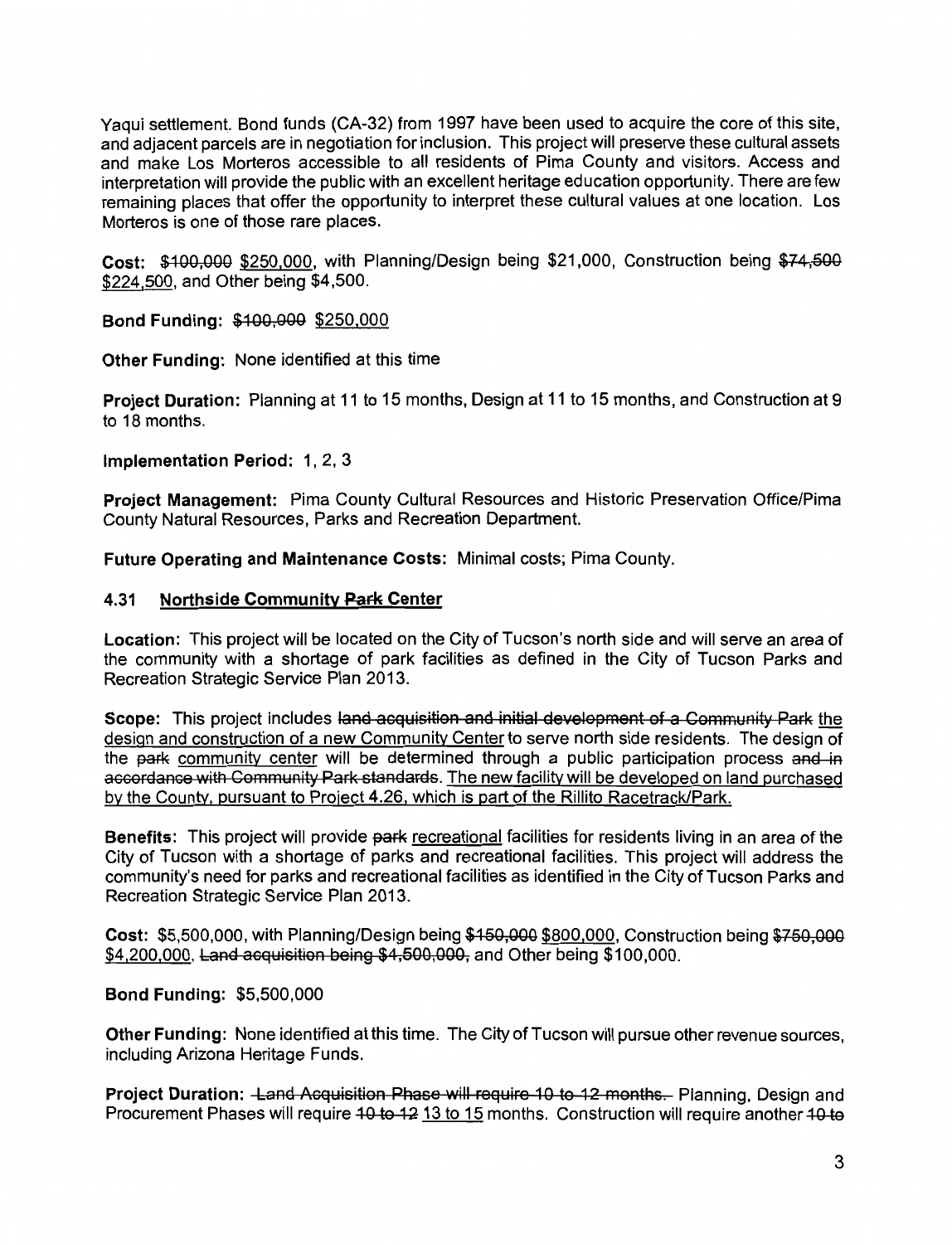12 15 to 18 months. To minimize the impact of increasing land cost, the Land Acquisition Phase of this project should be scheduled at the start of the bond program.

Implementation Period: 1, 2, 3

**Project Management:** The City of Tucson will manage the project, pursuant to an intergovernmental agreement with Pima County.

Future Operating and Maintenance Costs: The City of Tucson will own and operate the completed project. The additional annual operation and maintenance cost for this project is estimated to be \$220,000. This cost will be funded through the City of Tucson Operating Budget -General Fund

## 4.35 Arroyo Chico Wash Improvements

Location: This project is located along the Arroyo Chico Wash from Country Club Road to Campbell Avenue.

Scope: This project will address riparian and recreational features along the Arroyo Chico urban watercourse, including land acquisition.

Benefits: Development of these improvements will address the community's need for trails. connectivity and a growing, more complete urban pathway system, as identified in the City of Tucson Parks and Recreation Strategic Service Plan 2013 and the Eastern Pima County Trails System Masterplan. Open space, trails and natural resource parks are important elements of the voter-approved City of Tucson General Plan.

Cost: \$1.000.000. with Planning/Design being \$150,000 \$100,000, Land Acquisition being \$700,000, Construction being \$750,000 \$100,000, and Other being \$100,000.

**Bond Funding: \$1,000,000** 

Other Funding: None identified at this time. An additional approximately \$2,000,000 is currently being pursued by the City of Tucson. The City of Tucson will seek other funding, including Arizona Heritage Funds and Regional Transportation Authority funds. Pima County will lend such support as it can to City of Tucson in securing other funding.

Project Duration: Planning, Design and Procurement Phases will require 10 to 12 months. Construction will require another 10 to 12 months.

Implementation Period: 2, 3, 4

Project Management: The City of Tucson will manage the project, pursuant to an intergovernmental agreement between the City of Tucson and Pima County.

Future Operating and Maintenance Costs: The City of Tucson will own and operate the completed project. The additional annual operation and maintenance cost for this project is estimated to be \$12,000. This cost will be funded through the City of Tucson Operating Budget -General Fund.

#### 4.36 Atterbury Wash Sanctuary Land Acquisition and Expansion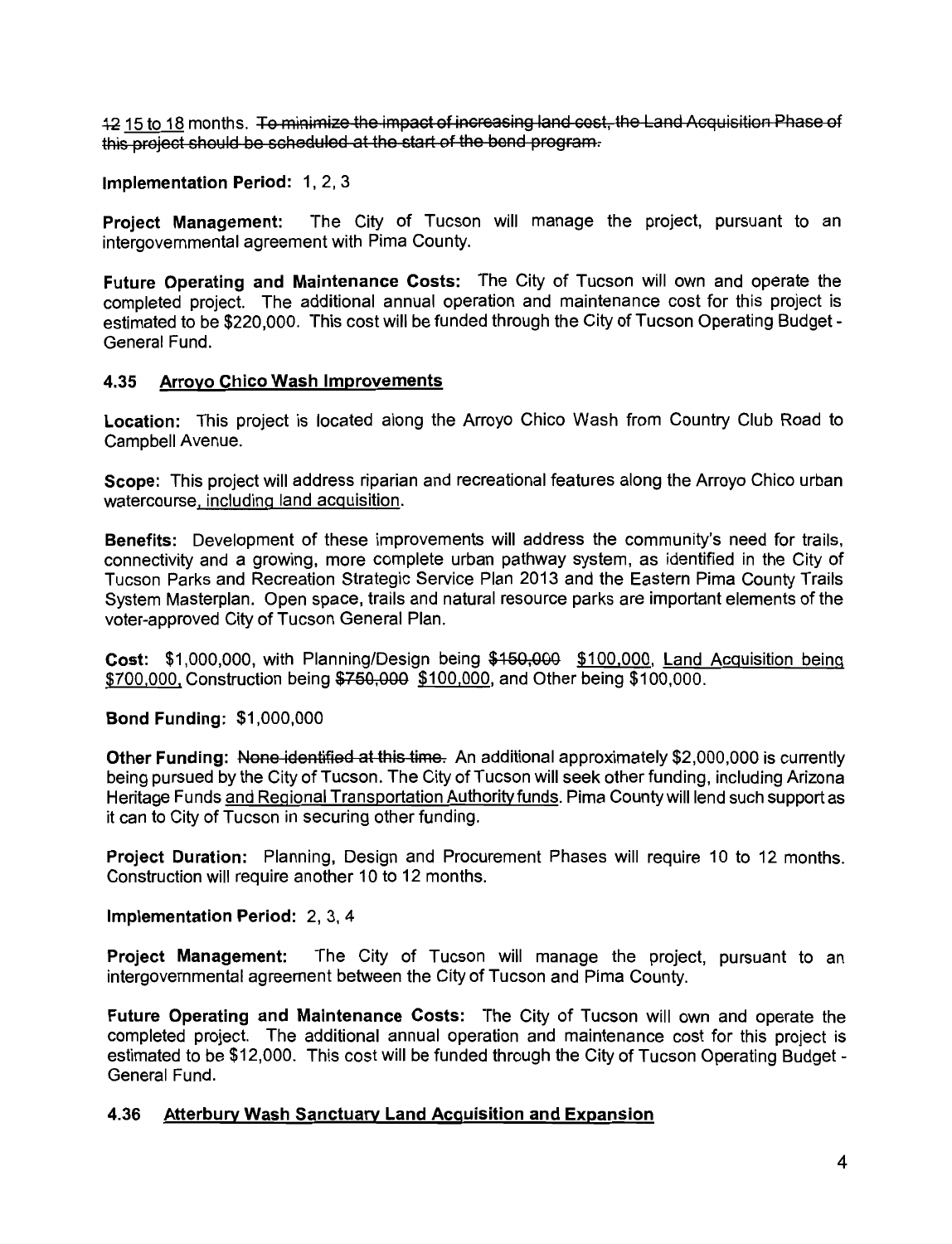Location: This project is located in southeast Tucson along the Atterbury Wash, north of Lincoln Park.

Scope: This project is the proposed acquisition of land to preserve and protect an important riparian area and existing wildlife corridor along the Atterbury Wash. The project, which expands an existing sanctuary, will also provide the opportunity for the development of some passive recreation amenities.

Benefits: Trails are an important part of our heritage. The ancient Hohokam people walked along the major streams that drain the surrounding mountains to hunt game and trade with distant villages. Today, these greenways provide hikers and urban walkers with the same connectivity. Additionally. this project will help preserve and protect wildlife that uses the Atterbury Wash. This project will address the community's need for trails, connectivity and a growing, more complete urban pathway system, as identified in the City of Tucson Parks and Recreation Strategic Service Plan 2013 and the Eastern Pima County Trails System Masterplan. Open space, trails and natural resource parks are important elements of the voter-approved City of Tucson General Plan.

Cost: \$2,000,000 \$1,200,000, with Land acquisition being \$1,000,000 \$200,000, Planning/Design being \$300,000, Construction being \$500,000, and Other being \$200,000.

Bond Funding: \$2,000,000 \$1,200,000

Other Funding: None identified at this time. The City will seek other revenue sources, including Arizona Heritage Funds. Pima County will lend such support as it can to City of Tucson in securing other funding.

Project Duration: Land Acquisition Phase will require 10 to 12 months. Planning, Design and Procurement Phases will require 10 to 12 months. Construction will require another 10 to 12 months. To minimize the impact of increasing land cost, the Land Acquisition Phase of this project should be scheduled at the start of the bond program.

Implementation Period: 3, 4, 5

Project Management: The City of Tucson will manage acquisition, design and construction of the project, with an intergovernmental agreement between the City of Tucson and Pima County.

Future Operating and Maintenance Costs: The City of Tucson will own and operate the completed project. The additional annual operation and maintenance cost for this project is estimated to be \$12,000. This cost will be funded through the City of Tucson Operating Budget -General Fund.

#### 4.37 **Pantano River Park**

Location: This project is located along the east bank of the Pantano River from 22nd Street to Michael Perry Park, just south of Golf Links Road.

Scope: This project is the design and construction of a major segment of the Pantano River Park on the east bank of the Pantano Wash. The design will provide for trail development and incorporate a commemorative tree-planting area in partnership with Trees for Tucson, and a children's memorial garden.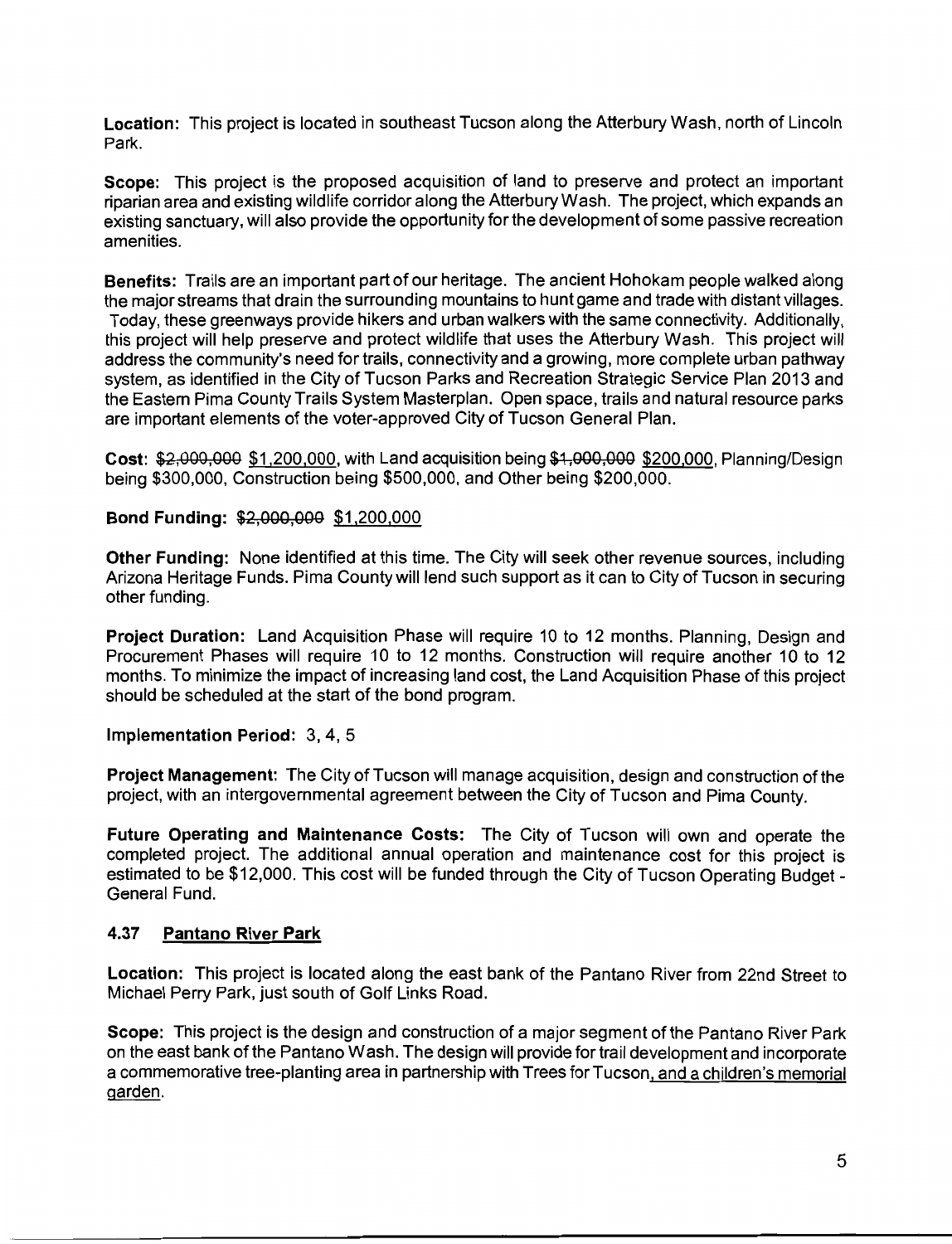Benefits: This project is the result of a community-driven planning effort, which resulted in a Concept Plan to develop this segment of the river park. The project is a coordinated effort between the City of Tucson. Pima County and Trees for Tucson and will benefit the users of the river park system. This project will address the community's need for enhanced trails, connectivity and continued development of the urban pathway system, as identified in the City of Tucson Parks and Recreation Strategic Service Plan 2013 and the Eastern Pima County Trails System Masterplan. Open space, trails and natural resource parks are important elements of the voter-approved City of Tucson General Plan.

Cost: \$2,700,000 \$3,550,000, with Planning/Design being \$405,000, Construction being \$2,025,000 \$2,875,000, and Other being \$270,000.

Bond Funding: \$2,700,000 \$3,500,000

Other Funding: None-identified at this time. City of Tucson will seek other funding, including Federal Transportation Enhancement Grants and private developer contributions. Pima County will lend such support as it can to City of Tucson in securing other funding. \$50,000 from the City of Tucson.

Project Duration: Planning, Design and Procurement Phases will require 10 to 12 months. Construction will require another 10 to 12 months.

Implementation Period: 1, 2, 3

Project Management: The City of Tucson Pima County will manage the project, pursuant to an intergovernmental agreement between the City of Tucson and Pima County.

Future Operating and Maintenance Costs: The City of Tucson will own and operate the completed project. The additional annual operation and maintenance cost for this project is estimated to be \$15,000. This cost will be funded through the City of Tucson Operating Budget -General Fund. Volunteers will be utilized to help maintain the park.

Question No. 6 - Sewer System Revenue Bonds

#### $6.3$ Santa Cruz Interceptor, Prince to Franklin

Location: Located along the easterly bank of the Santa Cruz River, from downtown near Franklin Street northerly to Prince Road for a total of approximately 19,000 linear feet.

Scope: Construct a new, large diameter (66-inch and 72-inch) gravity interceptor sewer north from downtown near Franklin Street to Prince Road where it will connect to the 78-inch diameter interceptor tributary to the Roger Road WWTP. A section of the interceptor, between Grant Road and Miracle Mile (Phase I), has been constructed in conjunction with a Flood Control bank stabilization project. This bond project provides for the installation of Phase II, approximately 11,000 linear feet, and Phase III, approximately 8,000 linear feet, and the associated construction administration.

Benefits: This project was identified in the 1990 Facility Plan. The 1997 Bond Authorization provided \$3,000,000 (of which \$434,396 has been spent to date) for design and right-of-way acquisition only. The Construction of the project will provide hydraulic relief for the Northwest Outfall Interceptor and provide needed conveyance capacity for future flows originating in the south and southeast areas of the metropolitan service area including Rio Nuevo.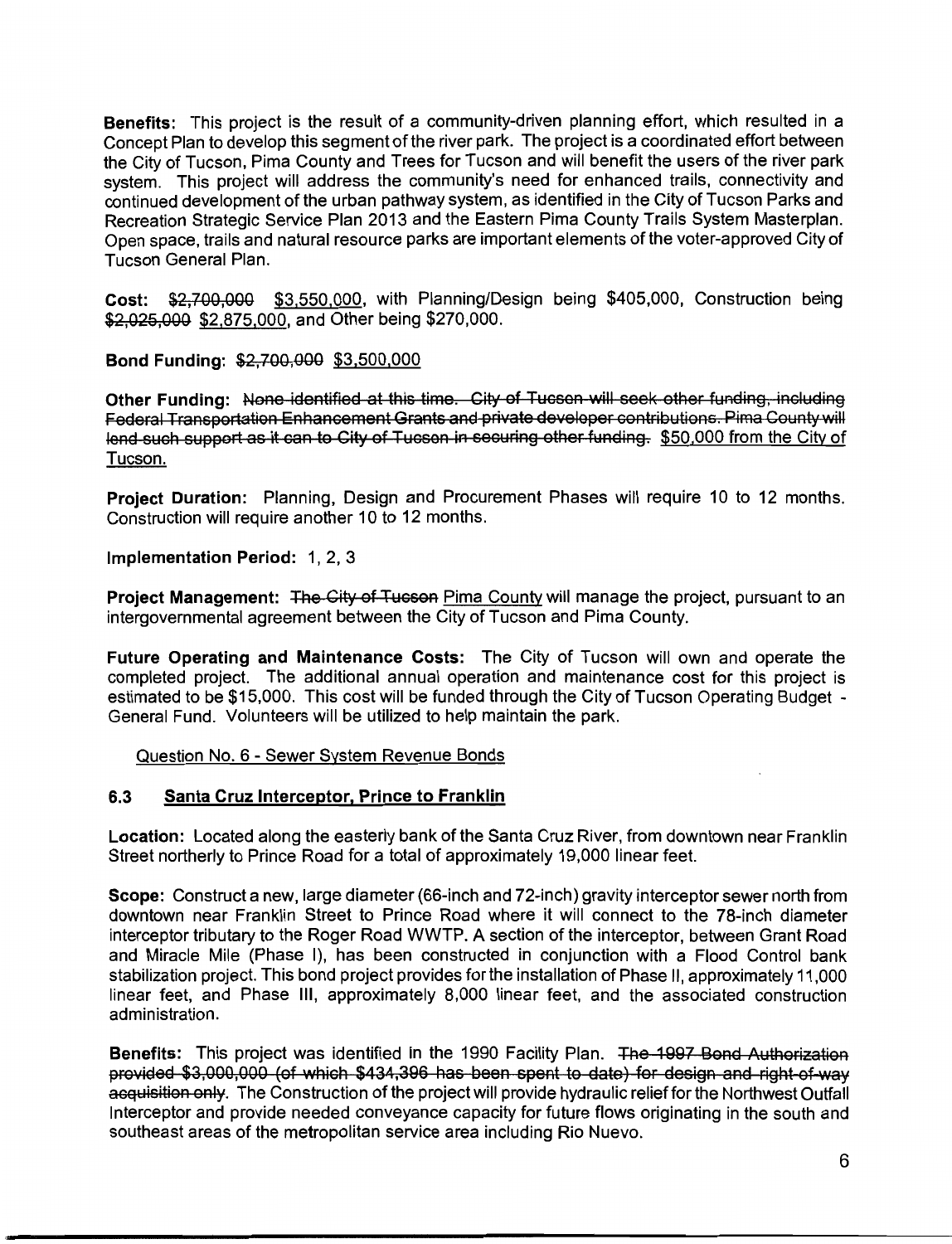Cost: For the remaining Phases II & III of the Project, the total costs are now estimated at \$39,500,000 \$28,000,000, with Administration being \$560,000. Design being \$534,396 \$140,000. Right-of-Way being \$2,565,604 \$180,000, and Construction being \$24,340,000 \$39,180,000.

### **Bond Funding: \$25,000,000**

Other Funding: \$3,000,000 from previous and planned expenditures from the 1997 Sewer Revenue Bond Authorization for SS-03 Santa Cruz Interceptor, Prince to Franklin. There have been expenditures of \$434,396 of the planned \$534,396 for design and \$2,565,604 will be expended for right of way. \$14,500,000 from System Development Funds.

Project Duration: Right-of-way negotiations are currently underway. Right-of-way is accomplished concurrently with Planning and any needed design modifications, with Design at 6 to 12 months, Right-of-way at 12 to 24 months, and Construction at 33 to 48 months.

## Implementation Period: 1, 2, 3

Project Management: Pima County Wastewater Management Department

Future Operating and Maintenance Costs: In the first year after construction, operating and maintenance costs are under warranty. After that period, the operating and maintenance costs would be approximately \$2,000 per mile annually, or \$8,000 for the entire 4-mile reach. The costs are paid for from Wastewater Management's budget, which is funded by user fees.

#### $6.10$ New Marana Wastewater Treatment Plant (WWTP) Expansion

Location: East of Trico Road and North of Marana Road near the Santa Cruz River

Scope: This project provides an expansion of the existing Marana WWTP, including acquisition of property for the required setbacks, to provide capacity for the growth in the area, as well as produce effluent reclaimed water-for reuse and/or recharge.

Benefits: Expanding population in the Marana WWTP service area necessitates increased wastewater treatment capacity. Wastewater flows are rapidly increasing. In cooperation with the Town of Marana, a 208 Plan was developed for the entire Marana sewer system, which includes utilizing the existing WWTF's site for an expanded treatment facility for the Northwest Marana area. The \$2 million from the 1997 Bond Authorization originally envisioned the relocation and construction of a much smaller facility. The 1997 Bond Authorization will augment the 2004 bond funds. The capacity of the Marana facility is currently 150,000 GPD. This project will expand the overall facilities treatment capacity by 1 mgd; to approximately 2 MGD on a schedule compatible with the tributary area's projected new growth. Additional acreage surrounding the plant site will be acquired to meet current setback requirements. The expansion will provide effluent for reuse. recharge and/or environmental restoration.

Cost: \$12,050,000 \$28,400,000, with Administration being \$241,000, Design being \$285,000 \$2,000,000, Right-of-Way being \$265,000 \$1,400,000 and Construction being \$11,259,000 \$25,000,000.

### **Bond Funding: \$10,000,000**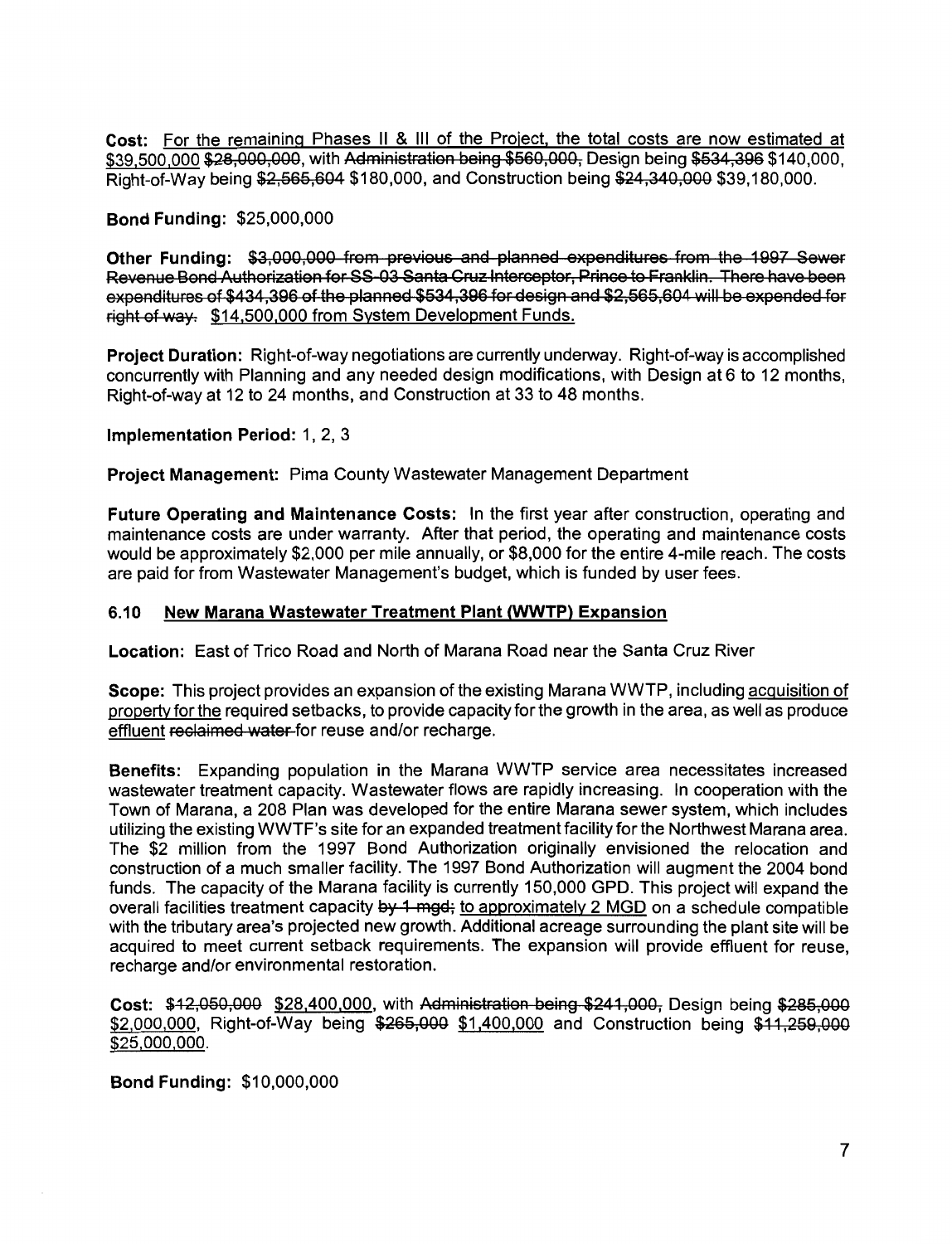Other Funding: \$2,050,000 from 1997 Sewer Revenue Bond Authorization SS - 8. New Marana Wastewater Treatment Plant (WWTP) Expansion,- and \$16,350,000 from System Development Funds (SDF).

Project Duration: Right-of-way is concurrent with Procurement Design, with Design at 12 to 18 months, Right-of-Way at 10 to 20 months, and Construction at 24 to 36 months.

Implementation Period: 1, 2, 3

Project Management: Pima County Wastewater Management Department

Future Operating and Maintenance Costs: Based on similar plants (such as the Avra Valley WWTF), costs of \$750,000 per year are estimated. The costs are paid for from Wastewater Management's budget, which is funded by user fees.

|    |         | AS AMENDED by the Board of Supervisors of Pima County, Arizona, this the | <sub>.</sub> day |  |
|----|---------|--------------------------------------------------------------------------|------------------|--|
| of | . 2006. |                                                                          |                  |  |

Chair, Pima County Board of Supervisors

Attest:

Reviewed by:

Clerk, Pima County Board of Supervisors

Pima County Administrator

Approved as to Form:

**Civil Deputy County Attorney**